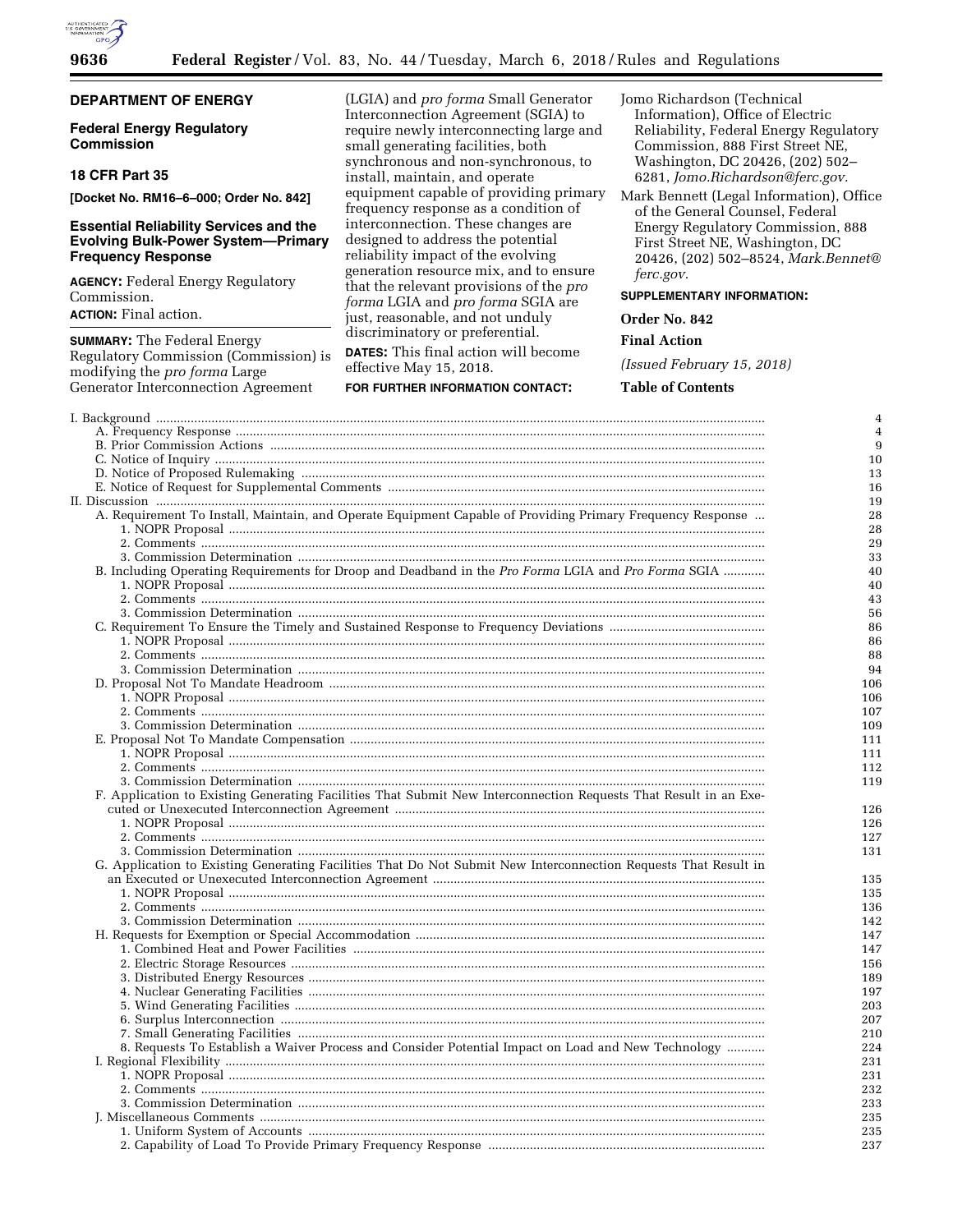|                                                                 | 239 |
|-----------------------------------------------------------------|-----|
|                                                                 | 241 |
|                                                                 | 241 |
|                                                                 | 242 |
|                                                                 | 243 |
|                                                                 | 250 |
|                                                                 | 255 |
|                                                                 | 262 |
|                                                                 | 266 |
|                                                                 | 268 |
|                                                                 |     |
| I. Appendix A: List of Substantive NOPR Commenters (RM16-6-000) |     |

II. Appendix B: List of Substantive Supplemental Commenters (RM16–6–000)

III. Appendix C: Uniform System of Accounts

## 162 FERC ¶ 61,128

## **United States of America**

## **Federal Energy Regulatory Commission**

*Before Commissioners:* Kevin J. McIntyre, Chairman; Cheryl A. LaFleur, Neil Chatterjee, Robert F. Powelson, and Richard Glick. Essential Reliability Services and the Evolving Bulk-Power System—Primary Frequency Response—Docket No. RM16–

#### **Order No. 842**

6–000

#### **Final Action**

## *(Issued February 15, 2018)*

1. In this final action, the Commission modifies the *pro forma* Large Generator Interconnection Agreement (LGIA) and the *pro forma* Small Generator Interconnection Agreement (SGIA), pursuant to its authority under section 206 of the Federal Power Act (FPA), to ensure that rates, terms and conditions of jurisdictional service remain just and reasonable and not unduly discriminatory or preferential.<sup>1</sup> The modifications require new large and small generating facilities, including both synchronous and nonsynchronous, interconnecting through a LGIA or SGIA to install, maintain, and operate equipment capable of providing primary frequency response as a condition of interconnection. The Commission also establishes certain uniform minimum operating requirements in the *pro forma* LGIA and *pro forma* SGIA, including maximum droop and deadband parameters and provisions for timely and sustained response.

2. These requirements apply to newly interconnecting generation facilities that execute, or request the unexecuted filing of, an LGIA or SGIA on or after the effective date of this final action. These requirements also apply to existing large and small generating facilities that take any action that requires the submission of a new interconnection request that results in the filing of an executed or unexecuted interconnection agreement

on or after the effective date of this final action. These requirements do not apply to existing generating facilities,<sup>2</sup> a subset of combined heat and power (CHP) facilities, or generating facilities regulated by the Nuclear Regulatory Commission (NRC). In addition, the Commission does not impose a headroom requirement for new generating facilities, and does not mandate that new generating facilities receive compensation for complying with the primary frequency response requirements.

3. The modifications address the Commission's concerns that the existing *pro forma* LGIA contains limited primary frequency response requirements that apply only to synchronous generating facilities and do not account for recent technological advancements that now enable new non-synchronous generating facilities to have primary frequency response capabilities. Further, the Commission believes that it is unduly discriminatory or preferential to impose primary frequency response requirements only on new large generating facilities but not on new small generating facilities. The reforms adopted here impose comparable primary frequency response requirements on both new large and small generating facilities.

## **I. Background**

## *A. Frequency Response*

4. Reliable operation of an Interconnection 3 depends on maintaining frequency within predetermined boundaries above and below a scheduled value, which is 60 Hertz (Hz) in North America. Changes in frequency are caused by changes in the

balance between load and generation, such as the sudden loss of a large generator or a large amount of load. If frequency deviates too far above or below its scheduled value, it could potentially result in under frequency load shedding (UFLS), generation tripping, or cascading outages.4

5. Mitigation of frequency deviations after the sudden loss of generation or load is driven by three primary factors: inertial response, primary frequency response, and secondary frequency response.5 Primary frequency response actions begin within seconds after system frequency changes and are mostly provided by the automatic and autonomous actions (*i.e.,* outside of system operator control) of turbinegovernors, while some response is provided by frequency responsive loads.6 Primary frequency response actions are intended to arrest abnormal frequency deviations and ensure that

5 In the Notice of Inquiry issued in Docket No. RM16–6–000 on February 8, 2016, the Commission provided detailed discussion of how inertia, primary frequency response, and secondary frequency response interact to mitigate frequency deviations. *Essential Reliability Services and the Evolving Bulk-Power System—Primary Frequency Response,* 154 FERC ¶ 61,117, at PP 3–7 (2016) (NOI). *See also Use of Frequency Response Metrics to Assess the Planning and Operating Requirements for Reliable Integration of Variable Renewable Generation,* Lawrence Berkeley National Laboratory, at 13–14 (Dec. 2010), *[http://](http://energy.lbl.gov/ea/certs/pdf/lbnl-4142e.pdf) [energy.lbl.gov/ea/certs/pdf/lbnl-4142e.pdf](http://energy.lbl.gov/ea/certs/pdf/lbnl-4142e.pdf)* (LBNL 2010 Report).

6NOI, 154 FERC ¶ 61,117 at P 6. The Commission also noted that regulation service is different than primary frequency response because generating facilities that provide regulation respond to automatic generation control signals and regulation service is centrally coordinated by the system operator, whereas primary frequency response service, in contrast, is autonomous and is not centrally coordinated. Schedule 3 of the *pro forma*  Open Access Transmission Tariff (OATT) bundles these different services together. *See id.* n.66.

<sup>1</sup> 16 U.S.C. 824e.

<sup>2</sup>As discussed below in Section II.G, we will not impose primary frequency response requirements on existing generating facilities that do not submit new interconnection requests that result in an executed or unexecuted interconnection agreement at this time.

<sup>3</sup>An Interconnection is a geographic area in which the operation of the electric system is synchronized. In the continental United States, there are three Interconnections, namely, the Eastern, Texas, and Western Interconnections.

<sup>4</sup>UFLS is designed to be activated in extreme conditions to stabilize the balance between generation and load. Under frequency protection schemes are drastic measures employed if system frequency falls below a specified value. *See Automatic Underfrequency Load Shedding and Load Shedding Plans Reliability Standards,* Notice of Proposed Rulemaking, 76 FR 66220 (Oct. 26, 2011), FERC Stats. & Regs. ¶ 32,682, at PP 4–10 (2011).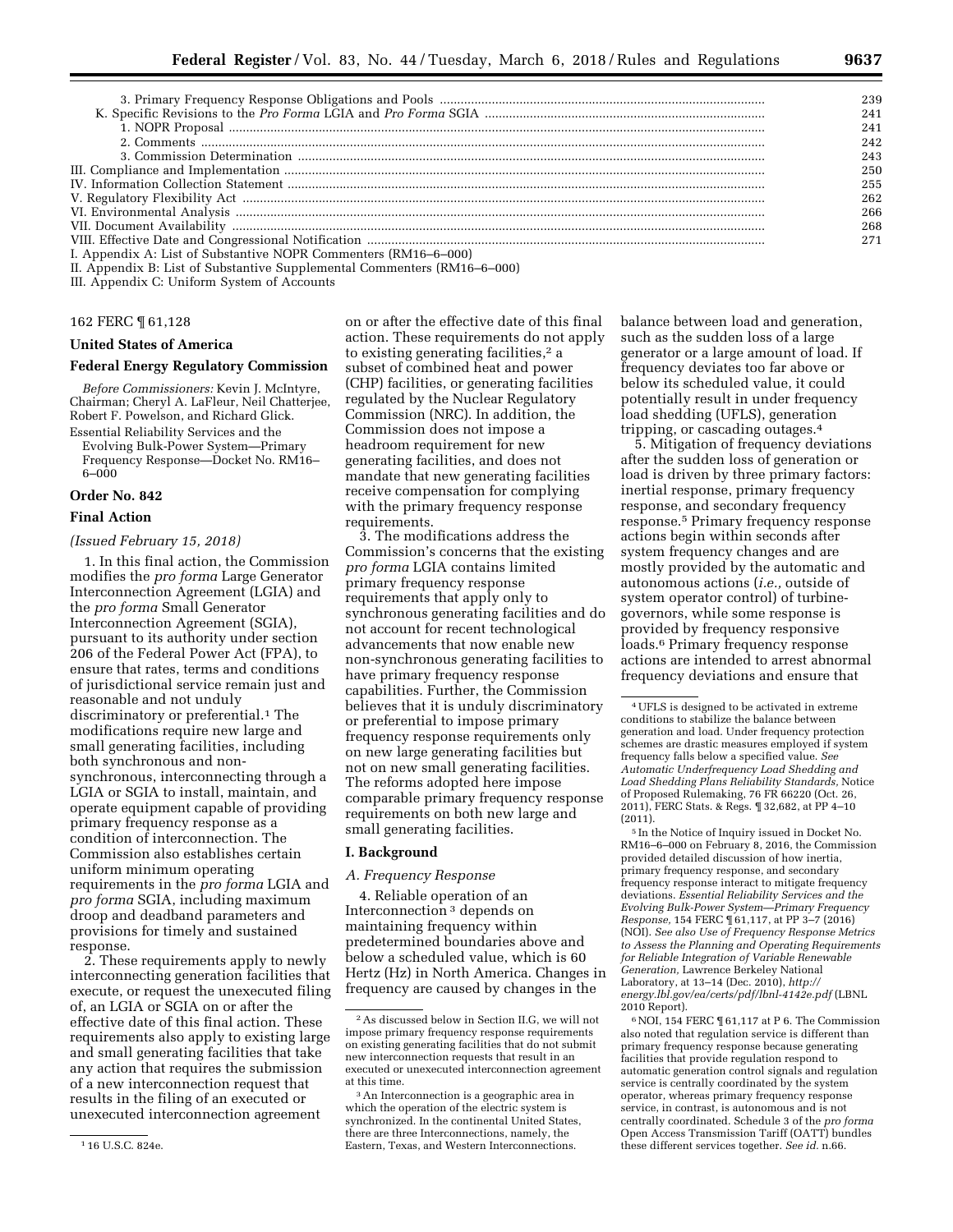system frequency remains within acceptable bounds. An important goal for system planners and operators is for the frequency nadir,<sup>7</sup> during large disturbances, to remain above the first stage of UFLS set points within an Interconnection.

6. Frequency response is a measure of an Interconnection's ability to arrest and stabilize frequency deviations following the sudden loss of generation or load, and is affected by the collective responses of generation and load throughout the Interconnection. When considered in aggregate, the primary frequency response provided by generators within an Interconnection has a significant impact on the overall frequency response. Reliability Standard BAL–003–1.1 defines the amount of frequency response needed from balancing authorities <sup>8</sup> to maintain Interconnection frequency within predefined bounds and includes requirements for the measurement and provision of frequency response.9 While Reliability Standard BAL–003–1.1 establishes requirements for balancing authorities, it does not include any requirements applicable to individual generator owners or operators.10

7. Unless otherwise required by tariffs or interconnection agreements, generator owners and operators can independently decide whether to configure their generating facilities to provide primary frequency response.11 The magnitude and duration of a generating facility's response to frequency deviations is generally determined by the settings of the facility's governor 12 (or equivalent

<sup>10</sup> The Commission has also accepted Regional Reliability Standard BAL–001–TRE–01 (Primary Frequency Response in the ERCOT Region) as mandatory and enforceable, which does establish requirements for generator owners and operators with respect to governor control settings and the provision of primary frequency response within the Electric Reliability Council of Texas (ERCOT) region. *North American Electric Reliability Corporation,* 146 FERC ¶ 61,025 (2014).

11*See* NOI, 154 FERC ¶ 61,117 at PP 18–19. 12A governor is an electronic or mechanical

device that implements primary frequency response

controls) and other plant-level (*e.g.,*  ''outer-loop'') control systems.13 In particular, the governor's droop and deadband settings have a significant impact on the unit's provision of primary frequency response. In addition, plant-level controls, unless properly configured, can override or nullify a generator's governor response and return the unit to operate at a scheduled pre-disturbance megawatt set-point.<sup>14</sup> In 2010, NERC conducted a survey of generator owners and operators and found that only approximately 30 percent of generating facilities in the Eastern Interconnection provided primary frequency response, and that only approximately 10 percent of generating facilities provided sustained primary frequency response.15 This suggests that many generating facilities within the Eastern Interconnection disable or otherwise set their governors or plant-level controls such that they provide little to no primary frequency response.16

8. Declining frequency response performance has been an industry concern for many years. NERC, in conjunction with the Electric Power Research Institute (EPRI), initiated its first examination of declining frequency response and governor response in 1991.17 More recently, as noted in the

13These controls are known as plant-level or outer-loop controls to distinguish them from more direct, lower-level control of the generator operations.

14For more discussion on ''premature withdrawal'' of primary frequency response, *see*  NOI, 154 FERC ¶ 61,117 at PP 49–50.

15*See* NERC, *Frequency Response Initiative Report: The Reliability Role of Frequency Response*  (Oct. 2012), *[http://www.nerc.com/docs/pc/FRI](http://www.nerc.com/docs/pc/FRI_Report_10-30-12_Master_w-appendices.pdf)*\_ *Report*\_*10-30-12*\_*Master*\_*[w-appendices.pdf](http://www.nerc.com/docs/pc/FRI_Report_10-30-12_Master_w-appendices.pdf)* (NERC Frequency Response Initiative Report) at 95. For the purposes of this final action, as indicated below in the revised *pro forma* language in Section K, sustained response refers to a generating facility responding to an abnormal frequency deviation outside of the deadband parameter, and holding (*i.e.,* not prematurely withdrawing) the response until system frequency returns to a value that is within the deadband.

16However, as noted below, some commenters note that nuclear generating facilities are restricted by their NRC operating licenses regarding the provision of primary frequency response.

17NERC Frequency Response Initiative Report at 22.

NOI, while the three U.S. Interconnections currently exhibit adequate frequency response performance above their Interconnection Frequency Response Obligations,18 there has been a decline in the frequency response performance of the Western and Eastern Interconnections from historic values.19

#### *B. Prior Commission Actions*

9. In Order Nos. 2003 20 and 2006,21 the Commission adopted standard procedures for the interconnection of large and small generating facilities, including the development of standardized *pro forma* generator interconnection agreements and procedures. The Commission required public utility transmission providers 22 to file revised OATTs containing these standardized provisions, and use the LGIA and SGIA to provide nondiscriminatory interconnection service to Large Generators (*i.e.,* generating facilities having a capacity of more than 20 MW) and Small Generators (*i.e.,*  generators having a capacity of no more than 20 MW). The *pro forma* LGIA and *pro forma* SGIA have since been revised through various subsequent proceedings.23

19NOI, 154 FERC ¶ 61,117 at P 20.

20*Standardization of Generator Interconnection Agreements and Procedures,* Order No. 2003, FERC Stats. & Regs. ¶ 31,146 (2003), *order on reh'g,* Order No. 2003–A, FERC Stats. & Regs. ¶ 31,160, *order on reh'g,* Order No. 2003–B, FERC Stats. & Regs. ¶ 31,171 (2004), *order on reh'g,* Order No. 2003–C, FERC Stats. & Regs. ¶ 31,190 (2005), *aff'd sub nom. Nat'l Ass'n of Regulatory Util. Comm'rs* v. *FERC,*  475 F.3d 1277 (D.C. Cir. 2007), *cert. denied,* 552 U.S. 1230 (2008).

21*Standardization of Small Generator Interconnection Agreements and Procedures,* Order No. 2006, FERC Stats. & Regs. ¶ 31,180, *order on reh'g,* Order No. 2006–A, FERC Stats. & Regs. ¶ 31,196 (2005), *order granting clarification,* Order No. 2006–B, FERC Stats. & Regs. ¶ 31,221 (2006).

22A public utility is a utility that owns, controls, or operates facilities used for transmitting electric energy in interstate commerce, as defined by the FPA. *See* 16 U.S.C. 824(e) (2012). A non-public utility that seeks voluntary compliance with the reciprocity condition of an OATT may satisfy that condition by filing an OATT, which includes a LGIA and SGIA. *See* Order No. 2003, FERC Stats. & Regs. ¶ 31,146 at PP 840–845.

23*E.g., Small Generator Interconnection Agreements and Procedures,* Order No. 792, 145 FERC ¶ 61,159 (2013), *clarifying,* Order No. 792–A, 146 FERC ¶ 61,214 (2014); *Reactive Power Requirements for Non-Synchronous Generation,*  Order No. 827, FERC Stats. & Regs. ¶ 31,385 (2016) (cross-referenced at 155 FERC ¶ 61,277) (2016); *Requirements for Frequency and Voltage Ride Through Capability of Small Generating Facilities,*  Order No. 828, 156 FERC ¶ 61,062 (2016).

<sup>7</sup>The point at which the frequency decline is arrested (following the sudden loss of generation) is called the frequency nadir, and represents the point at which the net primary frequency response (real power) output from all generating units and the decrease in power consumed by the load within an Interconnection matches the net initial loss of generation (in megawatts (MW)).

<sup>8</sup>NERC's Glossary of Terms defines a balancing authority as ''(t)he responsible entity that integrates resource plans ahead of time, maintains loadinterchange-generation balance within a balancing authority area, and supports Interconnection frequency in real time.'' NERC's Glossary of Terms is available at: *[http://www.nerc.com/files/glossary](http://www.nerc.com/files/glossary_of_terms.pdf)*\_ *of*\_*[terms.pdf.](http://www.nerc.com/files/glossary_of_terms.pdf)* 

<sup>9</sup> *Frequency Response and Frequency Bias Setting Reliability Standard,* Order No. 794, 146 FERC

on a generating facility via a droop parameter. Droop refers to the variation in real power (MW) output due to variations in system frequency and is typically expressed as a percentage (*e.g.,* 5 percent droop). Droop reflects the amount of frequency change from nominal (*e.g.,* 5 percent of 60 Hz is 3 Hz) that is necessary to cause the main prime mover control mechanism of a generating facility to move from fully closed to fully open. A governor also has a deadband parameter which represents a minimum frequency deviation (*e.g.,*  ±0.036 Hz) from nominal system frequency (*i.e.,* 60 Hz in North America) that must be exceeded in order for the generating facility to provide primary frequency response.

<sup>18</sup>The Interconnection Frequency Response Obligations are established by NERC and are designed to require sufficient frequency response for each Interconnection (*i.e.,* the Eastern, ERCOT, Quebec, and Western Interconnections) to arrest frequency declines even for severe, but possible, contingencies.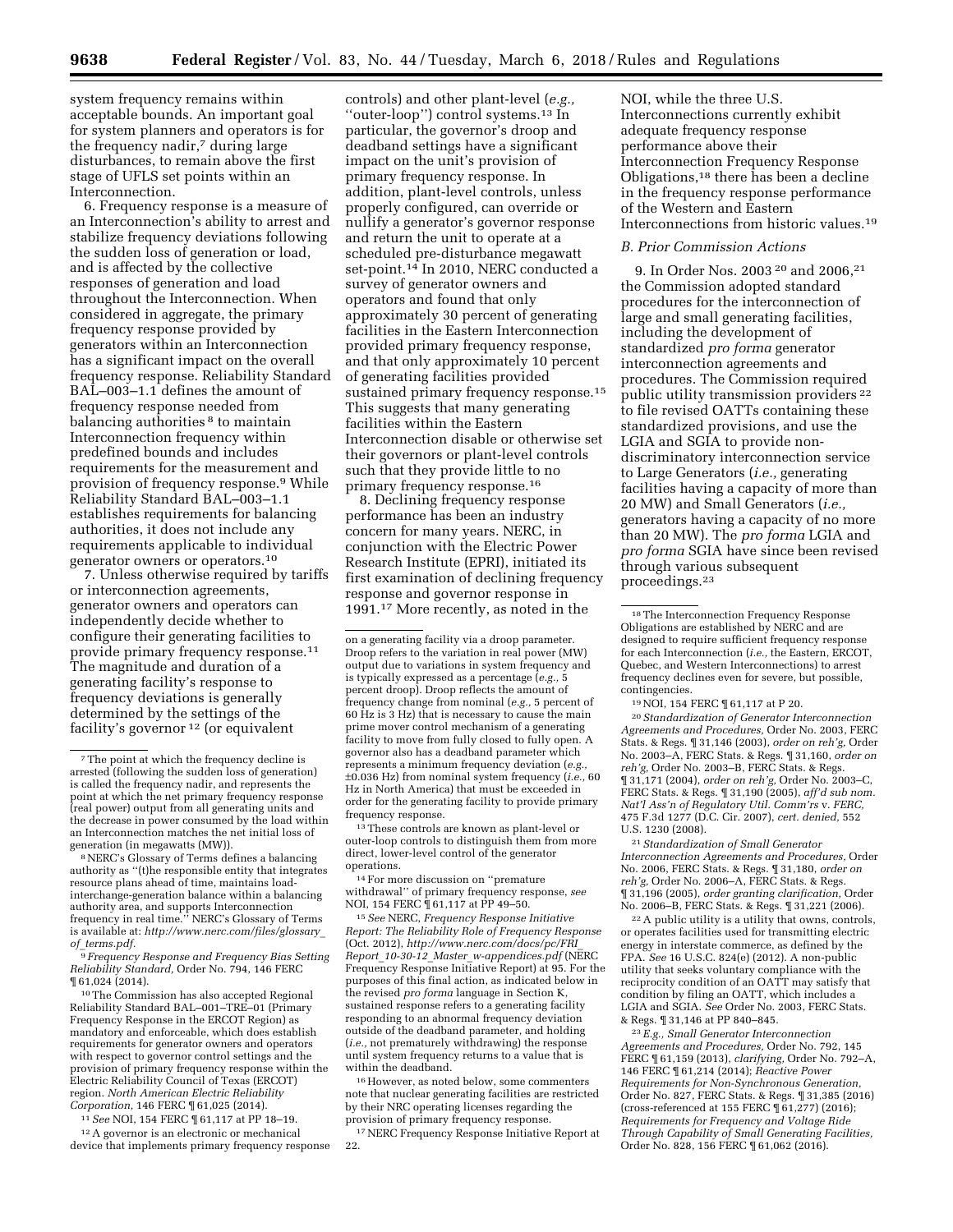### *C. Notice of Inquiry*

10. On February 18, 2016, the Commission issued the NOI to explore issues regarding essential reliability services and the evolving Bulk-Power System.24 In particular, the Commission asked a broad range of questions on the need for reform of its requirements regarding the provision of and compensation for primary frequency response. The Commission explained that there is a significant risk that, as conventional synchronous generating facilities retire or are displaced by increased numbers of variable energy resources (VERs),25 which typically do not contribute to system inertia 26 or have primary frequency response capabilities, the net amount of frequency responsive generation online will be reduced.<sup>27</sup>

11. In the NOI, the Commission also explained that these developments and their potential impacts could challenge system operators in maintaining system frequency within acceptable bounds following system disturbances.28 Further, the Commission explained that Reliability Standard BAL–003–1.1 and the *pro forma* LGIA and *pro forma* SGIA do not specifically address a generator's ability to provide frequency response.29 The Commission noted, however, that while in previous years many nonsynchronous generating facilities 30

26 Inertial response, or system inertia, involves the release or absorption of kinetic energy by the rotating masses of online generation and load within an Interconnection, and is the result of the coupling between the rotating masses of synchronous generation and load and the electric system. *See* NOI, 154 FERC ¶ 61,117 at PP 3–7 for a more detailed discussion of how inertia, primary frequency response, and secondary frequency response interact to mitigate frequency deviations.

27NOI, 154 FERC ¶ 61,117 at P 12.

28 *Id.* P 14.

29 *Id.* P 41.

30Non-synchronous generating facilities are ''connected to the bulk power system through power electronics, but do not produce power at system frequency (60 Hz).'' They ''do not operate in the same way as traditional generators and respond differently to network disturbances.'' *PJM Interconnection, L.L.C.,* 151 FERC ¶ 61,097, at P 1 n.3 (2015) (citing *Interconnection for Wind Energy,*  Order No. 661, FERC Stats. & Regs. ¶ 31,198, at P 3 n.4 (2005)). Wind and solar photovoltaic generating facilities as well as electric storage resources are examples of non-synchronous generating facilities.

12. Accordingly, the Commission requested comments on three main sets of issues. First, the Commission sought comment on whether amendments to the *pro forma* LGIA and *pro forma* SGIA are warranted to require all new generating facilities, both synchronous and non-synchronous, to have primary frequency response capabilities as a precondition of interconnection.32 Second, the Commission sought comment on the performance of existing generating facilities and whether primary frequency response requirements for these facilities are warranted.33 Finally, the Commission sought comment on compensation for primary frequency response.34

#### *D. Notice of Proposed Rulemaking*

13. On November 17, 2016, the Commission issued a Notice of Proposed Rulemaking that proposed to revise the *pro forma* LGIA and the *pro forma* SGIA to require all newly interconnecting large and small generating facilities, both synchronous and non-synchronous, to install and enable primary frequency response capability as a condition of interconnection.35 The Commission also proposed to establish certain operating requirements in the *pro forma* LGIA and *pro forma* SGIA, including maximum droop and deadband parameters, and provisions for timely and sustained response.

14. The Commission sought comment on the proposed: (1) Requirements for new large and small generating facilities to install, maintain, and operate a governor or equivalent controls; (2) requirements for droop and deadband settings of 5 percent and ±0.036 Hz, respectively; (3) requirements for timely and sustained response, and in particular whether the proposed requirements will be sufficient to prevent plant-level controls from inhibiting primary frequency response; (4) requirement for droop parameters to be based on nameplate capability with a linear operating range of 59 to 61 Hz; and (5) exemptions for new nuclear units. The Commission also sought

35*Essential Reliability Services and the Evolving Bulk-Power System—Primary Frequency Response,*  Notice of Proposed Rulemaking, 81 FR 85176 (Nov. 25, 2016), 157 FERC ¶ 61,122 (2016) (NOPR).

comment on its proposal to not impose a generic headroom requirement or mandate compensation related to the proposed reforms.

15. Twenty-eight entities submitted comments in response to the NOPR and are listed in Appendix A to this final action.

## *E. Notice of Request for Supplemental Comments*

16. On August 18, 2017, the Commission issued a Notice of Request for Supplemental Comments (Supplemental Notice) to augment the record on the potential impacts of the NOPR proposals on electric storage resources 36 and small generating facilities.37 In particular, the Commission stated that the NOPR did not contain any special consideration or provisions for electric storage resources, and that some commenters raised concerns that, by failing to address electric storage resources' unique technical attributes, the proposed requirements could pose an unduly discriminatory burden on electric storage resources.38 In response to commenters' concerns, the Commission asked several questions to augment the record on possible impacts to electric storage facilities.39

17. In addition, the Commission stated that the NOPR proposed that small generating facilities be subject to new primary frequency response requirements in the *pro forma* SGIA, and that some commenters raised concerns that small generating facilities could face disproportionate costs to install primary frequency response capability,40 while other commenters requested that the Commission consider adopting a size limitation.41 In response to commenters' concerns, the Commission asked several questions to augment the record on small generating facilities.42

18. Twenty entities submitted comments in response to the notice of

37*Essential Reliability Services and the Evolving Bulk-Power System—Primary Frequency Response,*  Notice of Request for Supplemental Comments, 82 FR 40081 (Aug. 24, 2017), 160 FERC ¶ 61,011

- 
- 
- 

<sup>24</sup>NOI, 81 FR 9182 (Feb. 24, 2016), 154 FERC ¶ 61,117.

<sup>25</sup>The term VER is defined as a device for the production of electricity that is characterized by an energy source that: (1) Is renewable; (2) cannot be stored by the facility owner or operator; and (3) has variability that is beyond the control of the facility owner or operator. *See, e.g., Integration of Variable Energy Resources,* Order No. 764, FERC Stats. & Regs. ¶ 31,331 at P 210, *order on reh'g and clarification,* Order No. 764–A, 141 FERC ¶ 61,232 (2012), *order on clarification and reh'g,* Order No. 764–B, 144 FERC ¶ 61,222 (2013).

were not designed with primary frequency response capabilities, the technology now exists for new nonsynchronous generating facilities to install primary frequency response capability.31

<sup>31</sup>NOI, 154 FERC ¶ 61,117 at P 43.

<sup>32</sup> *Id.* PP 2 and 44–45.

<sup>33</sup> *Id.* PP 2, 46, and 52.

<sup>34</sup> *Id.* PP 2, 53–54.

<sup>36</sup>For the purposes of this final action, we define an electric storage resource as a resource capable of receiving electric energy from the grid and storing it for later injection of electric energy back to the grid. This definition is also used in a concurrentlyissued Final Rule, published elsewhere in this issue of the **Federal Register**, concerning electric storage resources entitled *Electric Storage Participation in Markets Operated by Regional Transmission Organizations and Independent System Operators,*  162 FERC ¶ 61,127 (2018).

<sup>(2017). 38</sup> *Id.* P 4. 39 *Id.* P 6. 40 *Id.* P 8. 41 *Id.* P 9. 42 *Id.* P 10.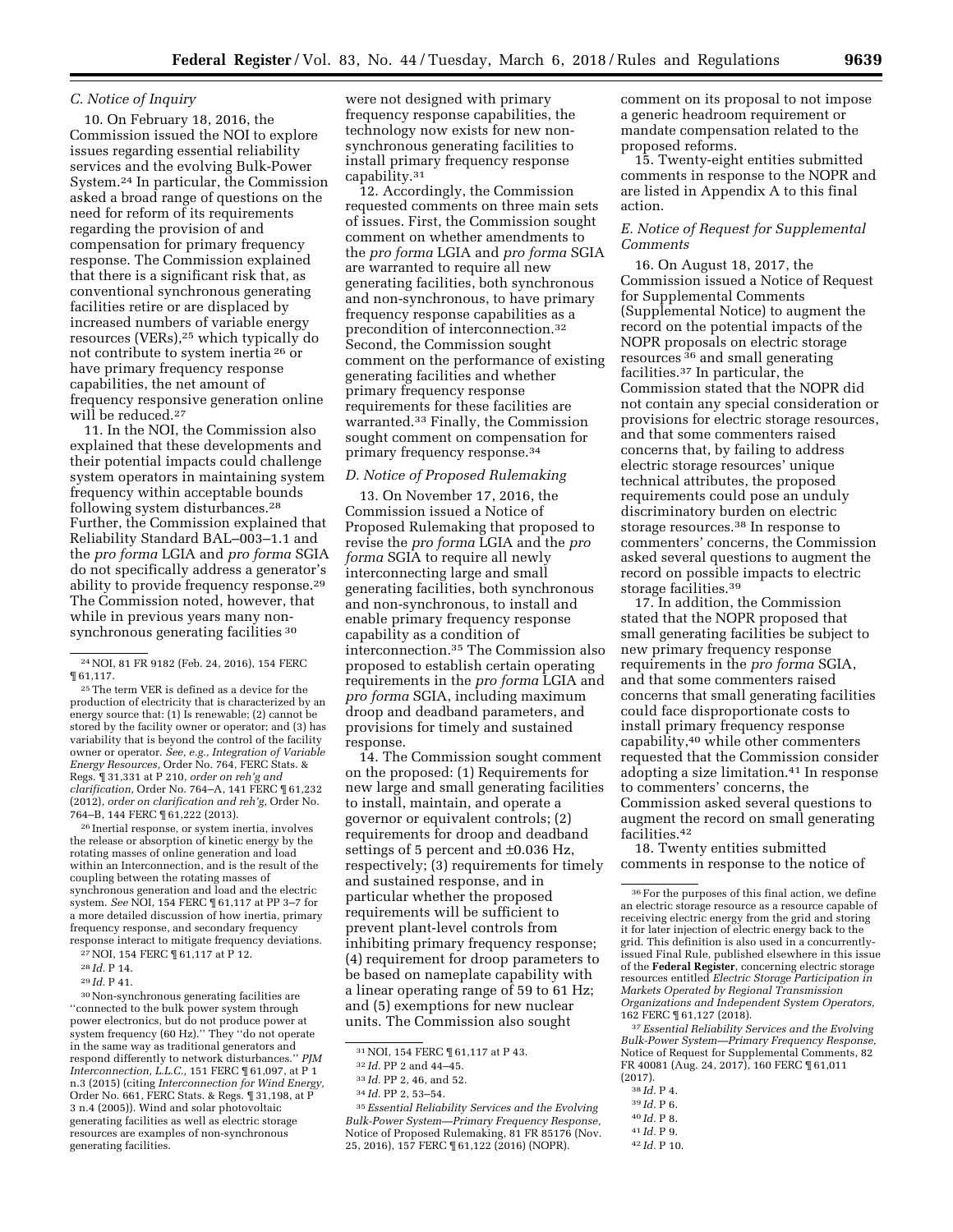request for supplemental comments and are listed in Appendix B to this final action.

## **II. Discussion**

19. For the reasons discussed below, the Commission adopts the NOPR proposal and will require newly interconnecting large and small generating facilities that interconnect pursuant to the *pro forma* LGIA or *pro forma* SGIA, to install, maintain, and operate a functioning governor or equivalent controls capable of providing primary frequency response. The reforms adopted here build upon Order Nos. 2003 and 2006 by accounting for the effect upon primary frequency response from the ongoing changes to the nation's generation resource mix, including significant retirements of conventional generating facilities and an increasing proportion of VERs interconnecting to the Bulk-Power System.43 Another important consideration is that the frequency response performance of the Eastern and Western Interconnections, while currently adequate, has significantly declined from historic values.44 NERC has found that ''increasing levels of nonsynchronous resources installed without controls that enable frequency response capability, coupled with retirement of conventional generating facilities that have traditionally provided primary frequency response, have contributed to the decline in primary frequency response.'' 45 Finally, the record in this proceeding indicates that VER equipment manufacturers have made

44*See* NOPR, 157 FERC ¶ 61,122 at P 36 (citing NERC Frequency Response Initiative Industry Advisory—Generator Governor Frequency Response, at slide 10 (Apr. 2015), *[http://](http://www.nerc.com/pa/rrm/Webinars%20DL/Generator_Governor_Frequency_Response_Webinar_April_2015.pdf) [www.nerc.com/pa/rrm/Webinars%20DL/Generator](http://www.nerc.com/pa/rrm/Webinars%20DL/Generator_Governor_Frequency_Response_Webinar_April_2015.pdf)*\_ *Governor*\_*[Frequency](http://www.nerc.com/pa/rrm/Webinars%20DL/Generator_Governor_Frequency_Response_Webinar_April_2015.pdf)*\_*Response*\_*Webinar*\_*April*\_ *[2015.pdf.](http://www.nerc.com/pa/rrm/Webinars%20DL/Generator_Governor_Frequency_Response_Webinar_April_2015.pdf) See also* NERC Frequency Response Initiative Report at 22, and LBNL 2010 Report at xiv–xv).

45NERC Comments at 5. NERC's Essential Reliability Services Task Force has determined that primary frequency response is an ''essential reliability service.'' Essential reliability services are referred to as elemental reliability building blocks from resources (generation and load) that are necessary to maintain the reliability of the Bulk-Power System. *See* Essential Reliability Services Task Force Scope Document, at 1 (Apr. 2014), *[http://www.nerc.com/comm/Other/essntlrlbltysrvcs](http://www.nerc.com/comm/Other/essntlrlbltysrvcstskfrcDL/Scope_ERSTF_Final.pdf) [tskfrcDL/Scope](http://www.nerc.com/comm/Other/essntlrlbltysrvcstskfrcDL/Scope_ERSTF_Final.pdf)*\_*ERSTF*\_*Final.pdf.* 

significant technological advancements in developing primary frequency response capability for VERs, and that the costs of this capability have declined over time.46 For all of these reasons, we find that the *pro forma*  LGIA and *pro forma* SGIA are no longer just and reasonable, and are unduly discriminatory or preferential, and thus need to be revised to ensure that all newly interconnecting large and small generating facilities have primary frequency response capability as a condition of interconnection.47

20. We find that the current requirements for governor controls in the *pro forma* LGIA do not reflect NERC's currently recommended operating practices or recent advances in technology for non-synchronous generating facilities, as discussed below.

21. First, Article 9.6.2.1 of the *pro forma* LGIA does not address the settings of governors or equivalent controls (*i.e.,* deadband and droop), nor does Article 9.6.2.1 address plant-level controls, which if not properly coordinated on a generating facility, can lead to the premature withdrawal of primary frequency response during disturbances. Furthermore, the substantial body of knowledge regarding the operation of generator governors and plant control systems amassed by NERC and industry stakeholders since the *pro forma* LGIA was promulgated under Order No. 2003 raises concerns that Article 9.6.2.1 of the *pro forma* LGIA allows too much discretion for generator owners and operators. For example, in 2012, NERC found that a number of generators implemented deadband settings that were so wide as to effectively disable themselves from providing primary frequency response, and also that many generators provide frequency response in the wrong direction during a disturbance.48 In addition, in 2015, NERC observed that: (1) For many conventional steam plants, deadband settings exceeded ±0.036 Hz; (2) several generating facilities failed to sustain primary frequency response; and (3) the vast majority of the gas turbine fleet was not frequency responsive.49

22. Second, existing Article 9.6.2.1 of the *pro forma* LGIA states that ''speed governors,'' if installed, must be operated in automatic mode. However, instead of utilizing traditional speed governors to implement primary frequency response capability, many new non-synchronous generating facilities interconnecting to the grid, such as wind, solar, and electric storage resources, utilize enhanced inverters and other plant control technology that can be designed to include primary frequency response capability.50 We find that due to these recent technological advancements that allow new large non-synchronous generating facilities to install primary frequency response capability at low cost, as well as the expected overall increase of the proportion of the resource mix that are non-synchronous generating facilities, it is unduly discriminatory and preferential to only require synchronous generators to provide primary frequency response. The references to ''speed governors'' in existing Article 9.6.2.1 of the *pro forma* LGIA, which are only applicable to large synchronous generating facilities, are outdated and should be expanded to include both synchronous and non-synchronous generators.

23. Investigation by various NERC task forces and subcommittees has led to a voluntary NERC Primary Frequency Control Guideline that includes recommended droop and deadband settings for generating facilities within all three U.S. Interconnections.51 However, as noted in the NOPR, the *pro forma* LGIA and *pro forma* SGIA do not currently reflect these updated recommended practices by NERC for governor and plant control system settings of generating facilities.<sup>52</sup>

24. We also find that revisions to the *pro forma* LGIA and *pro forma* SGIA are necessary to provide for the continued reliable operation of the Bulk-Power System by addressing the potential adverse impacts on primary frequency response of the nation's evolving generation resource mix described in the NOI.53 As noted in the NOPR,

<sup>43</sup>Section 215(a)(1) of the FPA, 16 U.S.C. 824o(a)(1) (2012) defines ''Bulk-Power System'' as those ''facilities and control systems necessary for operating an interconnected electric energy transmission network (or any portion thereof) [and] electric energy from generating facilities needed to maintain transmission system reliability.'' The term does not include facilities used in the local distribution of electric energy. *See also Mandatory Reliability Standards for the Bulk-Power System,*  Order No. 693, FERC Stats. & Regs. ¶ 31,242, at P 76 (cross-referenced at 118 FERC ¶ 61,218), *order on reh'g,* Order No. 693–A, 120 FERC ¶ 61,053 (2007).

<sup>46</sup>NOPR, 157 FERC ¶ 61,122 at PP 28, 36.

<sup>47</sup> 16 U.S.C. 824e. The Commission routinely evaluates the effectiveness of its regulations and policies in light of changing industry conditions to determine if changes in these conditions and policies are necessary. *See, e.g.,* Order No. 764, FERC Stats. & Regs. ¶ 31,331.

<sup>48</sup>NERC Frequency Response Initiative Report at 92, 96–97.

<sup>49</sup>NOI, 154 FERC ¶ 61,117 at P 50 (citing NERC Generator Governor Frequency Response Advisory—Webinar Questions and Answers at 1 (April 2015), *[http://www.nerc.com/pa/rrm/](http://www.nerc.com/pa/rrm/Webinars%20DL/Generator_Governor_Frequency_Response_Webinar_QandA_April_2015.pdf) [Webinars%20DL/Generator](http://www.nerc.com/pa/rrm/Webinars%20DL/Generator_Governor_Frequency_Response_Webinar_QandA_April_2015.pdf)*\_*Governor*\_*Frequency*\_ *Response*\_*Webinar*\_*QandA*\_*April*\_*[2015.pdf.\).](http://www.nerc.com/pa/rrm/Webinars%20DL/Generator_Governor_Frequency_Response_Webinar_QandA_April_2015.pdf)* 

<sup>50</sup>*See* Electric Power Research Institute, *Recommended Settings for Voltage and Frequency Ride-Through of Distributed Energy Resources* at 27(May 2015), *[http://www.epri.com/abstracts/](http://www.epri.com/abstracts/Pages/ProductAbstract.aspx?ProductId=000000003002006203) [Pages/ProductAbstract.aspx?ProductId=00000000](http://www.epri.com/abstracts/Pages/ProductAbstract.aspx?ProductId=000000003002006203) [3002006203.](http://www.epri.com/abstracts/Pages/ProductAbstract.aspx?ProductId=000000003002006203) See also* National Renewable Energy Labs (NREL), *Advanced Grid-Friendly Controls Demonstration Project for Utility-Scale PV Power Plants,* at 1–2 (Jan. 2016), *[http://www.nrel.gov/docs/](http://www.nrel.gov/docs/fy16osti/65368.pdf)  [fy16osti/65368.pdf.](http://www.nrel.gov/docs/fy16osti/65368.pdf)* 

<sup>51</sup>*See* NERC's Primary Frequency Control

 $52$  NOPR, 157 FERC  $\frac{1}{2}$  61,122 at P 39.<br> $53$  NOI, 154 FERC  $\frac{1}{2}$  61,117 at PP 13–17 (citing to the Essential Reliability Services Task Force Measures Report at iv).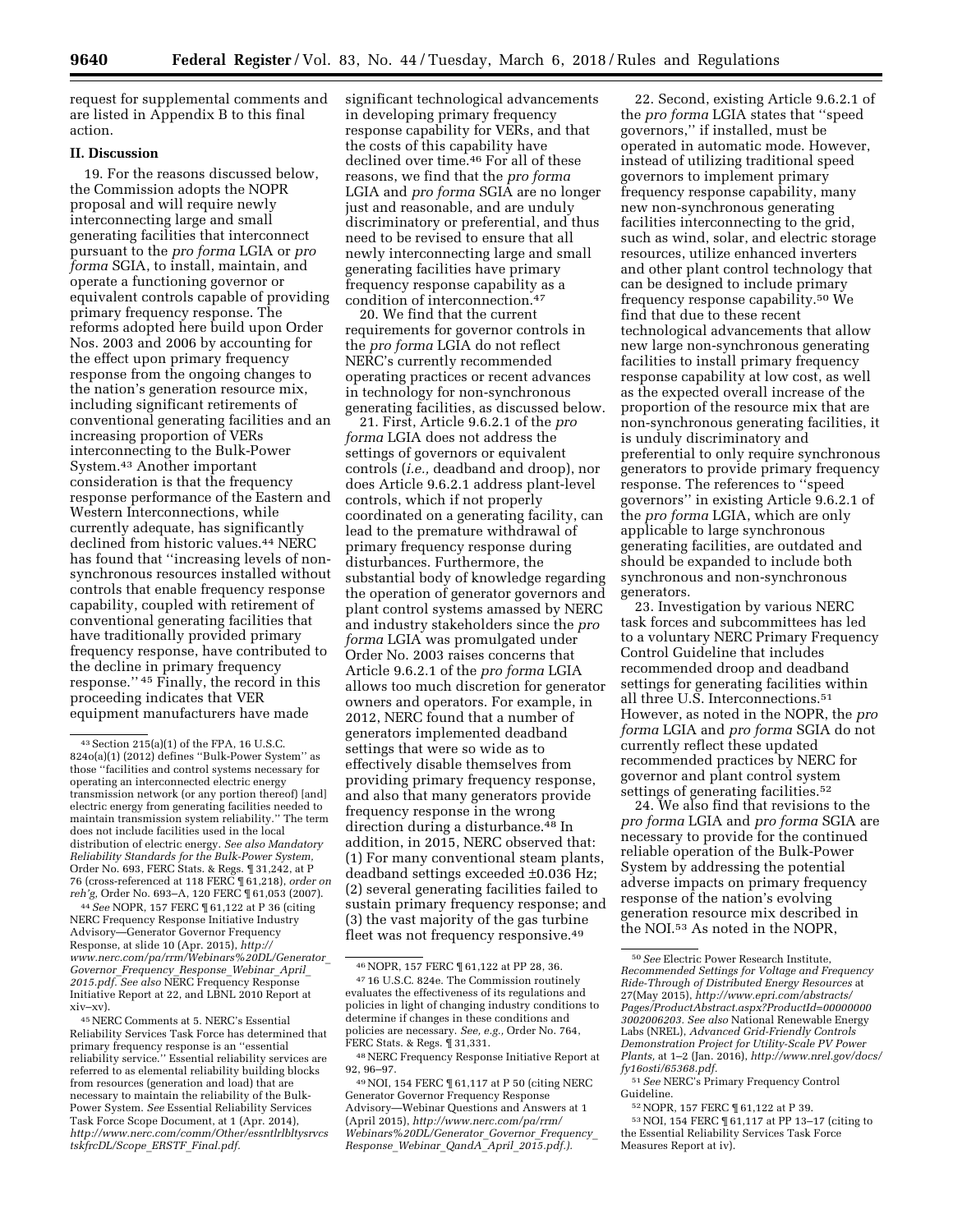NERC's Essential Reliability Services Task Force concluded that primary frequency response capability should be required of all new generating facilities.54 However, the *pro forma*  LGIA and the *pro forma* SGIA do not currently require generating facilities to install such capability.

25. Further, the limited references to primary frequency response in the Commission's requirements apply only to large generating facilities. Based on the absence of a technical or economic basis for the different requirements imposed on small and large generating facilities, and the significant technological advancements that manufacturers have made in developing primary frequency response capability for VERs, we find that the absence of any similar provisions in the current *pro forma* SGIA is unduly discriminatory or preferential.

26. The Commission has previously acted under FPA section 206 to remove inconsistencies between the *pro forma*  LGIA and *pro forma* SGIA when there is no economic or technical basis for treating large and small generating facilities differently.55 As discussed more fully below in Section II.H.7, the record developed in this proceeding indicates that small generating facilities are capable of installing and enabling governors or equivalent controls at a low cost and in a manner comparable to large generating facilities.56 Given these low-cost technological advances, we do not anticipate that these additional requirements added to the *pro forma*  SGIA will present a barrier to entry for small generating facilities. Thus, in light of the need for additional primary frequency response capability and an increasingly large market penetration of small generating facilities, we believe that there is a need to add these requirements to the *pro forma* SGIA to help ensure adequate primary frequency response capability.

27. Accordingly, we find that revising the *pro forma* LGIA and *pro forma* SGIA

56*See, e.g.,* IEEE–P1547 Working Group NOI Comments at 1, 5, and 7; ISO–RTO Council Supplemental Comments at 7; SoCal Edison Supplemental Comments at 3; WIRAB Supplemental Comments at 7. Moreover, the Commission notes that other commenters stated costs of installing primary frequency response capability are generally low, but did not differentiate between small and large generating facilities. *See, e.g.,* APPA, *et al.* Comments at 6; California Cities Comments at 2; EEI Comments at 13; Indicated ISOs/RTOs Comments at 3–5; SoCal Edison Comments at 2.

to require all new generating facilities to install, maintain, and operate a functioning governor or equivalent controls, consistent with the exceptions and operating requirements described below, is just and reasonable. Doing so will help to ensure adequate primary frequency response capability as the generation resource mix continues to evolve, ensure fair and consistent treatment for all types of generating facilities, help balancing authorities meet their frequency response obligations pursuant to Reliability Standard BAL–003–1.1, and help improve reliability, particularly during system restoration and islanding situations.57

*A. Requirement To Install, Maintain, and Operate Equipment Capable of Providing Primary Frequency Response* 

## 1. NOPR Proposal

28. In the NOPR, the Commission proposed to revise the *pro forma* LGIA and *pro forma* SGIA to include requirements for new large and small generating facilities, both synchronous and non-synchronous, to install, maintain, and operate equipment capable of providing primary frequency response as a condition of interconnection.58 In particular, the Commission explained that the proposed revisions would require new large and small generating facilities to install, maintain, and operate a functioning governor or equivalent controls, which the Commission proposed to define as the required hardware and/or software that provides frequency responsive real power control with the ability to sense changes in system frequency and autonomously adjust the generating facility's real power output in accordance with the proposed maximum droop and deadband parameters and in the direction needed to correct frequency deviations.59

## 2. Comments

29. The proposed requirement for new generating facilities to install the necessary equipment for primary frequency response capability as a condition of interconnection received broad support from commenters.60 For

example, APPA et al. state that requiring newly interconnecting generating facilities to install governors or equivalent control devices is a relatively low-cost way to prevent the erosion of the Interconnections' collective frequency response capability as the generation resource mix evolves.61 APPA et al. state that primary frequency response capability should be a standard feature and part of the ''rules of the road'' for all new generating facilities, similar to how all new cars come equipped with anti-lock brakes.62 Bonneville asserts that the trend of declining frequency response capability will continue with a changing generation resource mix (namely, the integration of large amounts of VERs), unless provisions are put in place to ensure that adequate primary frequency response capability is available in the future.63 As a result, Bonneville believes that it is necessary to require newly interconnecting generating facilities to have primary frequency response capability.64 EEI states that now that the technology is available and economical for non-synchronous generation facilities, it supports the proposed requirement for these facilities to install the equipment needed to provide primary frequency response.65

30. NERC states that it has determined that increasing levels of nonsynchronous generating facilities installed without controls that enable frequency response capability, coupled with retirement of conventional generating facilities that have traditionally provided primary frequency response, has contributed to the decline in primary frequency response.66 NERC further states that a changing generation resource mix will further alter the dispatch of generating facilities, potentially resulting in operating conditions where frequency response capability could be diminished unless a sufficient amount of frequency responsive capacity is included in the dispatch.67 NERC asserts that the NOPR's proposed revisions would apply measurable, clear requirements to newly interconnecting synchronous and nonsynchronous generating facilities.<sup>68</sup> Tri-State comments that primary frequency response requirements for all generating facilities are necessary to address the

- 63Bonneville Comments at 2.
- 64 *Id.*
- 65EEI Comments at 2.
- 66NERC Comments at 5.
- 67 *Id.*
- 68 *Id.*

<sup>54</sup>NOPR, 157 FERC ¶ 61,122 at P 15.

<sup>55</sup>*See* Order No. 828, 156 FERC ¶ 61,062 (revising the *pro forma* SGIA such that small generating facilities have frequency and voltage ride through requirements comparable to large generating facilities).

<sup>57</sup>NOPR, 157 FERC ¶ 61,122 at P 43.

<sup>58</sup> *Id.* P 44.

<sup>59</sup> *Id.* P 47.

<sup>60</sup>APPA et al., Bonneville, California Cities, EEI, ESA, Competitive Suppliers, First Solar, Idaho Power (for generating facilities larger than 10 MW), ISO–RTO Council, MISO TOs, NERC, PG&E, SoCal Edison, SVP, Tri-State, Xcel, and WIRAB support the requirement for new generating facilities to install governors or equivalent controls. In addition,

AWEA states that it does not oppose a primary frequency response capability requirement.

<sup>61</sup>APPA et al. Comments at 6.

<sup>62</sup> *Id.*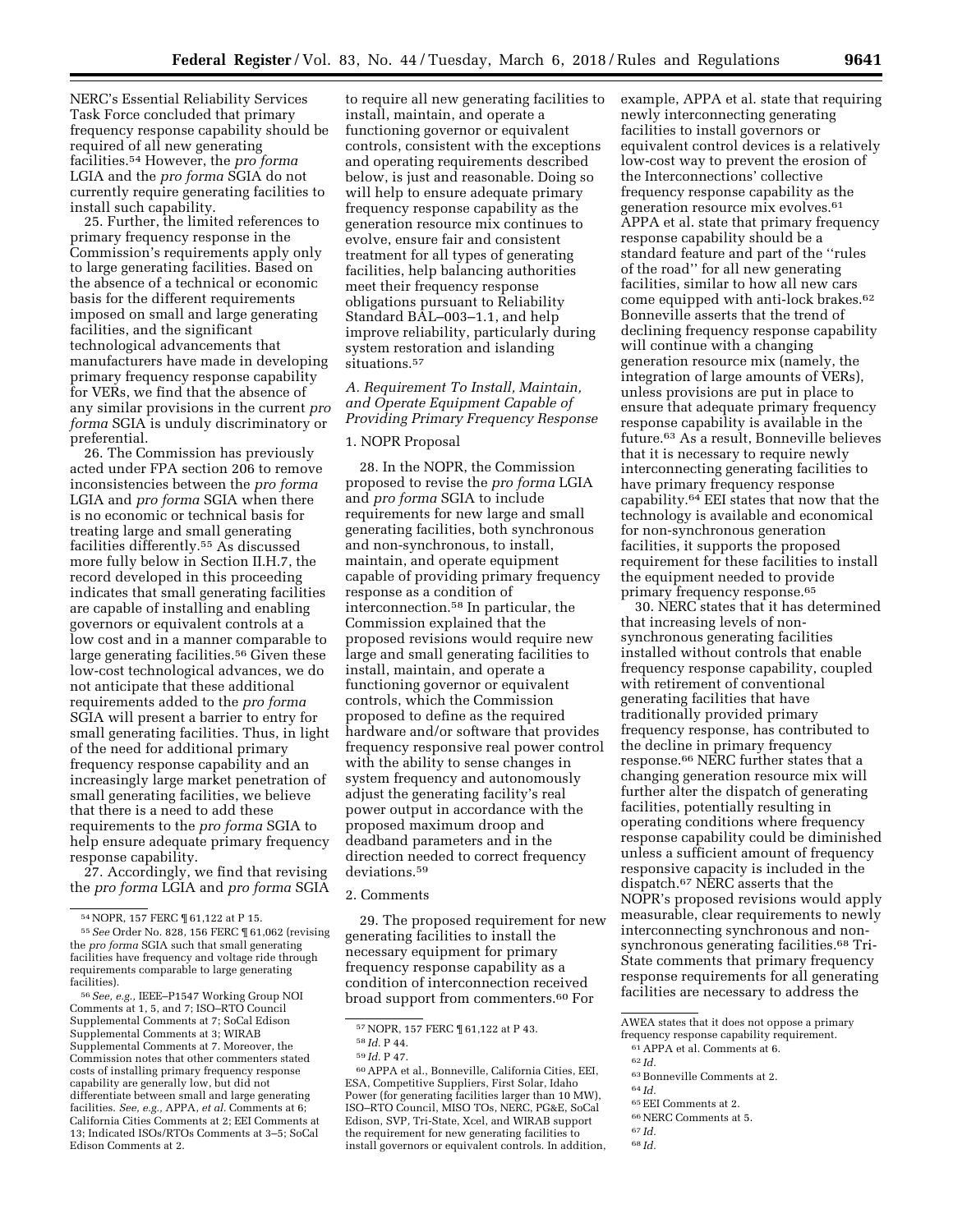decline in frequency response and are in the best interest of industry.69 ISO–RTO Council adds that a number of Regional Transmission Operators (RTOs) and Independent System Operators (ISOs) have, for several years, had similar requirements to those proposed in the NOPR, and as a result, the Commission's proposal does not create significant burdens as it merely extends these existing ''best practices'' nationwide.<sup>70</sup> SVP states that the NOPR proposals should not create a major hardship in terms of costs or other burdens related to installing frequency response capability.71 SoCal Edison states that there is neither a technological nor an economic reason not to require primary frequency response capability of small and/or nonsynchronous generating facilities.<sup>72</sup>

31. On the other hand, some commenters do not support a requirement for new generating facilities to install, maintain, and operate primary frequency response capability as a condition of interconnection.73 For example, API states that primary frequency response operation may not be required from *all* generating facilities since it is possible for balancing authorities to have a sufficient number of existing generating facilities with primary frequency response capability.74 APS argues that more time is needed to measure and understand the effect of Reliability Standard BAL– 003–1.1 on frequency response before mandating primary frequency response capability.75 Chelan County adds that while it may be true that it is more cost effective to install primary frequency response capability during a generating facility's initial construction (as opposed to retrofitting an alreadyexisting generating facility) and the costs of doing so may be nominal, the Commission should not require generating facilities to provide primary frequency response as a condition of interconnection.76 NRECA asserts that the proposal could have adverse impacts on deployment of nontraditional generation sources without conferring reliability benefits that warrant such risks.77 Therefore, NRECA

- 
- <sup>74</sup> API Comments at 4.<br><sup>75</sup> APS Supplemental Comments at 12.<br><sup>76</sup> Chelan County Comments at 1.<br><sup>77</sup> NRECA Comments at 6.
- 
- 

asserts that if the Commission proceeds to require primary frequency response capability as a condition of interconnection, then the Commission should provide for flexibility to balance the reliability needs with possible costs and the desire to encourage new generating facilities by: (1) Considering a size threshold, whereby new generators under a certain size are not required to have primary frequency response capability; (2) establishing penetration level thresholds for primary frequency response requirements; or (3) allowing for a waiver process.78

32. In addition, some of these commenters request that the Commission reconsider its proposal to mandate the installation of specific equipment on all new generating facilities (or the operation of such equipment as proposed in the NOPR) as a condition of interconnection, and to instead direct market-based or costbased approaches to ensure adequate levels of primary frequency response.79

#### 3. Commission Determination

33. We adopt the NOPR proposal to revise the *pro forma* LGIA and *pro forma* SGIA to include requirements for new large and small generating facilities, both synchronous and nonsynchronous, to install, maintain, and operate equipment capable of providing primary frequency response as a condition of interconnection, with certain exemptions and special accommodations as discussed below in Section II.H.

34. We adopt the NOPR proposal to define ''functioning governor or equivalent controls'' as the required hardware and/or software that provides frequency responsive real power control with the ability to sense changes in system frequency and autonomously adjust the generating facility's real power output in accordance with maximum droop and deadband parameters and in the direction needed to correct frequency deviations.80

35. The proposal to require new generating facilities to install equipment capable of providing primary frequency response received broad support from commenters.81 We find compelling

these commenters' observations that requiring newly interconnecting generating facilities to install governors or equivalent control devices is a low cost way to address the erosion of the Interconnections' collective frequency response capability as the generation resource mix evolves. As assessments by NERC, the Essential Reliability Services Task Force, and others confirm, ongoing changes to the generation resource mix are altering the composition and dispatch of generating facilities across the daily and seasonal demand spectrum. The resulting operating conditions have affected frequency response capability and the amount of frequency responsive capacity online at any given moment. We believe that the revisions to the *pro forma* LGIA and *pro forma* SGIA adopted here will address this problem by providing that the future generation resource mix has frequency responsive capacity available for dispatch by system operators to maintain system reliability.

36. We acknowledge that some commenters do not support a requirement for all newly interconnecting generating facilities to install, maintain, and operate governors or equivalent controls.82 Some of these commenters only support a requirement for newly interconnecting generating facilities to install primary frequency response capability as a condition of interconnection, but do not support including the proposed operating requirements in the *pro forma* LGIA and *pro forma* SGIA.83 These commenters either advocate for regional flexibility (*i.e.,* allowing the transmission provider or the balancing authority to establish regional requirements) or request exemption or special accommodation of the requirements for particular technology types (*e.g.,* electric storage resources and CHP facilities). Comments that request regional flexibility for individual transmission providers or balancing authorities to establish operating requirements are addressed below in Section II.B. Comments that request a special accommodation for certain types of generating facilities, including but not limited to electric storage and CHP facilities are addressed below in Section II.H.

<sup>69</sup>Tri-State Supplemental Comments at 3. 70 ISO–RTO Council Comments at 2. 71SVP Comments at 2. 72SoCal Edison Comments at 2. 73*See, e.g.,* API Comments at 2; APS Supplemental Comments at 12; Chelan County Comments at 1; NRECA Comments at 2; Public Interest Organizations Comments at 4; R Street Comments at 2; SDG&E Comments at 1; Sunflower

<sup>78</sup> *Id.* at 8–9.

<sup>79</sup>*See, e.g.,* API Comments at 2; Chelan County Comments at 1; Public Interest Organizations Comments at 4; R Street Comments at 2–3; SDG&E Comments at 1, 3–4.

<sup>80</sup>NOPR, 157 FERC ¶ 61,122 at P 47.

<sup>81</sup>APPA et al., Bonneville, California Cities, EEI, ESA, Competitive Suppliers, First Solar, Idaho Power (for generating facilities larger than 10 MW), ISO–RTO Council, MISO TOs, NERC, PG&E, SoCal Edison, SVP, Tri-State, Xcel, and WIRAB support the requirement for new generating facilities to install governors or equivalent controls.

<sup>82</sup>*See, e.g.,* API Comments at 2; APS Supplemental Comments at 12; Chelan County Comments at 1; NRECA Comments at 2; Public Interest Organizations Comments at 4; R Street Comments at 2; SDG&E Comments at 1; Sunflower and Mid-Kansas Comments at 2.

<sup>83</sup>*See, e.g.,* AES Companies Comments at 6; EEI Comments at 8; MISO TOs Comments at 10–11; SoCal Edison Comments at 2–3; Xcel Comments at 7.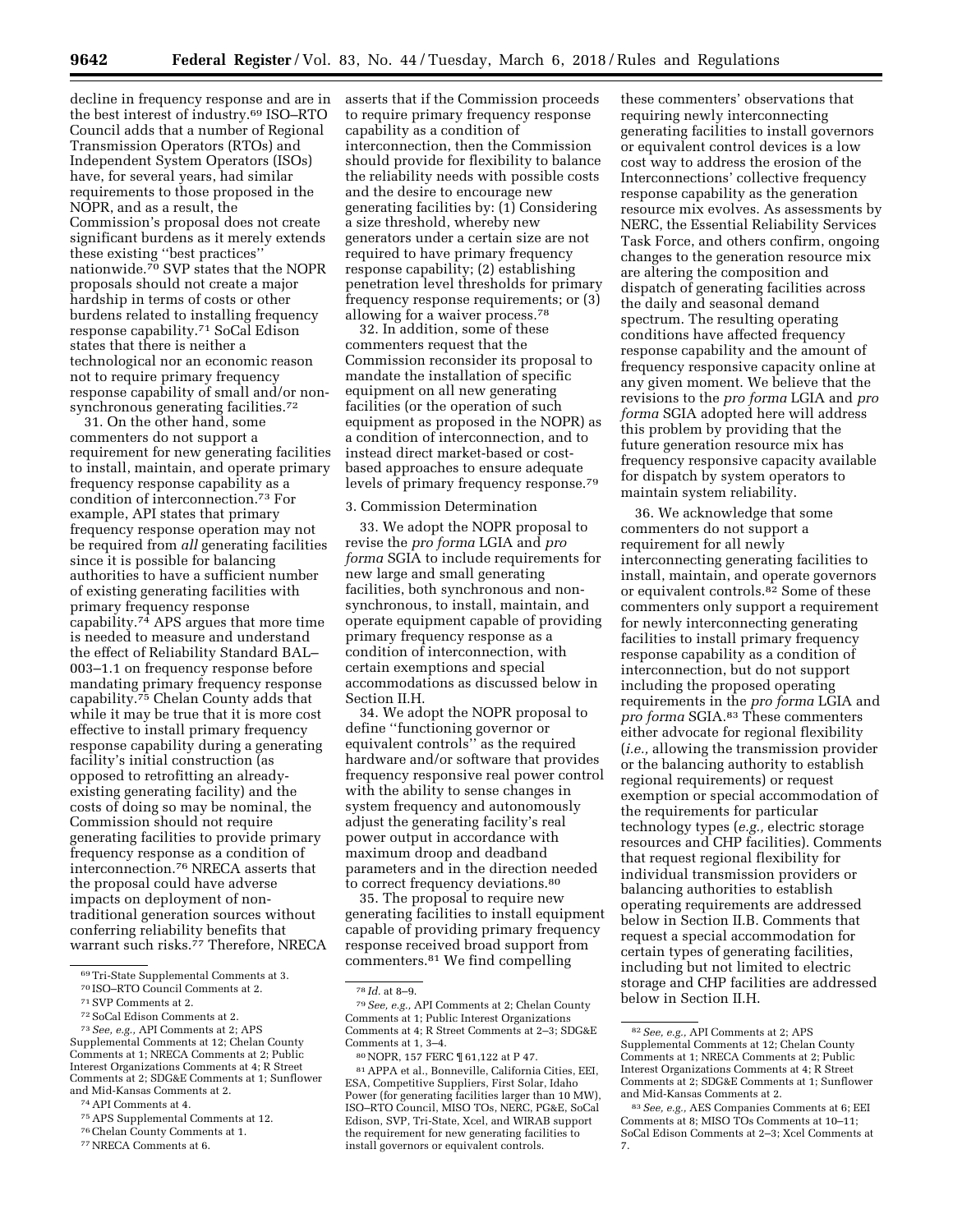37. Rather than uniform requirements in the *pro forma* LGIA and *pro forma*  SGIA, some commenters prefer marketbased or cost-based compensation mechanisms to ensure sufficient primary frequency response capability, and urge the Commission to consider the economic impacts of the proposed requirements on load. Comments related to compensation are addressed below in Section II.E. Comments related to the impacts on load are addressed below in Section II.H.8.

38. Finally, some commenters assert that the Commission should: (1) Consider a size threshold; (2) establish penetration level thresholds for primary frequency response requirements; (3) allow for a waiver process; and (4) establish primary frequency response pools. These comments are addressed below in Sections II.H and II.J.

39. Accordingly, as a result of this final action, new large and small generating facilities, will be required to install, maintain, and operate a functioning governor or equivalent controls with certain exemptions or accommodations for nuclear generating facilities, electric storage facilities, and combined heat and power facilities as discussed below.

## *B. Including Operating Requirements for Droop and Deadband in the Pro Forma LGIA and Pro Forma SGIA*

#### 1. NOPR Proposal

40. In the NOPR, the Commission proposed to include *minimum* operating requirements for droop and deadband for governors or equivalent controls.84 In particular, the Commission proposed to require new generating facilities to install, maintain, and operate governor or equivalent controls with the ability to operate with a maximum 5 percent droop and ±0.036 Hz deadband parameter, consistent with NERC's recommended guidance.85

41. The Commission also proposed to require the droop parameter to be based on the nameplate capability of the generating facility and linear in operating range between 59 and 61 Hz.86 The Commission explained that this provision is reasonable because it would allow for new generating facilities that remain connected during frequency deviations (and have operating capability, *e.g.,* headroom; 87 or floorroom 88 at the time of the disturbance) to provide a proportional response within this range of frequencies.<sup>89</sup>

42. The Commission also proposed that if the interconnection customer 90 disables its governor or equivalent controls for any reason, it shall notify the transmission provider's system operator, or its designated representative, and shall make Reasonable Efforts 91 to return the governor or equivalent controls to service as soon as practicable.92 In addition, the Commission proposed that the interconnection customer must provide the status and settings of the governor or equivalent controls to the transmission provider upon request.93

#### 2. Comments

a. Whether To Include Operating Requirements for Primary Frequency Response in the Pro Forma LGIA and Pro Forma SGIA

43. Several commenters support the NOPR proposal to include operating requirements (*i.e.,* droop, deadband, and timely and sustained response) in the *pro forma* LGIA and *pro forma* SGIA,94 while other commenters either object to specific, uniform governor control setting requirements, prefer a marketbased approach, or seek limited or full exemptions based on unique operating characteristics.95 Several commenters

 $^{90}\rm{The}$  phrase ''interconnection customer'' shall have the meaning given it in the definitional

sections of the *pro forma* LGIA and *pro forma* SGIA. 91The *pro forma* LGIA and *pro forma* SGIA state that reasonable efforts ''shall mean, with respect to an action required to be attempted or taken by a Party under the Standard Large Generator Interconnection Agreement, efforts that are timely and consistent with Good Utility Practice and are otherwise substantially equivalent to those a Party would use to protect its own interests.'' *Pro forma*  LGIA Art. 1 (Definitions). *Pro forma* SGIA Attachment 1 (Glossary of Terms).

92NOPR, 157 FERC ¶ 61,122 at P 52, proposed Section 9.6.4 of the *pro forma* LGIA and Section 1.8.4 of the *pro forma* SGIA.

93Proposed Section 9.6.4.1 of the *pro forma* LGIA and 1.8.4.1 of the *pro forma* SGIA.

94APPA et al., AWEA, Bonneville, California Cities, Competitive Suppliers, First Solar, Idaho Power (for generating facilities larger than 10 MW), ISO–RTO Council, NERC, PG&E, SVP, and WIRAB state that they either support or do not object to the inclusion of the proposed operating requirements in the *pro forma* LGIA and *pro forma* SGIA.

95 AES Companies; API; EEI; ELCON; ESA; MISO TOs; R St. Institute; SoCal Edison; NRECA; and Xcel.

agree that a maximum 5 percent droop and ±0.036 Hz deadband for newly interconnecting generating facilities is technically feasible.96

44. Among those supporting the proposed operating requirements, NERC asserts that the ''proposed minimum operating conditions should help ensure that frequency response capability is installed as well as available and ready to respond, regardless of the mix of resources in the dispatch,'' and ''should lead to tighter control and frequency stability.'' 97 ISO–RTO Council states that, absent unique local requirements such as lower and more responsive droop values in some remote areas of the grid, NERC's guidelines provide a sound baseline and are consistent with current requirements in some regions, including ISO New England, Inc. (ISO– NE), New York Independent System Operator, Inc. (NYISO), and PJM Interconnection, L.L.C. (PJM).98 While it supports the NOPR proposal, WIRAB also notes the relevance of regional differences, and recommends that the Commission ensure that NERC and the Regional Entities continue to monitor frequency response capability in each region and develop best practices that highlight regional differences in the electricity resource mix and the need for primary frequency response.99 Further, WIRAB suggests that NERC and the Regional Entities periodically reevaluate the required maximum droop and deadband settings.100

45. While it disagrees with a general mandate for primary frequency response capability, in the event the Commission proceeds with a requirement for new generating facilities to install primary frequency response capability, NRECA supports the specific proposed operating requirements.101

46. Some commenters express concern that uniform, specific governor control settings in the *pro forma* LGIA and *pro forma* SGIA may fail to account for regional differences and unique operating characteristics of certain generating facilities and resource types, and could add unnecessary costs. These commenters assert that the *pro forma*  LGIA and *pro forma* SGIA should only obligate new generating facilities to install and maintain governors or equivalent controls, and not establish specific operating requirements that

- 98 ISO–RTO Council Comments at 4–5.
- 99WIRAB Comments at 3.

<sup>84</sup>NOPR, 157 FERC ¶ 61,122 at P 48.

<sup>85</sup> *Id.* 

<sup>86</sup> *Id.* P 50.

<sup>87</sup>For the purposes of this final action, headroom refers to the difference between the current operating point of a generating facility and its maximum operating capability, and represents the potential amount of additional energy that can be

provided by the generating facility in real-time. *See* 

<sup>&</sup>lt;sup>88</sup> For the purposes of this final action, floor-room refers to the difference between the current operating point of a generating facility and its minimum operating capability, and represents the potential amount of additional energy that can be withdrawn by the generating facility in real-time. Stated differently, a generating facility with floorroom will have the capability to reduce its MW output in response to a frequency deviation.<br><sup>89</sup> See NOPR, 157 FERC  $\P$  61,122 at P 50.

<sup>96</sup>*See, e.g.,* AWEA Comments at 4; Bonneville Comments at 3; ISO–RTO Council Comments at 4–5; NERC Comments at 6; NRECA Comments at  $2 - 3$ .

<sup>97</sup>NERC Comments at 5.

<sup>100</sup> *Id.* 

<sup>101</sup>NRECA Comments at 2.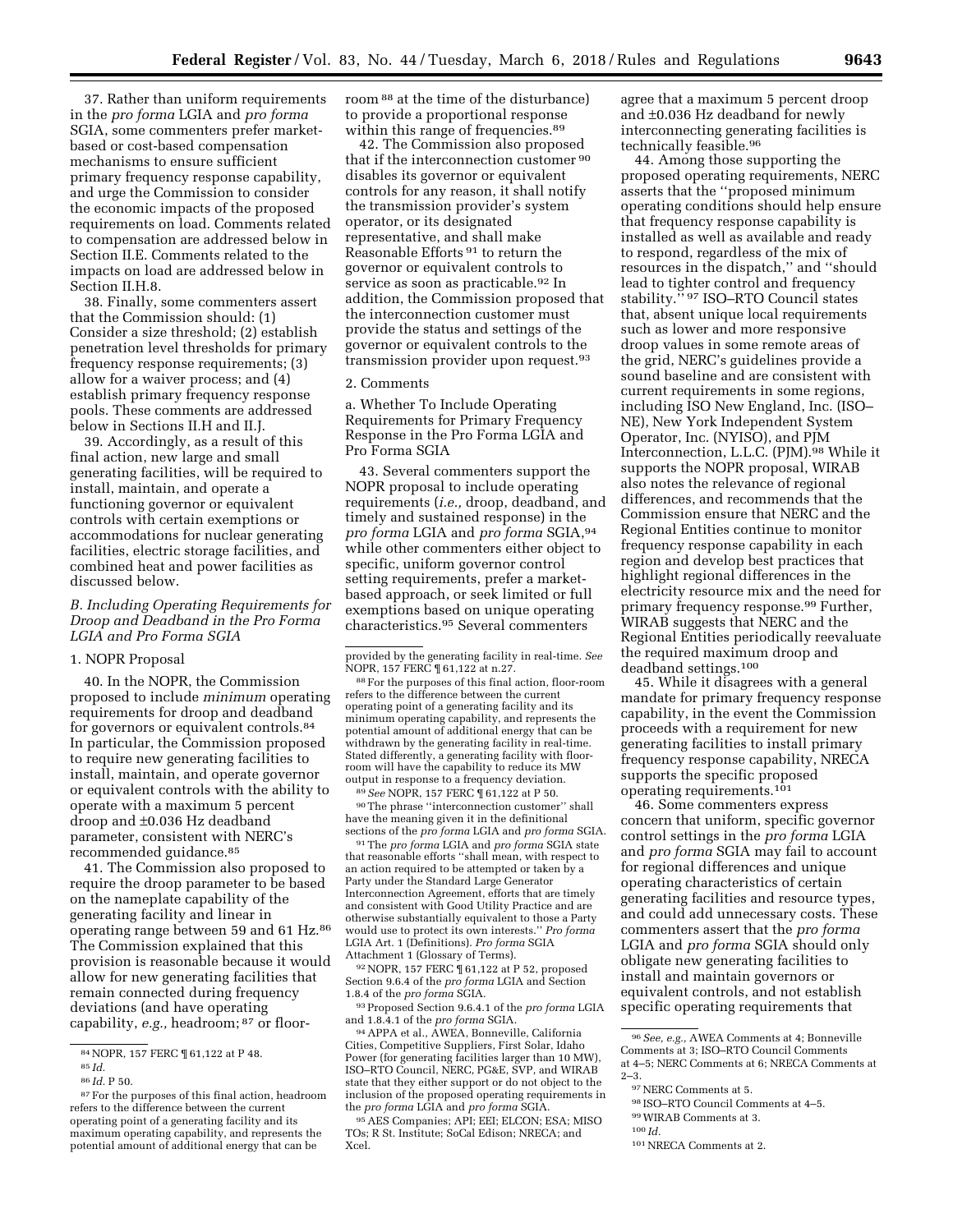must be used.102 While supporting revisions to the *pro forma* LGIA and *pro forma* SGIA to obligate newly interconnecting generators to install governors or equivalent controls to provide primary frequency response, EEI opposes including operating requirements. EEI asserts that tariffs, rather than interconnection agreements, are a more effective means of establishing operating requirements, since there are significant differences among generating facility types and interconnections as well as cost considerations, and because interconnection agreements ''do not provide the necessary controls to ensure compliance.'' 103 EEI further states that operating requirements for new generating facilities are better determined by individual balancing authorities on an as-needed basis or through voluntary guidance from NERC.104 EEI also requests that, rather than mandating specific operating requirements, the Commission conduct a series of regional technical conferences to ''allow for a more holistic evaluation of all [essential reliability services]'' 105 and provides details regarding the proposed focus and scope of such conferences.106

47. MISO TOs object to ''rigid standards that do not allow for changes in technology or in the applicable NERC standards or guidelines."<sup>107</sup> Rather, MISO TOs contend that flexibility can be achieved through a generic requirement for appropriate settings consistent with good utility practices. MISO TOs believe this approach would minimize the need to modify the *pro forma* LGIA and *pro forma* SGIA and expedite the implementation of needed changes for primary frequency response.108 AES Companies also oppose the proposed operating requirement for droop and deadband settings, and believe that this requirement should not be a uniform standard that is applied to all new generating facilities.109 AES Companies assert that NERC provides a primary frequency control guideline rather than a Reliability Standard because the guideline may need to differ based on the type of generating facility.110

- 105 *Id.* at 12.
- 106 *Id.* at 4, n.5.
- 107MISO TOs Comments at 9.
- 108 *Id.* at 11.

48. While it generally agrees with the specific proposed droop and deadband settings, NRECA supports allowing flexibility in the requirements ''to the extent new generating facilities have differing operating, technical or other characteristics which make compliance with these standardized requirements unduly burdensome or impossible.'' 111 APS, MISO TOs, SoCal Edison, Xcel and NYTOs add that the Commission should defer to balancing authorities or transmission providers to establish specified operating requirements for governor or equivalent controls.112 Xcel states that regional system differences could justify different primary frequency response standards.113 While the Commission should require that primary frequency response capabilities be installed on all new facilities, any final action should be flexible enough to allow for regional differences.114

49. Some commenters that oppose including the proposed operating requirements in the *pro forma* LGIA and *pro forma* SGIA state that market-based procurement of primary frequency response service (in regions of the country with organized markets) would better ensure that the right amount and quality of primary frequency response service is available at a lower cost to consumers.115 Also, NRECA is concerned that the costs of the Commission's proposal could outweigh the reliability benefits and delay the development of the types of alternative technologies supported by the Commission.<sup>116</sup>

b. Whether To Incorporate a Reference to a Future NERC Reliability Standard in the Pro Forma LGIA and Pro Forma SGIA

50. ISO–RTO Council asserts that revisions to the *pro forma* LGIA and *pro forma* SGIA should account for the possibility that NERC may develop a reliability standard with more stringent specific droop and deadband parameters, and as a result, the *pro forma* LGIA and *pro forma* SGIA should be written to allow for this eventuality without a need to amend the *pro forma*  agreements.117 ISO–RTO Council asserts

115*See, e.g.,* AES Companies Comments at 9; API Comments at 4; ELCON Supplemental Comments at 12, in support of R St Institute's Comments; Public Interest Organizations Comments at 2; R St Institute Comments at 4; SDG&E Comments at 5–6.

that a possible future reliability standard with more stringent droop and deadband parameters should supersede the *pro forma* interconnection requirements.118 Specifically, ISO–RTO Council recommends that the Commission require new generating facilities to comply with the more stringent of the following requirements: (1) A maximum 5 percent droop and ±0.036 Hz deadband parameter and a droop parameter to be based on the nameplate capability of the unit and linear in operating range between 59 to 61 Hz as proposed in the NOPR; or (2) an approved NERC Reliability Standard providing for more stringent parameters.119

c. Requirements for Droop and Deadband

51. Some commenters question the NOPR proposal to base a generating facility's droop parameter on its nameplate capacity. EEI asserts that the proposal is problematic because the mandated response from generating facilities is based on MW and Reactive Curves, and not mega volt-ampere (MVA) nameplate ratings.120 Similarly, ISO–RTO Council urges the Commission to consider that nameplate capability of a unit may not be consistent with the rated capacity of a generating facility for purposes of obtaining interconnection service or for participation in an organized market.121 In addition, ISO–RTO Council believes that the Commission should clarify that efficiency improvements to a resource increasing its output (*e.g.,* duct burners that allow for increased output from a steam generator) should be considered when calculating a generating unit's droop parameter.122

52. While it supports the NOPR proposal for the droop parameter to be linear in the operating range between 59 to 61 Hz, WIRAB recommends that the Commission allow generating facilities to use faster, non-linear settings over the proposed linear operating range.123 WIRAB explains that a linear setting over the proposed operating range will result in a 5 percent droop across the entire range, but that non-linear droop parameters may lead to faster responses.124 More specifically, WIRAB explains that rather than a linear 5 percent droop across the entire operating range, ''nonlinear or

- 123WIRAB Comments at 7.
- 124 *Id.*

<sup>102</sup>*See, e.g.,* AES Companies Comments at 6; EEI Comments at 8; MISO TOs Comments at 10–11; SoCal Edison Comments at 2–3; Xcel Comments at 7.

<sup>103</sup>EEI Comments at 9, 11.

<sup>104</sup> *Id.* at 11–12.

<sup>109</sup>AES Companies Comments at 6. 110 *Id.* 

<sup>&</sup>lt;sup>111</sup>NRECA Comments at 3.

<sup>112</sup>APS Supplemental Comments at 5–6; MISO TOs Comments at 2; SoCal Edison Comments at 3; Xcel Comments at 7; NYTOs Supplemental Comments at 3–4.

 $^{\rm 113}\!$  Xcel Comments at 7.

<sup>114</sup> *Id.* 

<sup>116</sup>NRECA Comments at 3.

<sup>117</sup> ISO–RTO Council Comments at 5.

<sup>118</sup> *Id.* 

<sup>119</sup> *Id.* at 5–6.

<sup>120</sup>EEI Comments at 14.

<sup>121</sup> ISO–RTO Council Comments at 6.

<sup>122</sup> *Id.*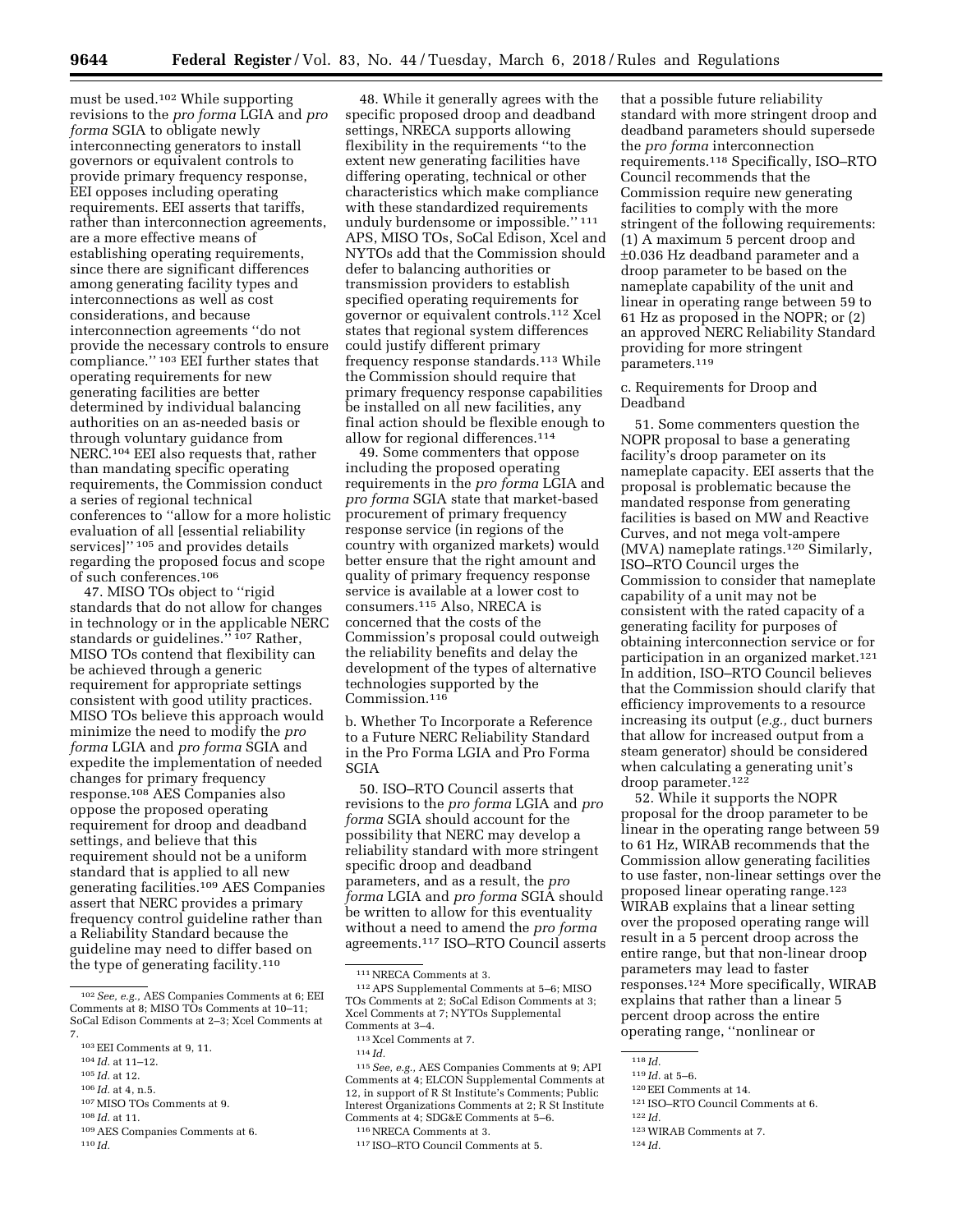piecewise droop parameters,'' such as a 5 percent droop between 60.036 and 61.000 Hz and a 3 percent droop between 59.964 and 59.000 Hz, ''may help to restore system frequency to normal faster and improve system resiliency.'' 125 On the other hand, EEI recommends that the Commission not include in the *pro forma*  interconnection agreements the proposed requirement for the droop characteristic to be linear in the operating between 59 to 61 Hz.126 In support of its position, EEI contends that: (1) The proposed frequency range includes the deadband, where governors do not operate; and (2) actual generating facility response to frequency deviations may not be linear.127

53. Regarding deadband parameters, NERC suggests that the Commission consider replacing the proposed requirements with the NERC Primary Frequency Control Guideline's recommendation 128 concerning the implementation of the deadband within the droop curve.129 Specifically, NERC recommends that deadbands should be implemented without a step to the droop curve, *i.e.,* once frequency deviates outside the deadband, then change in the generating facility's MW output starts from zero and then proportionally increases with the input signal (*i.e.,* frequency).130

d. Requirements for the Status and Settings of the Governor or Equivalent Controls

54. NERC recommends that the Commission require the interconnection customer to provide the status and settings of the governor or equivalent controls and plant level controls not only to the transmission provider (or its designated system operator) but also to the relevant balancing authority upon request, and notify the balancing authority when it needs to take the governor or equivalent controls and plant level controls out of service.131 In support, NERC asserts that, as the entity with a compliance obligation under Reliability Standard BAL–003–1.1 for providing frequency response, the balancing authority needs to know the status and settings of the governor or equivalent controls and plant level controls in order to assess whether there is an appropriate amount of frequency

131 *Id.* 

response available.132 NERC explains that providing this information to the balancing authority would support efforts to help ensure sufficient frequency response and compliance with Reliability Standard BAL–003– 1.1.133

55. Regarding the disabling of an interconnection customer's governor or equivalent controls, Bonneville asserts that the proposed revisions to the *pro forma* LGIA and *pro forma* SGIA appear to give the interconnection customer complete discretion to take its governor or equivalent controls out of service, provided it gives the transmission provider notice.134 To ensure the availability of frequency response when the balancing authority needs it, Bonneville suggests that such discretion be limited to operational constraints, ''including, but not limited to, ambient temperature limitations, outages of mechanical equipment, or regulatory requirements.'' 135

#### 3. Commission Determination

a. Whether To Include Operating Requirements for Primary Frequency Response in the Pro Forma LGIA and Pro Forma SGIA

56. We disagree with commenters that argue the Commission should not establish minimum uniform operating requirements for primary frequency response.136 Instead, we find that the establishment of minimum uniform operating requirements for all newly interconnecting generating facilities is preferable to the fragmented and inconsistent primary frequency response settings currently in place throughout the Eastern and Western Interconnections.137 Assessments by NERC's Essential Reliability Services Task Force demonstrate that a lack of uniform, mandatory primary frequency response requirements has created the opportunity for generator owners/ operators to implement operating settings that undermine the purpose and intent of Article 9.6.2.1 of the *pro forma*  LGIA to promote and ensure the adequate provision of primary

136*See, e.g.,* AES Companies Comments at 6; EEI Comments at 8; MISO TOs Comments at 10–11; SoCal Edison Comments at 2–3; Xcel Comments at 7.

frequency response.138 Article 9.6.2.1 of the *pro forma* LGIA requires a generating facility to operate its speed governors and voltage regulators in automatic operation mode when the facility is capable of such operation. Further, as the Commission observed in the NOPR, ''[w]hile technological advancements have enabled wind and solar generating facilities to now have the ability to provide primary frequency response, this functionality has not historically been a standard feature that was included and enabled on nonsynchronous generating facilities.'' 139 Nothing in the record indicates that the Commission's observation was incorrect.

57. We believe it is necessary to make these changes to the *pro forma* LGIA and *pro forma* SGIA now in order to ensure that the future generation mix will be capable of providing primary frequency response, and to arrest the general long-term declining trend for this essential reliability service. Adopting these requirements now is more prudent than waiting until the lack of primary frequency response undermines grid reliability, a point acknowledged by NERC's Essential Reliability Services Task Force.

58. Accordingly, we find that it is just and reasonable to include the proposed operating requirements of a maximum droop setting of 5 percent and deadband setting of ±0.036 Hz for primary frequency response in the *pro forma*  LGIA and *pro forma* SGIA. We acknowledge that the needs of individual regions and balancing authority areas may warrant the adoption of different operating requirements in the future.140 Therefore, the operating requirements for the *pro forma* LGIA and *pro forma* SGIA we adopt here are *minimum*  interconnection requirements for new generating facilities based on the

140*See, e.g.,* Order No. 827, FERC Stats. & Regs. 31,385 (''Due to technological advancements, the cost of providing reactive power no longer represents an obstacle to the development of wind generation.''). *See also* Order No. 828, 156 FERC ¶ 61,062 at P 8 (modifying the *pro forma* SGIA to require interconnecting small generating facilities to ride through abnormal frequency and voltage events and not disconnect during such events because ''the impact of small generating facilities on the grid has changed.'').

<sup>125</sup> *Id.* 

 $^{126}\mbox{EEI}\mbox{ Comments}$  at 14–15, 17.

<sup>127</sup> *Id.* at 14.

<sup>128</sup>NERC Primary Frequency Control Guideline at 6.

<sup>129</sup>NERC Comments at 6.

<sup>130</sup> *Id.* 

<sup>132</sup> *Id.* at 6–7.

<sup>133</sup> *Id.* 

 $^{\rm 134}$  Bonneville Comments at 4.

<sup>135</sup> *Id.* at 4–5.

<sup>137</sup>The ERCOT Interconnection has uniform minimum requirements for primary frequency response, as generating facilities in Texas Reliability Entity Inc. are required to comply with the requirements of Regional Reliability Standard BAL–001–TRE–01.

<sup>138</sup>*See* NOPR, 157 FERC ¶ 61,122 at P 8. There, the NOPR explains that a 2010 NERC survey found that ''only approximately 30 percent of generators in the Eastern Interconnection provided primary frequency response, and that only approximately 10 percent of generators provided sustained primary frequency response. This suggests that many generators within the Interconnection disable or otherwise set their governors or outer-loop controls such that they provide little to no primary frequency response.''

<sup>139</sup> *Id.* P 13.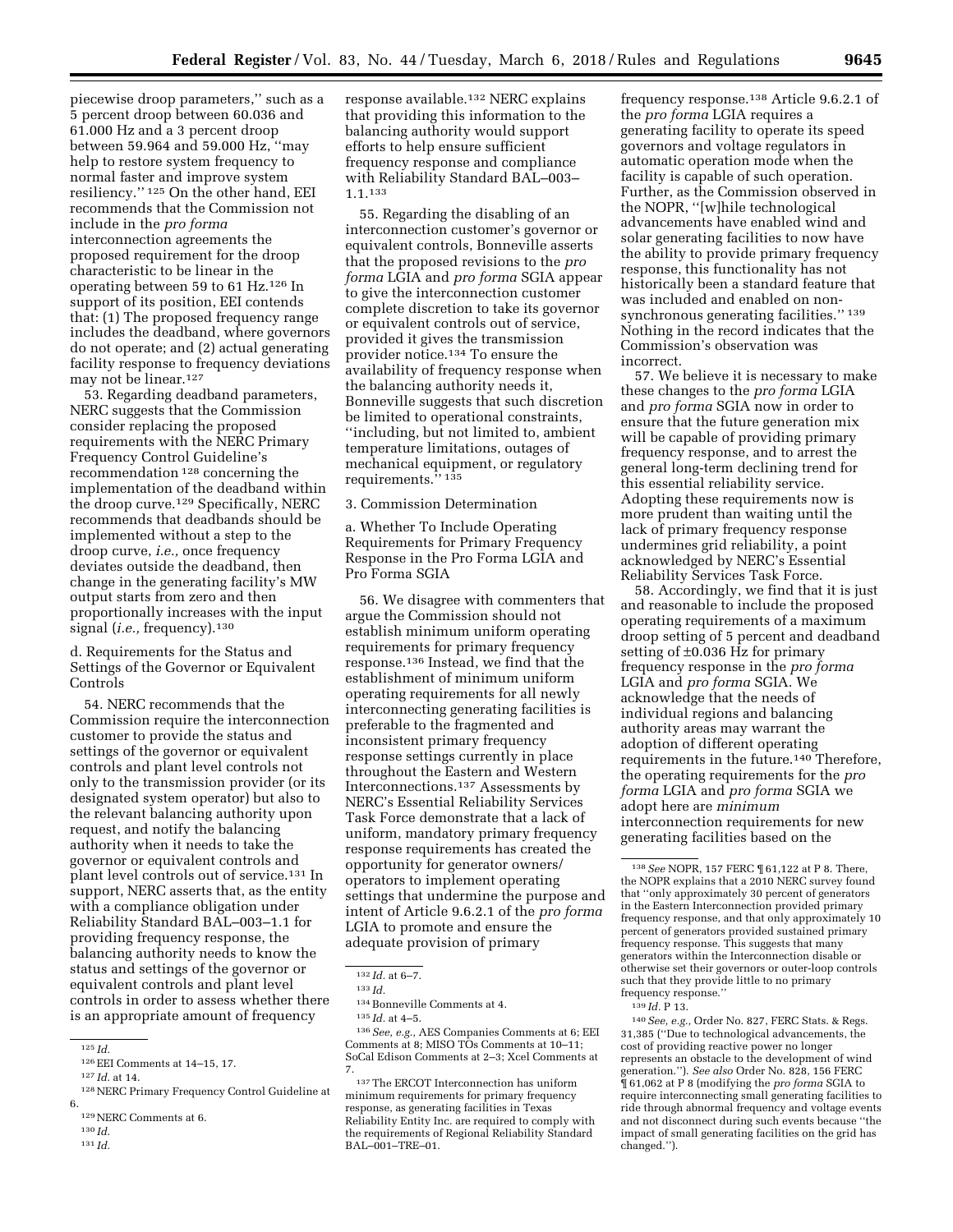Primary Frequency Control Guideline developed by NERC through a broadbased stakeholder process.141 NERC's Primary Frequency Control Guideline ''reflect[s] the most advanced set of continent-wide best practices and information available in support of frequency response capability.'' 142

59. We disagree with the view of NRECA that this action is premature because, at present, primary frequency response at the Interconnection level may be acceptable.143 Rather, we find, as stated by NERC, that increasing levels of generating facilities without primary frequency response capability, combined with the retirement of those generating facilities that have traditionally provided primary frequency response, ''has contributed to the decline in primary frequency response.'' 144 Further, we agree with NERC's Essential Reliability Services Task Force, which concluded that it is prudent and necessary to ensure that the future generation mix includes primary frequency response capabilities and recommends that all new generators support the capability to manage frequency.145

60. AES Companies and MISO TOs contend that NERC ''provides guidelines rather than standards because these guidelines may need to differ based on the type of resource,'' 146 and that NERC's Primary Frequency Control Guideline was adopted rather than a Reliability Standard because ''there are many current and anticipated reasons to deviate from'' the Guideline.147 We disagree and are persuaded instead by NERC and other commenters that minimum requirements are needed.148

61. We find ample support in the record to support this approach. For example, in its comments on the NOPR, NERC states that ''the Commission's proposed revisions to the *pro forma*  interconnection agreements are consistent with the results of recent NERC reliability assessment

- 145Essential Reliability Services Task Force Measures Report at vi.
- 146AES Comments at 6.
- 147MISO TOs Comments at 11.
- 148*See, e.g.,* Bonneville Comments at 3; NERC Comments at 5; ISO–RTO Council Comments at 4– 5.

recommendations.'' 149 Further, NERC supports the Commission's proposal, stating that ''the NOPR's proposed minimum operating conditions should help ensure that frequency response capability is installed as well as available and ready to respond, regardless of the mix of resources in the dispatch'' and notes its support for including the proposed droop and deadband settings in the *pro forma*  LGIA and *pro forma* SGIA.150

62. We disagree with EEI's assertion that the primary frequency response operating requirements should not be included in the *pro forma* LGIA and *pro forma* SGIA because the *pro forma*  interconnection agreements lack ''the necessary controls to ensure compliance.'' 151 While this final action does not establish specific compliance procedures for new generating facilities, transmission providers are not prohibited from proposing such procedures in a FPA section 205 filing.152 Also, the *pro forma* LGIA and *pro forma* SGIA contain Commissionapproved directives that are legally enforceable obligations.153 In any event, EEI's suggestion that transmission providers would neither detect nor address possible interconnection customer non-compliance with the new operating requirements is speculative and without support in the record.

63. EEI, MISO TOs, and SoCal Edison request that the Commission not include the proposed operating requirements in the *pro forma* LGIA and *pro forma*  SGIA, but instead defer to transmission providers or balancing authorities to establish operating requirements addressing reliability needs identified in regional studies.154 For the reasons discussed above, we find that it is prudent to establish minimum uniform operating requirements as the foundational element of a framework for ensuring the adequacy and timeliness of primary frequency response. However, as noted immediately below and discussed in more detail in Section II.I below, the Commission establishes, with an addition and clarification, methods for proposing variations to this final action.155

64. While we are establishing uniform operating requirements, we also note that there is flexibility built into both the requirements themselves and the Commission's processes. First, we clarify that the requirements we adopt herein are *minimum* requirements. Thus, if an interconnection customer wishes to implement more stringent deadband and droop settings, it may do so.156 Second, as also discussed in the next section, we have clarified the final action to allow for the possibility of a NERC Reliability Standard that has more stringent parameters than the requirements adopted here. Third, as discussed in Section II.I below, we continue the Commission's historic practice of allowing RTOs/ISOs to propose independent entity variations, as well as permitting other transmission providers to propose changes that are ''consistent with or superior to'' the *pro forma* language. Finally, in the event of a unique circumstance affecting specific resources, the transmission provider may file a non-conforming LGIA or SGIA, or the interconnection customer may request that the transmission provider file an unexecuted LGIA or SGIA.

65. Regarding EEI's request to conduct regional conferences, we do not believe that they are necessary at this time since: (1) The Commission has determined that minimum operating requirements are appropriate to include in the *pro forma* LGIA and *pro forma*  SGIA; and (2) EEI's request to focus on other essential reliability services besides primary frequency response is beyond the scope of this proceeding.

66. Comments that reference compensation in lieu of including uniform operating requirements in the *pro forma* LGIA and *pro forma* SGIA are addressed below in Section II.E.

b. Whether To Include a Reference to a Future NERC Reliability Standard in the Pro Forma LGIA and Pro Forma SGIA

67. The Commission is persuaded by ISO–RTO Council's request to include in the *pro forma* LGIA and *pro forma*  SGIA provisions that address any future NERC Reliability Standard that provides for more stringent parameters. The Commission agrees that the *pro forma*  LGIA and *pro forma* SGIA (as applied to newly interconnecting generation facilities) should be written to allow for

<sup>141</sup>The Preamble to NERC's Primary Frequency Control Guideline states that ''[t]hese guidelines are coordinated by the technical committees and include the collective experience, expertise and judgment of the industry. The objective of this reliability guideline is to distribute key best practices and information on specific issues critical to maintaining the highest levels of BES reliability.'' *See* NERC Primary Frequency Control Guideline at 1.

<sup>142</sup>NERC Comments at 6.

<sup>143</sup>NRECA Comments at 7.

<sup>144</sup>NERC Comments at 5.

<sup>149</sup>NERC Comments at 5.

<sup>150</sup> *Id.* at 5–6.

<sup>151</sup>EEI Comments at 11.

<sup>152</sup> 16 U.S.C. 824d (2012).

<sup>153</sup>*See NSTAR Elec. & Gas Corp.* v. *FERC,* 481 F.3d 794, 800 (D.C. Cir. 2007).

<sup>154</sup>EEI Comments at 12; MISO TOs Comments at 9; SoCal Edison Comments at 3.

<sup>155</sup>*See* P 233 below, describing the following variation methods: (1) Variations based on Regional Entity reliability requirements; (2) variations that are ''consistent with or superior to'' the final action; and (3) ''independent entity variations'' filed by RTOs/ISOs.

<sup>156</sup>*See* NOPR, 157 FERC ¶ 61,122 at P 8 (''The Commission notes that these proposed requirements are minimum requirements; therefore, if a new generating facility elects, in coordination with its transmission provider, to operate in a more responsive mode by using lower droop or tighter deadband settings, nothing in these requirements would prohibit it from doing so'').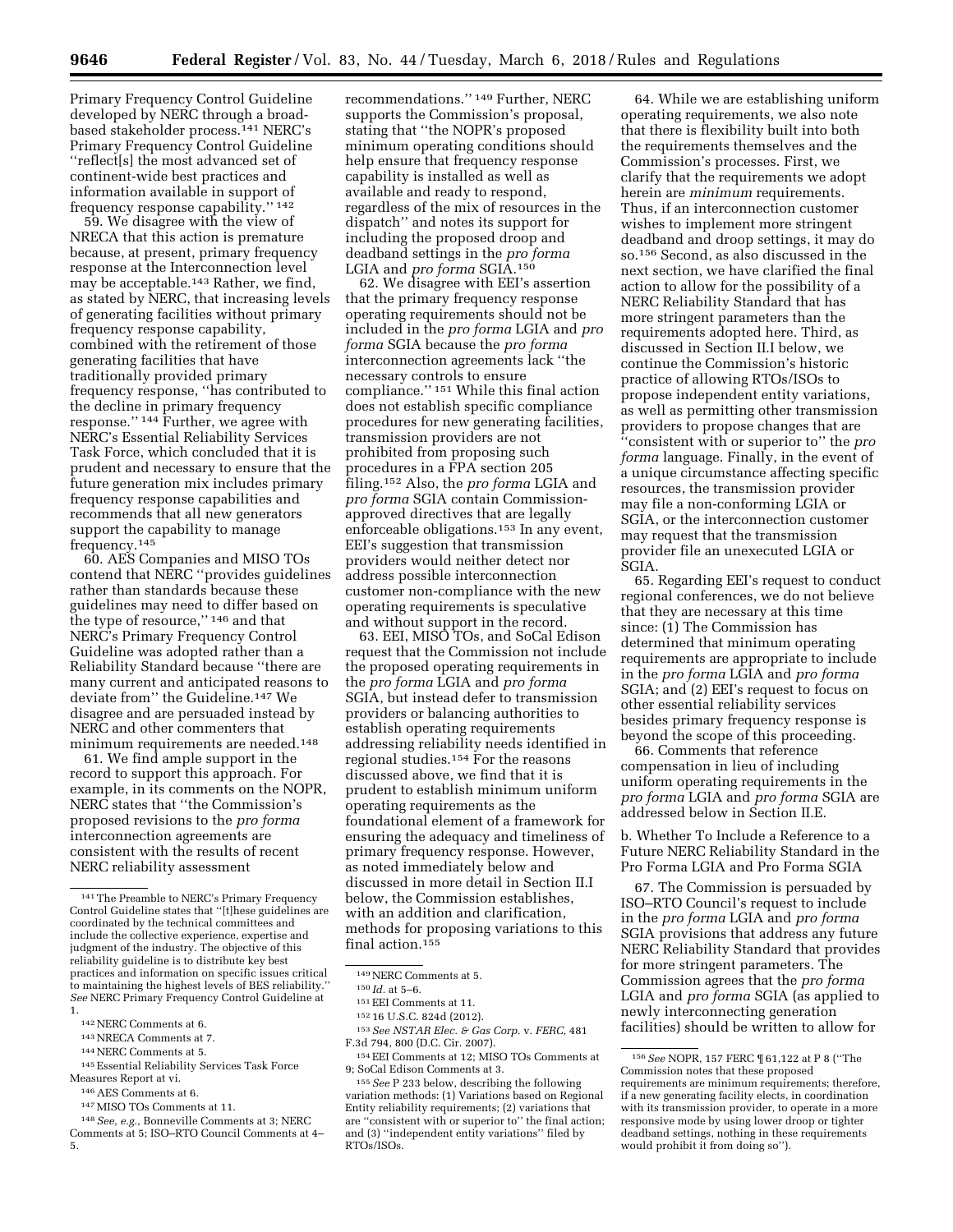the adoption of a future Reliability Standard with stricter operating requirements (droop and deadband parameters) without a need to further amend interconnection agreements.

68. Accordingly, as discussed below, we are modifying the NOPR proposal to allow for the possibility of a future NERC Reliability Standard that includes equivalent or more stringent operating requirements for droop, deadband, and/ or timely and sustained response that would supersede the operating requirements for droop, deadband, and timely and sustained response adopted in this final action. We believe this approach will provide for the harmonization of the reliability-related provisions of the *pro forma* LGIA and *pro forma* SGIA with any future Reliability Standard, and will avoid potential conflicts between Reliability Standards and tariff provisions.157

69. We clarify that interconnection customers that are required to comply with this final action will be required to do so until such time as the Commission approves a NERC Reliability Standard with equivalent or more stringent parameters.158 If the Commission approves such a NERC Reliability Standard, interconnection customers subject to this final action will be required to comply with the operating requirements of the Reliability Standard if it applies to them. However, interconnection customers that are not Applicable Entities of the Reliability Standard will continue to be required to comply with the operating requirements contained within the *pro forma* LGIA and *pro forma* SGIA as adopted in this final action.

c. Requirements for Droop and Deadband

70. We adopt the NOPR proposal to require newly interconnecting generating facilities to install, maintain, and operate a governor or equivalent with a maximum 5 percent droop and ±0.036 Hz deadband and for the droop characteristic to be based on the nameplate capacity.

71. As a threshold matter for this requirement, we clarify the term ''nameplate capacity.'' Some commenters raise concerns with the proposal to base the droop parameter on the nameplate capacity of a generating facility.159 EEI asserts that basing droop characteristics on nameplate capacity is problematic since ''resource response is based on MW and Reactive curves, and not MVA nameplate ratings.'' 160 In response to this concern, we clarify that the use of the term ''nameplate capacity'' refers to the maximum MW rating of the facility as defined by the Energy Information Administration (EIA).161 We note that EIA's definition of ''nameplate capacity'' utilizes units of MWs, not MVAs as suggested by EEI. In response to ISO–RTO Council's request for clarification on whether efficiency improvements to a generating facility that increase its output should be factored into the calculation of the droop parameter,162 we clarify that if a modification to a generating facility causes its nameplate capacity to increase or decrease, then droop parameter should be based on the updated nameplate capacity value.

72. The droop parameter is historically based on the percent change in frequency that would cause a 100 percent change in valve or gate position. This has been translated to the percent change in frequency that would cause a 100 percent change in power output, where a 100 percent change in power output is equivalent to the generator's nameplate capacity. The droop parameter also represents the slope of the MW response in proportion to the frequency deviation.

73. By requiring the droop parameter to be based on nameplate capacity, the Commission intends for a generating facility's expected MW response to frequency deviations to be a percentage of its nameplate capacity, and proportional to the magnitude of the frequency deviation. In particular, the magnitude of a generating facility's MW response to a frequency deviation will depend both on its nameplate capacity and on the magnitude of the frequency deviation. Generating facilities with larger nameplate capacities will provide more MW of primary frequency

response per Hz of Interconnection frequency error compared to generating facilities with an equivalent percent droop parameter that have lower nameplate capacities. Accordingly, nameplate capacity is the ''basis'' of the droop parameter since this value will be used to calculate the expected proportional MW response to frequency deviations.

74. ISO–RTO Council points out that the nameplate capacity of a generating facility may not be consistent with its rated capacity for the purposes of obtaining interconnection service or for participation in an organized market. In addition, we recognize that during some operating conditions, the maximum steady state operating limit (*e.g.,*  maximum sustainable MW limit) of a generating facility may be less than its nameplate capacity. Therefore, we clarify that for the purposes of calculating the expected amount of primary frequency response that is provided in response to frequency deviations, the calculation should still be based on a generating facility's full nameplate capacity even if the level of requested interconnection service or the steady state operating limit is below that nameplate capacity. We find that this approach is consistent with EPRI's statement that the droop setting is historically based on the percent change in frequency that would cause a 100 percent change in power output (where a 100 percent change in power output is equivalent to the nameplate capacity).163 As an example, in the case of a generating facility with a 5 percent droop, as the Interconnection's frequency error changes from 0 to 3 Hz and as the system frequency transitions outside of the deadband parameter, the expected change in the generating facility's MW output should range from 0 MW to full nameplate capacity.

75. We clarify that this final action will not require a generating facility that responds to frequency deviations to provide and sustain a value of primary frequency response that causes its MW output to exceed its maximum steady state operating limit.164 For example, under-frequency conditions outside of the deadband parameter would result in an automatic increase in the generating facility's MW output. However, if the calculated incremental MW value that would be provided as primary

<sup>157</sup>*See* 18 CFR 39.6 (2017). This regulation requires the Commission to issue an order within 60 days, unless it otherwise orders, following notification of a conflict between a Reliability Standard and any function, rule, order, tariff, rate schedule or agreement accepted, approved, or ordered by the Commission. If the Commission determines a conflict exists it will either direct the Transmission Organization to file a modification of the function, rule, order, tariff, rate schedule or agreement under FPA section 206 or the Electric Reliability Organization to file a modification to the conflicting Reliability Standard.

<sup>158</sup>For example, such a Reliability Standard may have requirements for tighter droop (maximum 4 percent droop) and/or deadband settings (*e.g.,*  ±0.017 Hz).

<sup>&</sup>lt;sup>159</sup> EEI Comments at 14; ESA Comments at 3–4.<br><sup>160</sup> EEI Comments at 14.<br><sup>161</sup> EIA defines nameplate capacity as ''[t]he

maximum rated output of a generator, prime mover, or other electric power production equipment under specific conditions designated by the manufacturer. Installed generator nameplate capacity is commonly expressed in MW and is usually indicated on a nameplate physically attached to the generator.'' *See* EIA Glossary, *[https://www.eia.gov/tools/glossary/index.php?id=G.](https://www.eia.gov/tools/glossary/index.php?id=G)*  162 ISO–RTO Council Comments at 6.

<sup>163</sup>EPRI Supplemental Comments at 5.

<sup>164</sup>For example, a generating facility's maximum steady state operating limit may be capped at the MW level of interconnection service requested. Or, during certain periods of an operating year, ambient temperature conditions reduce the maximum sustainable MW output level to below nameplate capacity.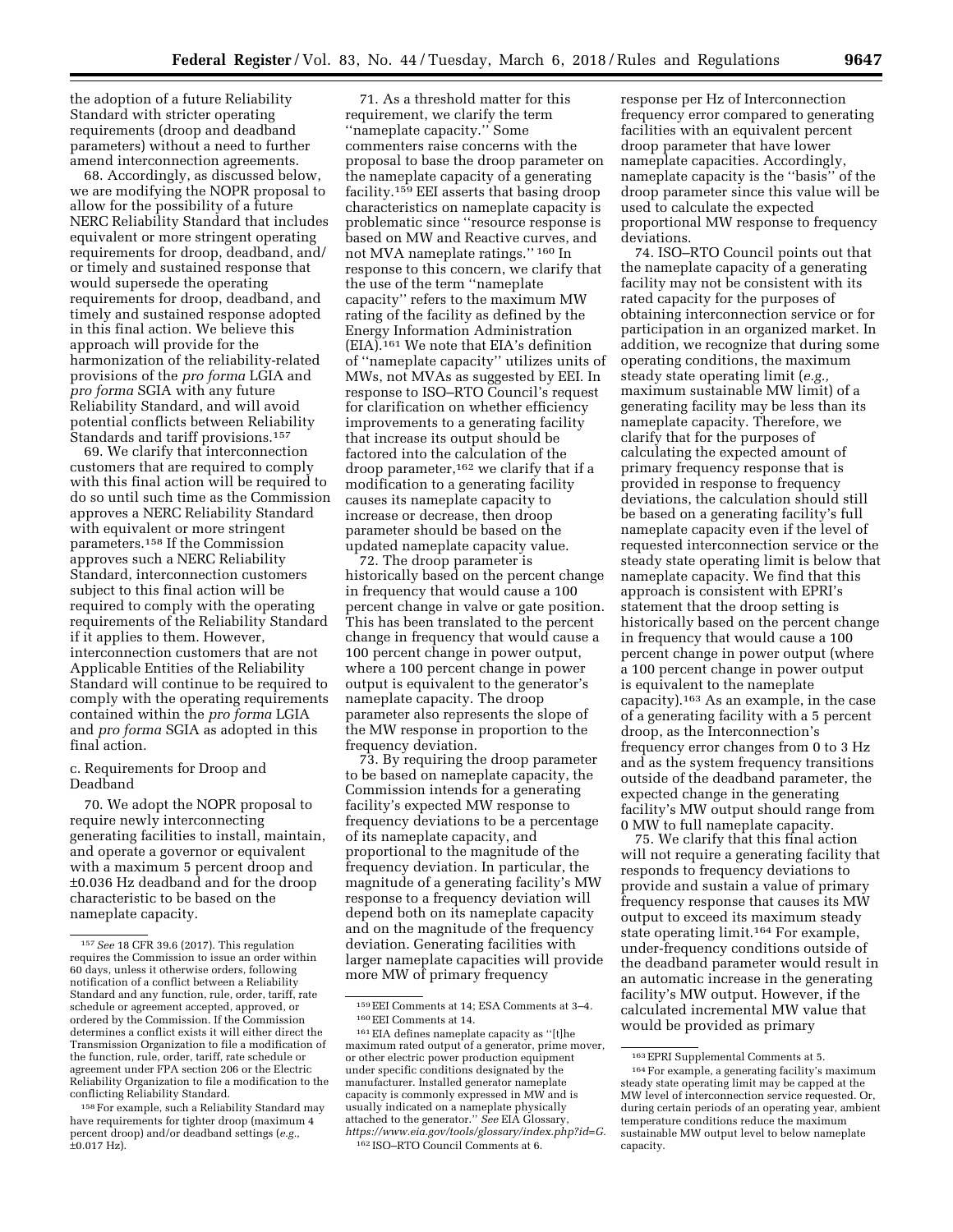frequency response per the droop parameter would cause the generating facility to exceed its maximum steady state operating limit, the interconnection customer would be permitted to limit the increase in the generating facility's MW output such that its MW output (after primary frequency response has been provided) does not exceed its maximum steady state operating limit, since doing so may cause facility-level reliability concerns. Should a generating facility's maximum operating limit per its interconnection agreement be less than its nameplate capacity, nothing in this final action would require an interconnection customer to violate the terms of its interconnection agreement. In such a situation, an interconnection customer would be permitted to limit the increase in the generating facility's MW output such that its MW output does not exceed the maximum operating limit as described in the interconnection agreement.

76. Similarly, over-frequency conditions would result in an automatic reduction in a generating facility's MW output. However, if the calculated value of primary frequency response would cause the facility's MW output to drop below its minimum operating MW limit, an interconnection customer will be permitted to limit the decrease in the facility's MW output such that the facility does not operate below its minimum steady state operating limit.

77. In addition, we are persuaded by NERC's suggestion to require the deadband parameter to be implemented without a step to the droop curve. We note that NERC's Primary Frequency Control Guideline references a 2013 IEEE Power & Energy Society (IEEE– PES) Technical Report stating that a droop curve (with a deadband) can be implemented in a generator governor in two possible ways: "Stepped" or "nonstepped.'' 165 In its report, IEEE–PES points out that these two methodologies of implementing the deadband parameter can potentially have significantly different results in the response of a generating facility's governor control system to changes in system frequency.166 According to IEEE–PES, if the deadband is implemented under the stepped approach, as soon as system frequency transitions outside of the deadband parameter (*e.g.,* ±0.036 Hz), the

generating facility will experience a sudden spike (increase or decrease) in its MW output, which IEEE–PES warns can be undesirable.167 To account for this issue, NERC recommends in its Primary Frequency Control Guideline 168 and its comments to the NOPR 169 that the deadband should be implemented without a step to the droop curve. Under the non-stepped approach of implementing the deadband parameter, once frequency transitions outside of the deadband, the incremental change in the generating facility's MW output will start from zero and then increase linearly to the generating facility's nameplate capacity and in proportion to the Interconnection's frequency error.170

78. In consideration of this additional information, we agree with NERC and modify the NOPR proposal to require the deadband parameter to be implemented without a step. Accordingly, we are requiring the droop curve to be implemented in a manner such that as frequency transitions outside of the deadband (both for underfrequency and over-frequency conditions), the generating facility's expected MW response should start from 0 MW and increase linearly to the nameplate capacity of the generating facility, as the Interconnection's frequency error changes from 0 Hz to the generating facility's percentage droop multiplied by 60 Hz (*e.g.,* in the case of a 5 percent droop, this would be 3 Hz).

79. In response to EEI's concerns that: (1) The proposed frequency range of 59 to 61 Hz includes the deadband where governors do not operate; and (2) not all generating facilities respond in a linear manner, we are modifying the NOPR proposal and adopt in this final action that the droop parameter should be linear in the range of frequencies between 59 to 61 Hz that are outside of the deadband parameter. This is because the range of frequency values within the deadband do not trigger the operation of the governor or equivalent controls, and the slope of the droop curve that relates change in frequency to change in MW output should only apply to the range of frequencies outside of the deadband, *i.e.,* those frequencies where the generating facility's MW output is expected to change in proportion to frequency deviations. Regarding EEI's concern that not all generating facilities respond in a linear manner, we

acknowledge that non-linear responses can and may occur. However, we believe that the existence of non-linear responses will not undermine the effectiveness of this final action. We expect that interconnection customers will take Reasonable Efforts to maximize and ensure their ability to provide a linear response in accordance with the droop parameter.

80. While we agree with WIRAB that the use of non-linear or piecewise droop parameters may lead to faster responses, we decline to adopt WIRAB's request to, on a generic basis, require prospective interconnection customers to implement non-linear or piecewise droop curves. While we require the droop curve to be linear (*e.g.,* 5 percent) in the range of frequencies outside of the deadband between 59 to 61 Hz (*i.e.,* the response for both under-frequency and overfrequency conditions should be based on a maximum 5 percent droop), consistent with the NOPR proposal, we find that nothing in these requirements prohibit the implementation of asymmetrical droop settings (*i.e.,*  different droop settings for underfrequency and over-frequency conditions), provided that each segment has a percent droop value of no more than 5 percent.171 For example, our requirements would not prohibit the implementation of a droop curve that has a five percent droop for overfrequency conditions (*e.g.,* between 60.036 and 61.000 Hz) and a 3 percent droop for under-frequency conditions (*e.g.,* between 59.964 and 59.000 Hz).172

d. Requirements for the Status and Settings of the Governor or Equivalent Controls

81. We agree with NERC that the balancing authority should know the status and settings of the governor or equivalent controls and plant level controls in order to assess whether there is an appropriate amount of frequency reserve available.173 In addition, the Commission agrees with NERC that providing this information to the balancing authority ''would support [balancing authority] and [frequency response sharing group] efforts to help ensure sufficient frequency response and their compliance with Reliability Standard BAL–003–1.1.'' 174

82. Accordingly, we are modifying in this final action the NOPR proposal to require the interconnection customer to provide its relevant balancing authority with the status and settings of the

<sup>165</sup>NERC Primary Frequency Control Guideline at 6, referencing *Dynamic Models for Turbine-Governors in Power System Studie*s at Appendix B: Deadband, IEEE–PES (Jan 2013), *[http://](http://sites.ieee.org/fw-pes/files/2013/01/PES_TR1.pdf) [sites.ieee.org/fw-pes/files/2013/01/PES](http://sites.ieee.org/fw-pes/files/2013/01/PES_TR1.pdf)*\_*TR1.pdf*  (IEEE–PES Report).

<sup>166</sup> IEEE–PES Report at Appendix B.

<sup>167</sup> *Id.* 

<sup>168</sup>NERC Primary Frequency Control Guideline at 6.

<sup>169</sup>NERC Comments at 6.

<sup>170</sup> *Id.* 

<sup>171</sup>*See* NOPR, 157 FERC ¶ 61,122 at n.126.

<sup>172</sup>*See* WIRAB Comments at 7.

<sup>173</sup>NERC Comments at 6–7.

<sup>174</sup> *Id.*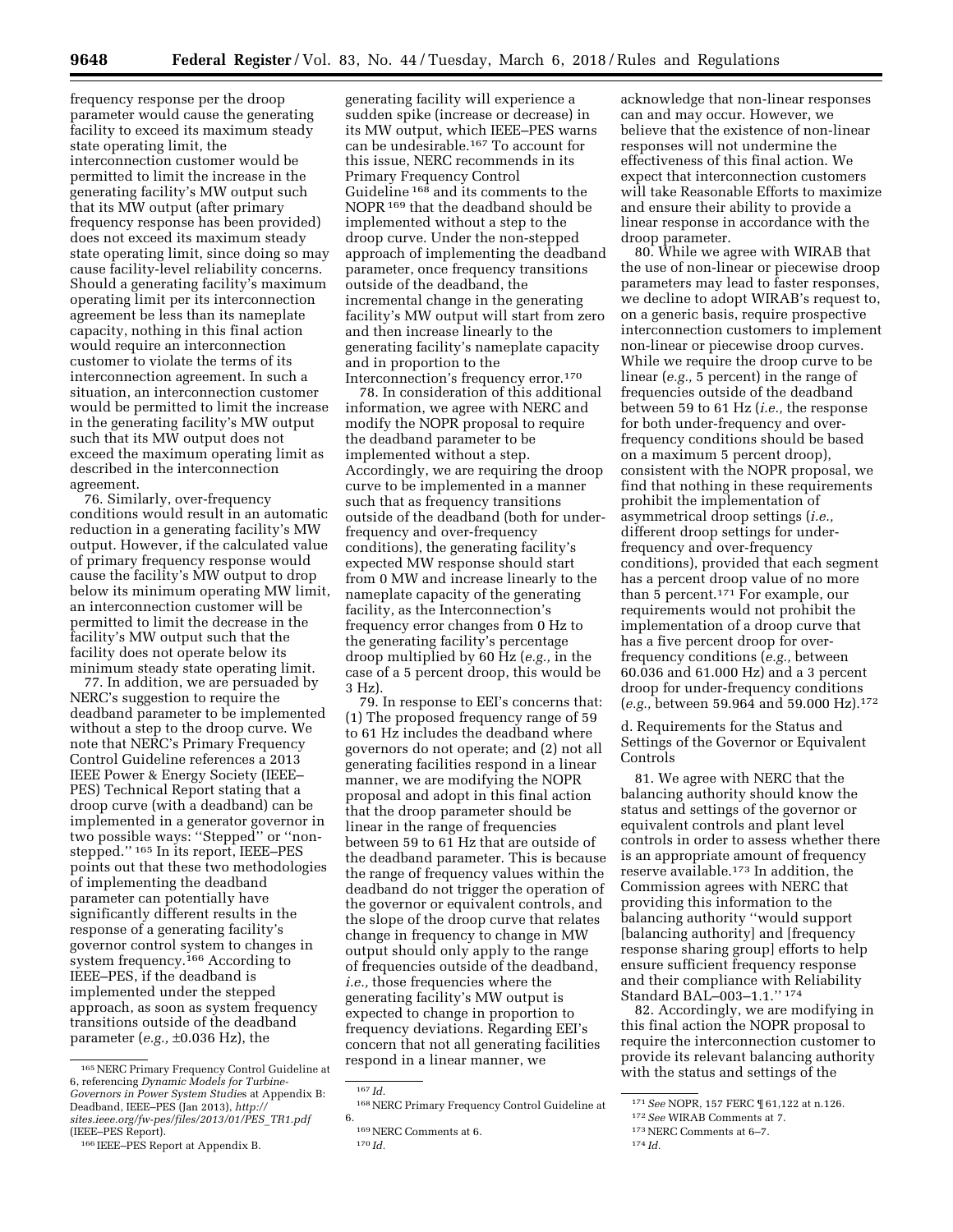governor or equivalent controls upon request or when the interconnection customer operates the generating facility with its governor or equivalent controls not in service. We determine that this is just and reasonable because it will help improve situational awareness by helping the balancing authority assess whether there is an appropriate amount of frequency responsive capacity online.

83. Regarding the process for an interconnection customer to disable its governor or equivalent controls, we share Bonneville's concern that the interconnection customer should not be allowed to operate its generating facility with its governor or equivalent controls not in service by merely notifying the transmission provider.175 While we believe that it is not necessary to require the interconnection customer to meet specific operational conditions (*e.g.,*  maintenance or outages of mechanical equipment) as a precondition to disabling the governor or equivalent controls as Bonneville suggests,176 we are modifying the NOPR proposal to provide additional clarity on this issue.

84. Specifically, we revise the *pro forma* LGIA and *pro forma* SGIA to require the interconnection customer to make Reasonable Efforts to keep outages of the generating facility's governor or equivalent controls to a minimum whenever it is operated in parallel with the Transmission System. The interconnection customer shall immediately notify the transmission provider and relevant balancing authority of its need to operate the generating facility without the governor or equivalent controls in service.

85. Accordingly, we will modify the *pro forma* LGIA and *pro forma* SGIA to state that when providing notice to the transmission provider of its intent to disable its governor or equivalent controls, the interconnection customer's notice shall include: (1) The operating status of the governor or equivalent controls (*i.e.,* whether it is currently out of service or when it will be taken out of service); (2) the reasons why the governor or equivalent controls are unable to be operated in service; and (3) a reasonable estimate as to when the governor or equivalent controls will be returned to service. The interconnection customer will be required to then make Reasonable Efforts to return its governor or equivalent controls to service as soon as practicable and notify the transmission provider and balancing authority when it has done so.

*C. Requirement To Ensure the Timely and Sustained Response to Frequency Deviations* 

#### 1. NOPR Proposal

86. In the NOPR, the Commission proposed to prohibit all new large and small generating facilities from taking any action that would inhibit the provision of primary frequency response, except under certain conditions, including but not limited to, ambient temperature limitations, outages of mechanical equipment, or regulatory requirements.177 The Commission explained that the lack of coordination between governor and plant-level control systems can result in premature withdrawal of primary frequency response by allowing additional plant control systems to reverse the action of the governor to return the unit to operating at a preselected target set-point.178 The Commission noted that NERC's Primary Frequency Control Guideline explains that ''in order to provide sustained primary frequency response, it is essential that the prime mover governor, plant controls and remote plant controls are coordinated."<sup>179</sup>

87. Accordingly, the Commission proposed to require new generating facilities that respond to frequency deviations to not inhibit primary frequency response, such as by coordinating plant-level control equipment with the governor or equivalent controls.180 In particular, the Commission proposed to include new Sections 9.6.4.2 of the *pro forma* LGIA and 1.8.4.2 of the *pro forma* SGIA to require that the real power response of new large and small generating facilities ''to sustained frequency deviations outside of the deadband setting is provided without undue delay . . . until system frequency returns to a stable value within the deadband setting of the governor or equivalent controls.'' 181

#### 2. Comments

88. Several commenters support including the proposed provisions for timely and sustained response in the *pro forma* LGIA and *pro forma* SGIA.182 NERC supports the minimum operating conditions proposed in the NOPR

because ''[s]uch requirements for the capability of 'timely and sustained response to frequency deviations' should promote reliability and help avoid a scenario where the transforming resource mix reduces frequency response capability.'' 183 ISO–RTO Council asserts that requiring primary frequency response to be sustained until frequency returns within the deadband parameter ''is consistent with the current requirements of PJM and ISO– NE, as well as CAISO.'' 184

89. While acknowledging the importance of timely and sustained frequency response, EEI does not believe that such requirements should be included in the *pro forma* LGIA and *pro forma* SGIA because ''the requirements do not consider the resource type or available capacity in requiring sustained response and therefore impose operating requirements for all governors or equivalent controls.'' 185 EEI recommends that the Commission ''limit its modifications of the *pro forma* LGIA and SGIA requirements to address resource capability (but not operational requirements) in order to allow regional needs and markets to address the issue of timely and sustained response for frequency deviations.'' 186 Also, EEI believes that individual balancing authorities should determine operating requirements ''on an as-needed basis or through compliance guidance'' from NERC.187 AES Companies agree, asserting that it is prudent for each balancing authority to determine appropriate criteria for timely and sustained response, because ''the criteria for sustained and timely response may differ from system to system due to operating conditions, resource mix and more.'' 188

90. EEI raises an additional concern, stating that ''requirements to provide timely and sustained frequency response cannot be implemented in a manner that is fair and nondiscriminatory'' because interconnection agreements ''do not provide the necessary controls to ensure compliance . . . [or] effectively or fairly ensure compensation to those entities providing this support.'' 189 EEI states that without a generic headroom requirement, a uniform requirement for timely primary frequency response ''unfairly discriminates between those

- 185EEI Comments at 9.
- 186 *Id.*
- 187 *Id.* at 12.
- 188AES Companies Comments at 14.
- 189EEI Comments at 11.

<sup>175</sup>Bonneville Comments at 4. 176 *Id.* 

<sup>177</sup>NOPR, 157 FERC ¶ 61,122 at P 49. 178 *Id.* 

<sup>179</sup> *Id.* (citing NERC Primary Frequency Control Guideline at 4).

<sup>180</sup> *Id.*  181 *Id.* PP 52–53.

<sup>182</sup>Bonneville Comments at 2, First Solar Comments at 4; Idaho Power Comments at 1–2; ISO–RTO Council Comments at 5; NERC Comments at 5–6; WIRAB Comments at 5.

<sup>183</sup>NERC Comments at 5–6.

<sup>184</sup> ISO–RTO Council Comments at 5.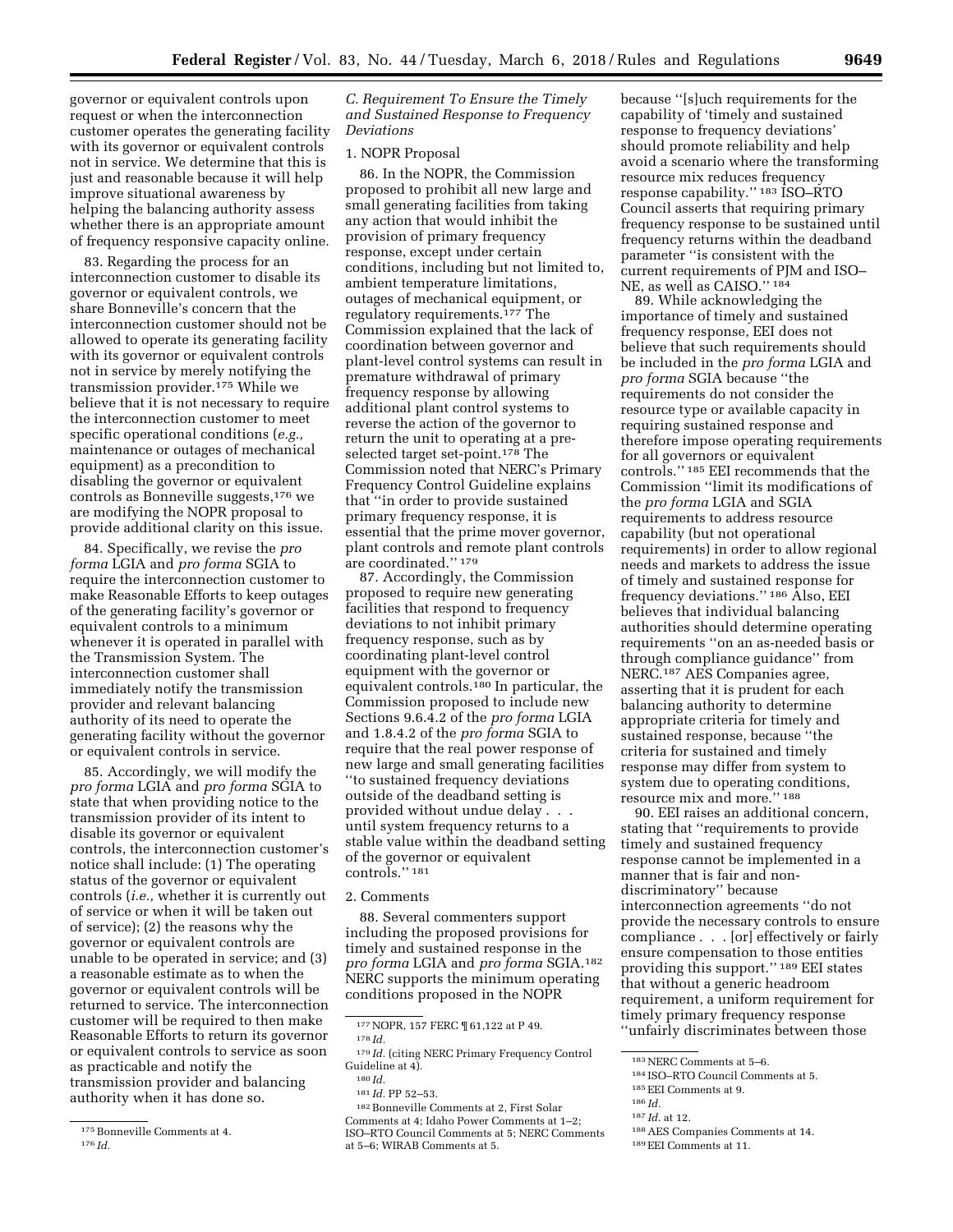resources that are capable of providing timely response due to their design or current operating status over resources that are not capable of providing a timely response." 190 As an example, EEI states that renewables may not be able to provide a timely response to under-frequency deviations if they are operating at capacity or due to other technical limitations.191

91. WIRAB and EEI recommend certain modifications to the NOPR proposal for timely and sustained response. Both recommend that the Commission explicitly prohibit in the *pro forma* LGIA and *pro forma* SGIA the interconnection customer from blocking or otherwise inhibiting the ability of the governor or equivalent controls to respond.192

92. In the NOPR, the Commission proposed to require that the real power response of new large and small generating facilities to sustained frequency deviations outside of the deadband setting is provided without undue delay . . . until system frequency returns to a stable value within the deadband setting of the governor or equivalent controls.'' 193 WIRAB recommends that the term ''without undue delay'' be defined to require the generating facility to ''provide immediate frequency response when system frequency deviates outside of the required deadband settings, and that no grace period be allowed that can postpone the response.'' 194 Additionally, WIRAB recommends that ''stable value'' be defined as the ''settled frequency response value achieved when frequency has rebounded and settled—after hitting the nadir—but possibly before reaching the normal frequency of 60 Hz.'' 195 Also, WIRAB recommends that ''[o]utside controls should not override a generator's frequency response until the system frequency has settled.'' 196 WIRAB states that its recommended changes would ensure a consistent, timely, and sustained response from generating facilities providing primary frequency response.197

93. AWEA asks the Commission to clarify that its proposed prohibition of

193NOPR, 157 FERC ¶ 61,122 at PP 52–53.

195 *Id.* at 5–6. WIRAB notes that NERC describes this settled frequency value in its Interconnection Frequency Response Obligation calculation used in Reliability Standard BAL–003–1.1 and labels the value ''Value B'' in the calculation. *Id.* at n.8.

197 *Id.* at 5.

actions ''inhibiting'' response does not restrict the ability of wind and other generating facilities to adjust the speed of their response in coordination with system operators to ensure a fair and coordinated response that best meets the needs of the system as a whole.198 AWEA explains that the fast controls inherent in modern wind turbines allow them to respond to frequency deviations more quickly and accurately than many conventional generators, and that some generating facilities can respond so fast that slower-responding facilities cannot provide a coordinated response.199 AWEA argues that there should be flexibility to ensure a fair and coordinated response (*i.e.,* allow wind generating facilities to respond more slowly than their full design capability) that meets the needs of the system and does not result in a disproportionate share of the response—and cost burden—being provided by facilities that can respond more rapidly (such as very fast-responding wind plants).200 Accordingly, AWEA recommends that the Commission clarify that adjustments to the response speed of nonsynchronous generating facilities, when done to ensure coordinated response for the system operator and fair distribution of cost impacts across generating facility types, do not ''inhibit'' response within the meaning of the NOPR, or if it does, are within the scope of the operational constraints permitted under the NOPR.201

#### 3. Commission Determination

94. We determine that it is just and reasonable to include a requirement for timely and sustained response in the *pro forma* LGIA and *pro forma* SGIA. As stated in the NOI, premature withdrawal of primary frequency response ''has the potential to degrade the overall response of the Interconnection and result in a frequency that declines below the original nadir.'' 202 We are persuaded by the reliability assessments performed by NERC confirming a general decline in primary frequency response that, unless adequately addressed, could worsen as the generation resource mix continues to evolve.203 The requirement for timely

203*See* NERC Comments at 5. NERC states that it ''has determined that increasing levels of nonsynchronous resources installed without controls that enable frequency response capability, coupled with retirement of conventional resources that have traditionally provided primary frequency response, has contributed to the decline in primary frequency response'' and that ''a changing resource mix will further alter the dispatch of resources and

and sustained response would address that decline and more specifically would address concerns raised by NERC and others about the premature withdrawal of primary frequency response following a system disturbance, which is a significant concern in the Eastern Interconnection and a somewhat smaller issue in the Western Interconnection.204 This phenomenon stems from generating facilities that do not sustain the response until system frequency returns to within the deadband parameter; instead they withdraw the response soon after it is provided.<sup>205</sup> In adopting this requirement, we agree with commenters who stated that there should be a clear requirement for primary frequency response to be timely and sustained.206

95. We are not persuaded by EEI's and AES Companies' view that timely and sustained response requirements should be part of regional solutions rather than be included in the *pro forma* LGIA and *pro forma* SGIA. NERC's assessments and conclusions do not indicate that the fundamental concerns about declining primary frequency response or the premature withdrawal of primary frequency response are unique or limited to individual regions. In addition, we note that frequency response is an Interconnection-wide phenomenon. Accordingly, we find that minimum, uniform primary frequency response requirements, including timely and sustained response, are just and reasonable.

96. EEI comments that without a provision to ''fairly ensure adequate compensation,'' and a mandate that each new generating facility operate with headroom at all times, the proposed requirements for timely and sustained primary frequency response ''cannot be implemented in a manner that is fair and non-discriminatory.'' 207 EEI asserts that ''requiring all resources to have a timely operating response, but

204*See* NOI, 154 FERC ¶ 61,117 at PP 49–50. *See also Frequency Response and Frequency Bias Setting Reliability Standard,* Notice of Proposed Rulemaking, 78 FR 45479 (July 29, 2013), 144 FERC ¶ 61,057, at PP 35–38 (2013).

205 In the NOI, the Commission stated that primary frequency response withdrawal ''has the potential to degrade the overall response of the Interconnection and result in a frequency that declines below the original nadir.'' *See* NOI, 154 FERC ¶ 61,117 at P 49.

206*See, e.g.,* Bonneville Comments at 2; ISO–RTO Council Comments at 5; NERC Comments at 5–6; WIRAB Comments at 6.

207EEI Comments at 11.

<sup>190</sup> *Id.* 

<sup>191</sup> *Id.* 

<sup>192</sup>EEI Comments at 18–19; WIRAB Comments at 5–6.

<sup>194</sup>WIRAB Comments at 5.

<sup>196</sup> *Id.* at 6.

<sup>198</sup>AWEA Comments at 8–9.

<sup>199</sup> *Id.* 

<sup>200</sup> *Id.* at 9.

<sup>201</sup> *Id.* 

<sup>202</sup>*See* NOI, 154 FERC ¶ 61,117 at P 49.

combinations of resources . . . potentially resulting in systems operating states where frequency response capability could be diminished unless a sufficient amount of frequency responsive capacity is included in the dispatch.''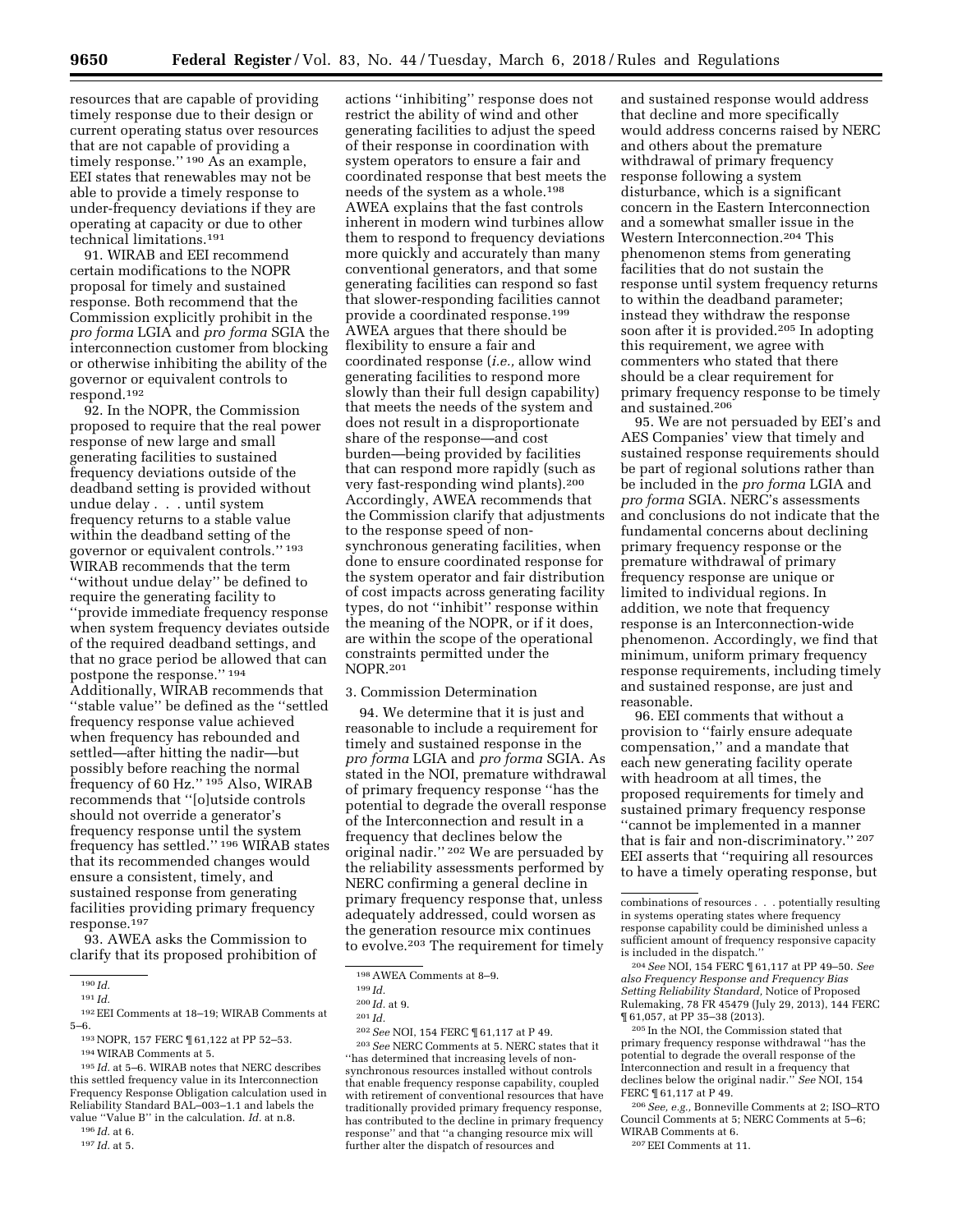failing to require necessary headroom, unfairly discriminates between those resources that are capable of providing a timely response due to their design or current operation status over resources that are not capable of providing a timely response.'' 208 We disagree. We are imposing operating requirements on all newly interconnecting generating facilities (with limited exemptions) but not mandating headroom or compensation for any generating facilities. Any headroom maintained by these facilities is not required by this final action, and does not render our operating requirements unduly discriminatory. If future conditions necessitate a headroom requirement, we will then consider any appropriate compensation.

97. As noted in Section II above, one of the Commission's concerns with the current lack of clear, uniform primary frequency response requirements is NERC's finding indicating that a number of generator owners/operators have implemented operating settings that have effectively removed the availability of their generating facilities from providing timely and sustained primary frequency response (*e.g.,* wide deadband settings, uncoordinated plant-level controls).209 The reforms adopted in this final action, to be applied uniformly to new generating facilities, are intended to eliminate these practices. Accordingly, the Commission determines that the requirements are just, reasonable and not unduly discriminatory or preferential.

98. Further, while it is true that generating facilities that are operated with no headroom at the time of an under-frequency deviation will provide little or no response in the upward direction, they will still be available to support the reliability of the power system by responding in the downward direction during abnormal overfrequency system conditions. Since the timing of an abnormal frequency deviation outside of the deadband parameter—and when a generating facility will thus be required to respond—is unpredictable, it is possible that these generating facilities will have operating capability in the upward direction to respond to some abnormal under-frequency deviations.

99. We agree with the suggestions of EEI and WIRAB to explicitly prohibit interconnection customers from blocking or otherwise inhibiting the governor's or equivalent controls' ability

to respond.210 Accordingly, as discussed below in Section II.K.3, the Commission will modify in this final action the NOPR proposal to require interconnection customers to not block or otherwise inhibit the governor or equivalent controls' ability to respond.

100. AWEA, ESA, and WIRAB ask the Commission to clarify the proposed timely and sustained response provisions, and their comments raise the following questions: (1) How soon should a generating facility begin to provide primary frequency response following a disturbance; and (2) how long, at a minimum, should the response be sustained?

101. Regarding how soon a generating facility should begin to provide primary frequency response following a disturbance, the Commission agrees with WIRAB that the definition of ''without undue delay'' should be clarified.211 Accordingly, we clarify that the NOPR proposal for generating facilities to respond ''without undue delay'' is intended to address the concern that an interconnection customer could program an intentional delay of several seconds or minutes to effectively avoid contributing to the support of power system reliability following a disturbance. Following the sudden loss of generation or load, primary frequency response must be delivered as promptly as possible, within the physical characteristics of the generating facility, in order to avoid, for example, Interconnection frequency declining to a level where UFLS relays are activated or to a lower level where generation under-speed protection relays activate, resulting in additional generation trips or cascading outages. Accordingly, in response to WIRAB's request to clarify when a generating facility should respond to a frequency deviation, we will modify the NOPR proposal and adopt in this final action the requirement that generating facilities respond *immediately* after system frequency deviates outside of the deadband parameter, to the extent that they have available operating capability in the direction needed to correct frequency deviation at the time of the disturbance.<sup>212</sup>

102. We agree with WIRAB that no grace period should be allowed that can postpone the response. Accordingly, we deny AWEA's request to coordinate response times between interconnection customers and system operators.213 Instead, we require generating facilities to respond immediately, consistent with the technical capabilities of the generating facility and its control equipment.

103. Regarding the minimum period of time that a response should be sustained, we will not establish in this final action a minimum timeframe in minutes that the response to frequency deviations should be sustained since the amount of time that Interconnection frequency remains outside of the deadband varies by event.

104. We determine that rather than using the term ''stable'' used in the NOPR concerning the sustained response requirement, it is preferable to require primary frequency response to be sustained until such time that system frequency returns to a value within the deadband. Therefore, we find that WIRAB's recommendation to adopt its definition of ''stable value'' is moot. Accordingly, we clarify that with the exception of certain operational constraints described in Section 9.6.4.2 of the *pro forma* LGIA and Section 1.8.4.2 of the *pro forma* SGIA, generating facilities that respond to abnormal and sustained frequency deviations outside of the deadband parameter are required to provide and sustain primary frequency response until system frequency has returned to a value within the deadband parameter. If frequency recovers to within the deadband but suddenly deviates outside of the deadband parameter again, the interconnection customer will be required to provide and sustain its response until such time that frequency returns to a value within the deadband.

105. Comments related to electric storage resources pertaining to the timely and sustained response provisions are addressed below in Section II.H.2.

## *D. Proposal Not To Mandate Headroom*

## 1. NOPR Proposal

106. In the NOPR, the Commission clarified that the proposed requirements did not impose a generic headroom requirement, but sought comment on such a requirement.<sup>214</sup> The Commission stated its belief that the reliability benefits from the proposed

<sup>208</sup> *Id.* 

<sup>209</sup> *Id.* PP 8–9, 39.

<sup>210</sup>EEI Comments at 16, 18–19; WIRAB Comments at 5–6.

<sup>211</sup>*See* WIRAB Comments at 5.

<sup>212</sup>The Commission accepted similar tariff language proposed by CAISO. *See Cal. Indep. Sys. Operator Corp.,* 156 FERC ¶ 61,182, at P 17 (2016) (accepting, among other things, CAISO's proposed changes to s Section 4.6.5.1 of its tariff, which provides in pertinent part that ''Participating Generators with governor controls that are synchronized to the CAISO Controlled Grid must respond immediately and automatically.'').

<sup>213</sup>*See* AWEA Comments at 8–9 (describing efforts to coordinate the fast response times of wind facilities with system operators).

<sup>214</sup>NOPR, 157 FERC ¶ 61,122 at P 51.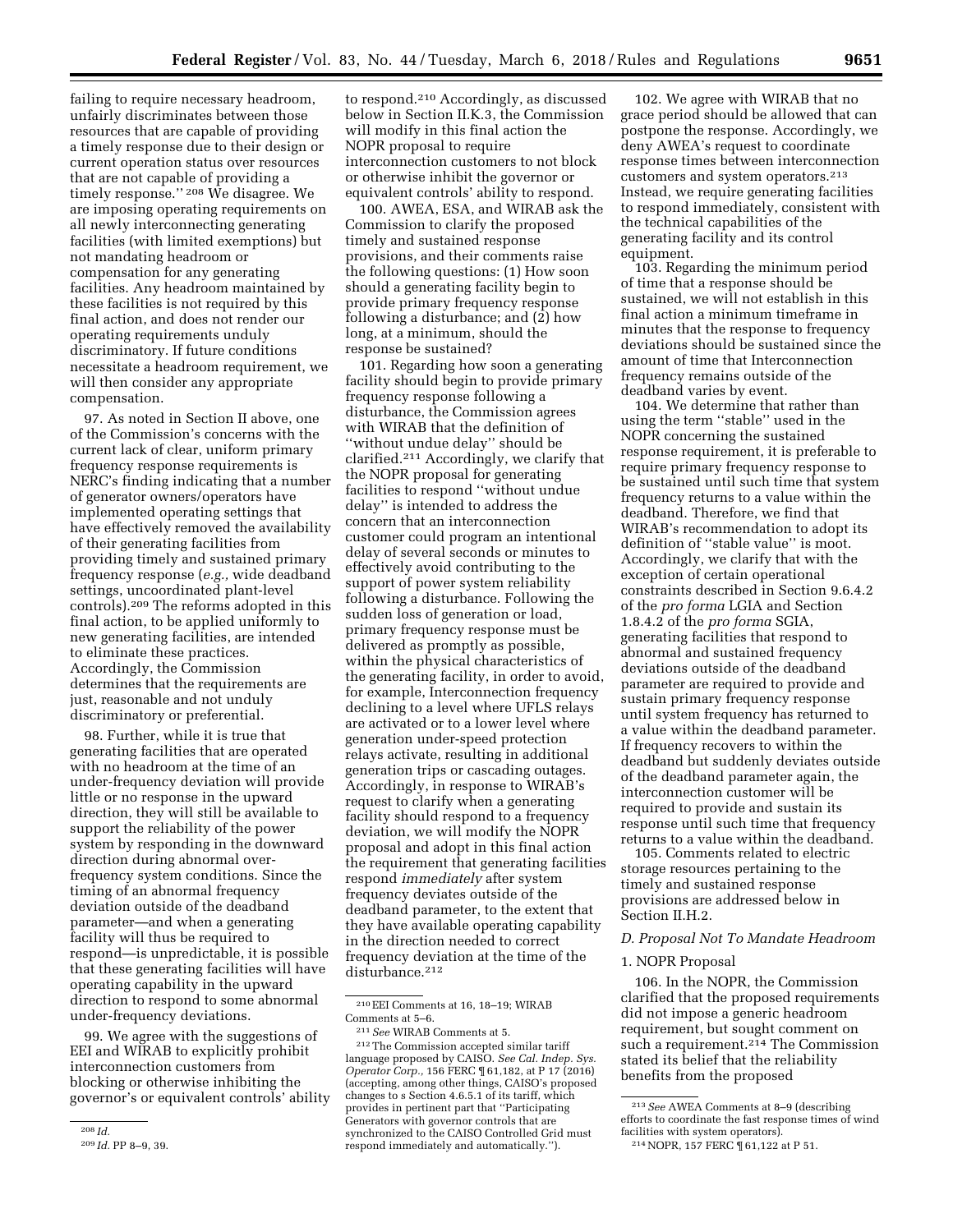modifications to the *pro forma* LGIA and *pro forma* SGIA do not require imposing additional costs that would result from a generic headroom requirement.<sup>215</sup>

#### 2. Comments

107. Several commenters state that the Commission should not create a mandatory headroom requirement.216 Idaho Power asserts that a generic headroom requirement is not necessary at this time.217 AWEA, Public Interest Organizations, and SDG&E state that there are significant opportunity costs involved in maintaining headroom.218 WIRAB adds that not every generating facility needs to provide primary frequency response all the time; instead the decision of whether a generating facility provides primary frequency response and the necessary amount of headroom should be determined by economic considerations rather than by generic requirements.219 EEI supports the NOPR proposal not to include a generic headroom requirement in the *pro forma* LGIA and *pro forma* SGIA ''since these requirements go beyond capability (*i.e.,* equipment specifications.)"<sup>220</sup> However, EEI also asserts that *not* requiring headroom while requiring all primary frequency responses to be timely and sustained would be discriminatory, because all generating facilities are not capable of timely responses.<sup>221</sup> We address this assertion above in Section II.C.3.

108. AWEA requests that the Commission consider expanding on the NOPR proposal by finding that it would be unjust and unreasonable for a transmission provider to impose a requirement for all generating facilities to reserve headroom to provide primary frequency response due to the large inefficiency and cost of such a requirement.222 ESA asserts that it interprets the Commission's proposal as an explicit prohibition against requiring interconnection customers to reserve headroom as a condition of interconnection.223

## 3. Commission Determination

109. We will not mandate a headroom requirement at this time. We continue to

220EEI Comments at 13.

believe that the reliability benefits from the proposed modifications to the *pro forma* LGIA and *pro forma* SGIA do not require imposing additional costs that would result from a generic headroom requirement.224

110. We decline to address AWEA's request to find it unjust and unreasonable for a transmission provider to impose a requirement for all generating facilities to reserve headroom to provide primary frequency response. Instead, in response to AWEA and ESA, we clarify that this final action does not prohibit a transmission provider from arguing to the Commission that headroom should be required as a condition of interconnection in a particular factual circumstance and proposing an associated compensation mechanism. We will evaluate any such filings on a case-by-case basis. Finally, we revise proposed Article 9.6.4 of the *pro forma* LGIA and Article 1.8.4 of the *pro forma* SGIA to delete the following reference: ''Nothing shall require the generating facility to operate above its minimum operating limit, below its maximum operating limit, or otherwise alter its dispatch to have headroom to provide primary frequency response.'' We believe that this phrase is unnecessary and that it is clear without it that we are not requiring headroom as a condition of interconnection.

## *E. Proposal Not To Mandate Compensation*

#### 1. NOPR Proposal

111. The Commission did not propose to mandate compensation related to the new primary frequency response requirements, stating ''the Commission has previously accepted changes to transmission provider tariffs that similarly required interconnection customers to install primary frequency response capability or that established specific governor settings, without requiring any accompanying compensation.'' 225 Further, the Commission clarified that the absence of a compensation mandate is not intended to prohibit a public utility from filing a proposal for primary frequency response compensation under section 205 of the FPA.226

2. Comments

112. Many commenters support not mandating compensation.<sup>227</sup> On the other hand, a few commenters reject the NOPR's overarching approach, asserting instead that a market-based approach or a centralized forward procurement process is needed.228 Other commenters qualify their support of the NOPR's approach to compensation on future efforts to establish forward procurement or market mechanisms.229

113. Some commenters believe that compensation issues are best decided at the regional level.230 ISO–RTO Council asserts that not mandating compensation is reasonable because ''[f]undamentally, the costs of providing primary frequency response by all registered generators should be viewed simply as a cost of reliable generator operation (similar to, for example, maintenance, staffing, metering, software, and communications).231 APPA et al. agrees, stating that primary frequency response capability should be a standard feature of new generating facilities.232 APPA et al. also notes that the Commission recently recognized imposing requirements for generating facilities with governor controls without additional compensation is a just and reasonable condition of participation in wholesale markets.233 In addition, SoCal Edison believes that the costs of primary frequency response capability are already adequately recovered through existing bilateral or market-based capacity contracts.234

114. AWEA states that the cost of attaining primary frequency response capability for new generators is low 235 but asserts that the Commission's decision not to address compensation for primary frequency response capability in the proposed rulemaking is not a major concern, so long as there is no headroom requirement.236 California Cities compares primary frequency response with a number of interconnection requirements for generating facilities in which the recovery of capital costs and operating

- 228AES; SDG&E; API; Chelan County; R St. Institute; and CESA.
- 229AWEA; ELCON; Public Interest Organizations; and First Solar.
- 230 Xcel Comments at 7; PG&E Comments at 2; EEI Comments at 11; MISO TOs Comments at 14.
- 231 ISO–RTO Council Comments at 10. 232APPA et al. Comments at 6.
- 233 *Id.* (citing *Cal. Indep. Sys. Operator Corp.,* 156 FERC  $\P$  61,182 at P 17 (2016)).
- 234SoCal Edison Comments at 4.

236 *Id.* at 9.

<sup>215</sup> *Id.* 

<sup>216</sup>EEI, Public Interest Organizations, AWEA, ESA, ISO–RTO Council, Xcel, Idaho Power,<br>WIRAB, NERC, First Solar,

<sup>&</sup>lt;sup>217</sup> Idaho Power Comments at 2.<br><sup>218</sup> AWEA Comments at 2; Public Interest

Organizations Comments at 4; SDG&E Comments at 2.

<sup>219</sup>WIRAB Comments at 9.

<sup>221</sup> *Id.* at 11.

<sup>222</sup>AWEA Comments at 3.

<sup>223</sup>ESA Comments at 2.

<sup>224</sup>NOPR, 157 FERC ¶ 61,122 at P 44.

<sup>225</sup> *Id.* P 55 (citing *PJM Interconnection, L.L.C.,*  151 FERC ¶ 61,097 at n.58; *Cal. Indep. Sys. Operator Corp.,* 156 FERC ¶ 61,182, at PP 10–12 and 17 (2016); *New England Power Pool,* 109 FERC ¶ 61,155 (2004), *order on reh'g,* 110 FERC ¶ 61,335 (2005)). 226 *Id.* 

<sup>227</sup> ISO–RTO Council; WIRAB; Xcel; PG&E; APPA et al.; EEI; MISO TOs; NRECA; California Cities;

and SoCal Edison.

<sup>235</sup>AWEA Comments at 1.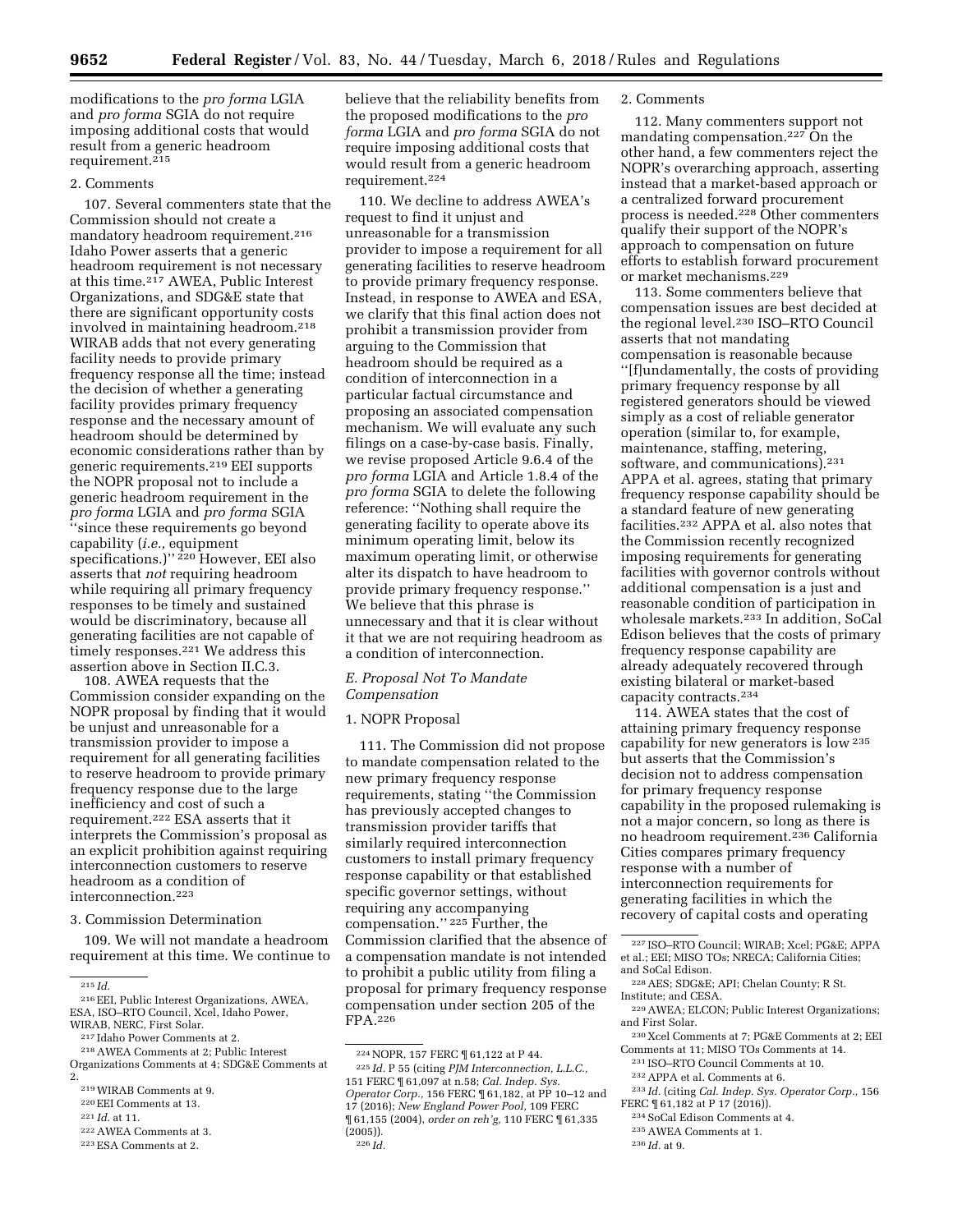providers to obtain higher-quality frequency response at a lower cost compared to a mandatory primary frequency response requirement for all

newly interconnecting generating facilities. Rather than the mandatory requirements proposed in the NOPR, some commenters prefer market-based

of primary frequency response.243 117. Other commenters believe that generating facilities should not be required to provide primary frequency

address the Commission's concerns regarding the decline in primary frequency response because

inertia should be explicitly

distinct and additional

compensated rather than mandating generators provide them without

compensation.'' 247 Competitive Suppliers urge the Commission to address compensation in a final rule or additional NOPR.248 First Solar encourages the Commission to require compensation for the configuration and additional communication, software and control technologies required to operate the equipment at a solar PV generation facility to provide essential reliability services.249 First Solar believes that the Commission should also require ISOs

''uncompensated costs are at the root of poor historical performance.'' 245 Further, AWEA raises concerns that it is unjust and unreasonable to mandate that new generation incur investment and maintenance costs to be primary frequency response capable without being provided a real opportunity to recover such costs.246 Competitive Suppliers assert that ''[a]ll resources that provide essential reliability services such as primary frequency response *and* 

243API Comments at 3–4; Chelan County Comments at 1–2; Public Interest Organizations Comments at 6–7; R St Institute's Comments at 2–

mechanism and operational and market rules to accommodate the headroom requirements for these facilities to provide frequency response.250 118. ESA raises concerns that, without compensation, the primary

and RTOs develop a funding

247Competitive Suppliers Comments at 5.

249First Solar Comments at 4.

244AWEA Comments at 10; ELCON Supplemental Comments at 12–13 (over longer term); Competitive Suppliers Comments at 3, 5; ESA Comments at 6– 7; First Solar Comments at 4; MISO TOs Comments at 5 (compensation should be determined regionally); and SDG&E Comments at 3. 245SDG&E Comments at 3. 246AWEA Comments at 10.

3; and SDG&E Comments at 3.

248 *Id.* 

250 *Id.* 

expenses are not necessarily ensured.237 California Cities states that developers of new generating facilities have the opportunity to recover capital costs for primary frequency response capability in the same ways they recover other capital costs associated with generation resources and can factor the costs of primary frequency response into their economic assessment of project viability under anticipated market conditions and into their negotiations for capacity sales.238

115. ELCON supports not mandating compensation, expressing its expectation that such costs should be low, observing that the administrative costs of a compensation scheme may outweigh the costs of providing mandated service.<sup>239</sup> Further, ELCON joins APPA et al. in noting that this is consistent with prior Commission decisions requiring the installation of primary frequency response capability or specifying governor settings, without mandating compensation.240 ELCON emphasizes that its comments regarding compensation are limited to the currently proposed limited applicability of new requirements to new generation facilities because a broader approach would trigger more significant costs and should focus on market-based solutions such as that under Order No. 819.241

116. In support of compensation, several commenters state that the proposed requirements are inefficient or uneconomic because, among other points, they require new generating facilities to install and operate a governor or equivalent controls when the necessary primary frequency response could be provided at lower cost by another generating facility (*e.g.,*  battery storage or existing generating facility).242 These commenters believe that market-based procurement will create opportunities for transmission

242AES Companies Comments at 9; API Comments at 4; AWEA Comments at 11; ELCON Supplemental Comments at 12, in support of R St Institute's Comments; Competitive Suppliers Comments at 4; ESA Comments at 6; Public Interest Organizations Comments at 2; R St Institute Comments at 4; SDG&E Comments at 5–6 and SDG&E Supplemental Comments at 2–3. Public Interest Organizations, in their Comments at 5–6, refer to the need to remove settlement system ''disincentives'' to the provision of primary frequency response by existing generators, which the Commission interprets as a request for compensation for providing this service.

compensation to incent the ''right'' level response without compensation for their costs of providing the service.244 SDG&E asserts that the NOPR proposals will not frequency response requirement for electric storage ''may produce disproportionate adverse economic impacts.'' 251 Therefore, ESA recommends that the Commission ''direct RTOs/ISOs to use pay-forperformance principles to price primary frequency response provision.'' 252 ESA relies on Order No. 755, where the Commission found that frequency regulation compensation practices that do not compensate performance result in rates that are unjust, unreasonable, and unduly discriminatory or preferential. ESA contends that the same argument applies to frequency response compensation.253

#### 3. Commission Determination

119. We will not mandate compensation for primary frequency response service in this final action. We are not persuaded by comments that assert: (1) Generating facilities should not be required to provide a service if there is not explicit compensation; (2) market-based compensation would be more efficient than the NOPR proposal; (3) inertia should be compensated in this final action; and (4) that frequency regulation compensation under Order No. 755 requires that primary frequency response be compensated. We address each of these points below.

120. Commenter assertions that the Commission is improperly requiring the provision of a service without compensation are misplaced. While we are requiring newly interconnecting generating facilities to install equipment capable of providing frequency response and adhere to specified operating requirements, we are not mandating headroom, which is a necessary component for the provision of primary frequency response service. In addition, as stated in the NOPR, ''[t]he Commission has previously accepted changes to transmission provider tariffs that similarly required interconnection customers to install primary frequency response capability or that established specified governor settings, without requiring any accompanying compensation.'' 254 Further, we agree

253ESA Comments at 6–7 (citing *Frequency Regulation Compensation in Organized Wholesale Power Markets,* Order No. 755, FERC Stats. & Regs. ¶ 31,324, at P 2 (2011) (crossed referenced at 137 FERC ¶ 61,064).

<sup>237</sup>California Cities Comments at 4.

<sup>238</sup> *Id.* 

<sup>239</sup>ELCON Comments at 6.

<sup>240</sup> *Id.* n.4 (citing *PJM Interconnection, L.L.C.,* 151 FERC ¶ 61,097 at n.58; *Cal. Indep. Sys. Operator Corp.,* 156 FERC ¶ 61,182, at PP 10–12 and 17 (2016); *New England Power Pool,* 109 FERC ¶ 61,155 (2004), *order on reh'g,* 110 FERC ¶ 61,335 (2005)).

<sup>241</sup> *Id.* at 7.

<sup>251</sup>ESA Comments at 4.

<sup>252</sup> *Id.* at 6.

<sup>254</sup>NOPR, 157 FERC ¶ 61,122 at P 55 (citing *PJM Interconnection, L.L.C.,* 151 FERC ¶ 61,097 at n.58; *Cal. Indep. Sys. Operator Corp.,* 156 FERC ¶ 61,182 at PP 10–12 and 17; *New England Power Pool,* 109 FERC ¶ 61,155, *order on reh'g,* 110 FERC ¶ 61,335). The Commission reiterated this approach in *Indianapolis Power & Light Company* v.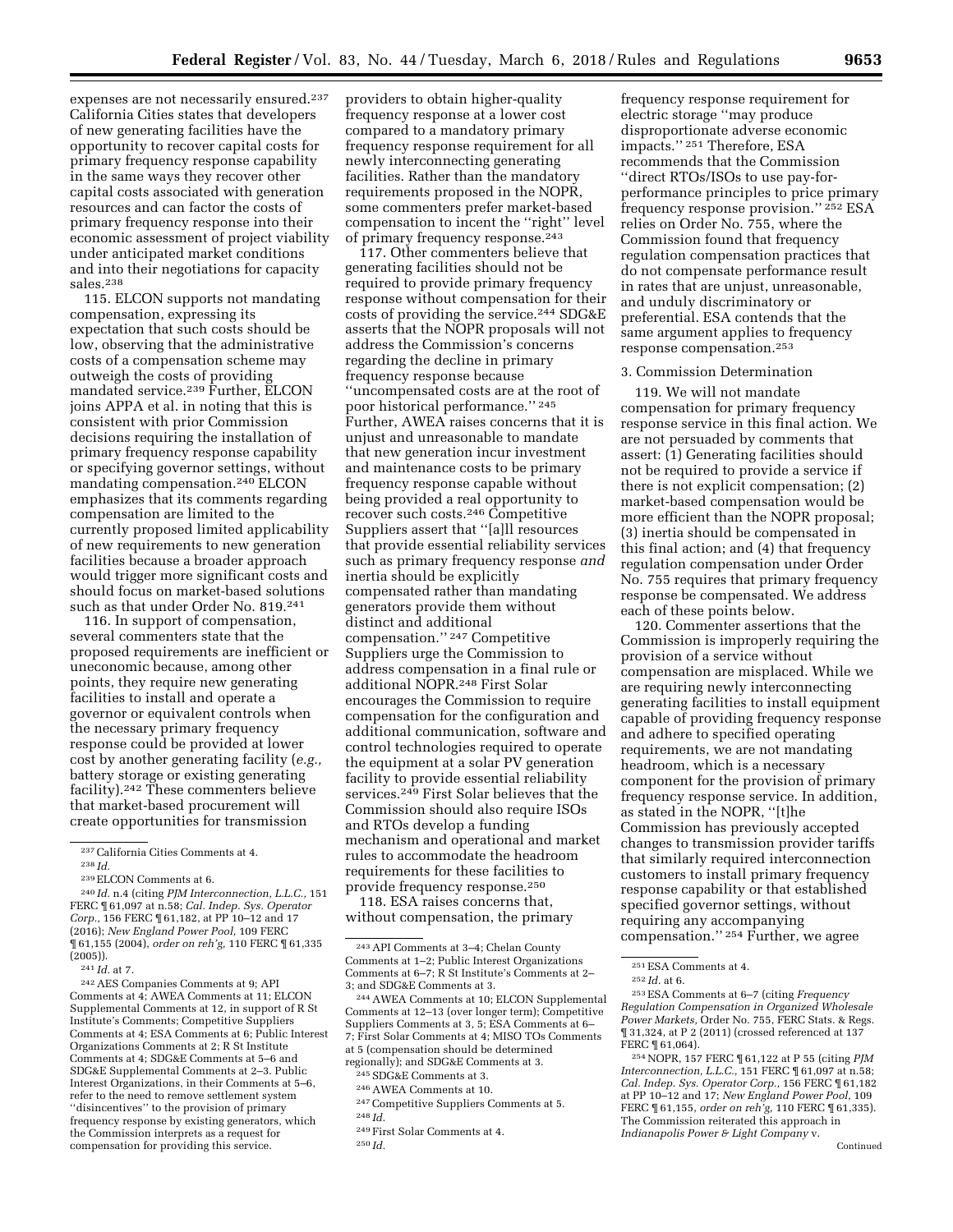with California Cities that there are interconnection requirements for generating facilities in which the recovery of capital costs and operating expenses are not necessarily ensured.

121. On balance, we find that the record indicates that the cost of installing, maintaining, and operating a governor or equivalent controls is minimal.255 Also, the greatest cost associated with providing primary frequency response results from maintaining headroom, as noted by several commenters.256 No commenter provided any evidence suggesting that the costs of providing primary frequency response are greater than those indicated in the NOPR.257 While the Commission has approved specific compensation for discrete services that require substantial identifiable costs, such as for frequency regulation and operating reserves, the Commission has not required specific compensation for all reliability-related costs. We agree with those commenters who observe that minimal reliability-related costs such as those incurred to provide primary frequency response, are reasonably considered to be part of the general cost of doing business, and are not specifically compensated.

122. With regard to requests for the Commission to mandate market-based compensation, we are not persuaded by assertions that mandatory market-based mechanisms for the procurement of primary frequency response capability are just and reasonable at this time given the record before us. While some economic efficiency may be gained from acquiring primary frequency response from the subset of generation that is most economically efficient at providing this service, we believe that the time and costs of developing a market in RTO/ISO regions or bilaterally purchasing the service in non-RTO/ISO regions should be carefully considered.

255*See* NOPR, 157 FERC ¶ 61,122 at PP 62–71; *see also* ISO–RTO Council Comments at 9 (stating ''the incremental cost to provide frequency response is minimal''); ELCON Comments at 6 (citing ''the low costs triggered by the NOPR's limited applicability to only new generating facilities''); AWEA Comments at 1 (stating ''the cost of attaining [primary frequency response] capability for new generators is low.'').

256*See* AWEA Comments at 9; Public Interest Organizations Comments at 4.

257*See* NOPR, 157 FERC ¶ 61,122 at P 41 (stating that ''small generating facilities are capable of installing and enabling governors at *low cost* in in a manner comparable to large generating facilities.'').

ISO–RTO Council asserts, for example, that the administrative costs of developing and implementing marketbased compensation of primary frequency response are likely to outweigh the incremental efficiency benefits.258 Similarly, SDG&E states that, to develop a market, each RTO/ISO will have to address issues such as developing complex software to operate the market and verifying generator performance in sub-minute intervals, which may require the installation of high-quality metering equipment such as phasor measurement units.259 Nonetheless, an RTO/ISO may propose such an approach upon an adequate showing under section 205, if it so chooses.

123. With regard to Competitive Suppliers' view that the Commission should mandate explicit compensation for inertial response, we decline to adopt such a requirement.260 We recognize the reliability value of inertial response, as it helps to slow the rate of change of frequency during frequency deviations. In addition, very low levels of inertial response within an Interconnection increase the risk that the speed of primary frequency response delivery will be too slow to prevent large frequency deviations from exceeding pre-determined thresholds for load shedding or automatic generator trip protection. However, no commenter asserts that inertial response trends on the Eastern and Western Interconnections are approaching levels that could threaten reliability. In addition, because inertial response is provided automatically by the rotating mass of synchronous machines as system frequency deviates and is not controllable, synchronous generating facilities do not incur additional incremental costs to provide inertial response. Indeed, neither Competitive Suppliers nor any other commenter has indicated what, if any, incremental costs must be incurred to provide inertial response. Accordingly, we conclude that compensation for inertial response compensation is not warranted at this time.

124. We disagree with ESA's contention that the treatment of frequency regulation under Order No. 755 requires compensation of primary frequency response in this final action. In *Indianapolis Power,* the Commission rejected a similar request for primary frequency response compensation based on Order No. 755, finding that ''Order

No. 755 is inapposite, as that order involved an existing market, where the Commission found that the frequency regulation compensation practices of RTOs and ISOs resulted in rates that are unjust, unreasonable, and unduly discriminatory or preferential.'' 261 For similar reasons, Order No. 755 is inapposite here.

125. AES and MISO TOs request that the Commission allow for the development of primary frequency response pools, self-supply of primary frequency response, and transferred primary frequency response markets.262 We conclude that existing requirements (*e.g.,* contracts for frequency response service under Order No. 819,263 and recent Commission action regarding transferred frequency response 264) already address two of these options. Also, a Frequency Response Sharing Group under Reliability Standard BAL– 003–1.1, is an option currently available to balancing authorities.

126. Finally, nothing in this final action is meant to prohibit a public utility from filing a proposal for primary frequency response compensation under section 205 of the FPA.265

## *F. Application to Existing Generating Facilities That Submit New Interconnection Requests That Result in an Executed or Unexecuted Interconnection Agreement*

#### 1. NOPR Proposal

127. In the NOPR, the Commission proposed to apply the revisions to the *pro forma* LGIA and *pro forma* SGIA to new generating facilities that execute or request the unexecuted filing of interconnection agreements on or after the effective date of any final action issued.266 The Commission also proposed to apply the requirements to any large or small generating facility that has an executed or has requested the filing of an unexecuted LGIA or SGIA as of the effective date of any final action, but that takes any action that requires the submission of a new interconnection request on or after the effective date of any final action.267 The Commission sought comment on the

264*Cal. Indep. Sys. Operator Corp.,* 156 FERC ¶ 61,182, *order on clarification, compliance, and rehearing,* 158 FERC ¶ 61,129 (2017).

*Midcontinent Indep. Sys. Operator, Inc.,* 158 FERC ¶ 61,107, at PP 36–37 (2017) (*Indianapolis Power*) (denying Indianapolis Power's request that the Commission find MISO's Tariff to be unjust, unreasonable, and unduly discriminatory or preferential because it does not compensate suppliers of primary frequency response).

<sup>258</sup>*See* ISO–RTO Council Comments at 9–10. *See also* ELCON Comments at 6.

<sup>259</sup>*See* SDG&E Comments at n.6.

<sup>260</sup>*See* Competitive Suppliers Comments at 5.

<sup>261</sup> *Indianapolis Power,* 158 FERC ¶ 61,107 at P 37.

<sup>262</sup>AES Comments at 5; MISO TOs Comments at 11.

<sup>263</sup>*Third-Party Provision of Primary Frequency Response Service,* Order No. 819, FERC Stats. & Regs. ¶ 31,375 (2015) (cross-referenced at 153 FERC ¶ 61,220).

<sup>265</sup>*See* NOPR, 157 FERC ¶ 61,122 at P 55. 266 *Id.* P 54.

<sup>267</sup> *Id.*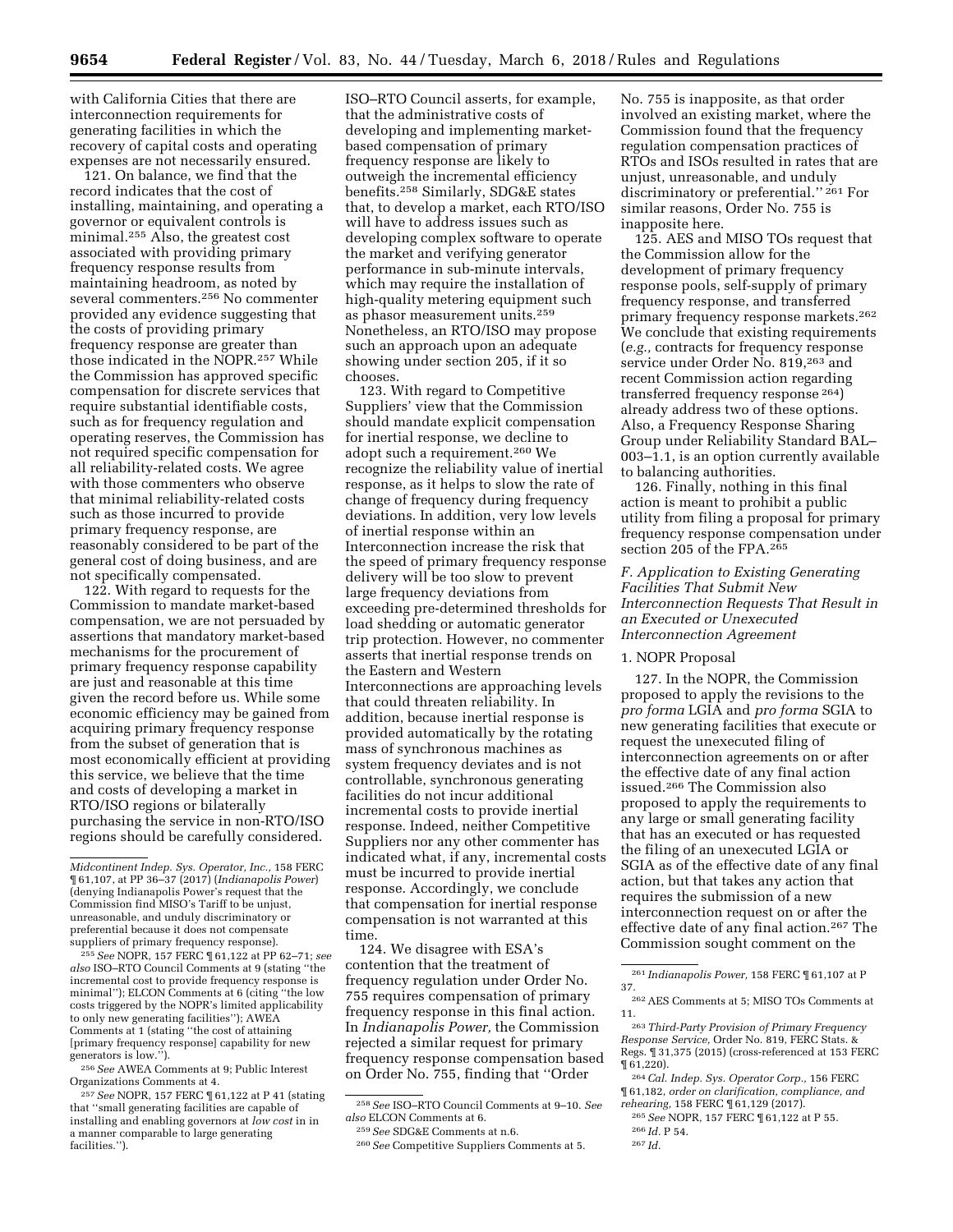proposed effective date, including whether the proposed application of the requirements would be unduly burdensome.268

## 2. Comments

128. Most commenters addressing this issue agree with the proposed effective date and applicability, with some suggesting additional action would be helpful.269 While Bonneville supports the Commission's proposed effective dates, it observes that ''if significant modifications are made to the generating facility, the cost of including primary frequency response capability may not add much to the cost of the modifications themselves.'' 270 Therefore, Bonneville believes that the Commission should ''explore defining what constitutes a 'significant modification''' and require existing generating facilities to include primary frequency response capability when making one.271 California Cities support the Commission's proposal because the proposal is sufficiently narrow as to only include those generating facilities that make a substantial change.272

129. Other commenters, however, believe that the NOPR proposal should go further. ISO–RTO Council states that it ''is unaware of any limitations that would render the Commission's proposed effective date infeasible or unduly burdensome'' and therefore it supports the proposed effective date.<sup>273</sup> However, ISO–RTO Council suggests that the Commission expand the application of the primary frequency response capability and operating requirements to both conforming and non-conforming interconnection agreements resulting from new interconnection requests by existing generating facilities.274 ISO–RTO Council explains that under the NOPR proposal, an existing interconnection customer that ''takes an action that requires the submission of a new interconnection request resulting in the execution of a conforming interconnection agreement would not be obligated under the Commission's proposed requirements because the interconnection agreement would not be filed.'' 275 Therefore, ISO–RTO Council

- 272California Cities Comments at 3–4.
- 273 ISO–RTO Council Comments at 8.
- 274 *Id.*

recommends that the proposed requirements apply to any existing interconnection customer that takes any action that requires the submission of a new interconnection request that results in the execution of an interconnection agreement, regardless of whether the agreement is filed, or the filing of an unexecuted interconnection agreement after the effective date of any final action.276

130. Xcel contends that the Commission's proposal does not go far enough to ensure future generating facilities are capable of providing primary frequency response.277 Xcel's concern pertains to the possibility of a generating facility obtaining an interconnection agreement for more generation than is initially installed. In this situation, new generating facilities installed years after the effective date of the final action would not be required to install primary frequency response capability because a new interconnection agreement for subsequent phases is not required.278 Therefore, Xcel asks the Commission to consider requiring that any new generating facility added to expand an existing large or small generating facility more than two years after the effective date of the final action be required to provide primary frequency response, even if no new interconnection agreement is required.279

131. SVP raises concerns that the proposed reforms could apply to existing generating facilities if interconnection customers amend their interconnection agreements for minor updates involving no material substantive changes to the interconnected facilities or to the interconnection itself.280 SVP explains that as a licensee of three hydropower projects, each with a generating capacity of less than 20 MW, SVP has for over 30 years continually procured interconnection service for these facilities through an interconnection agreement with PG&E.281 SVP states that it is coordinating with PG&E and CAISO to reformat the existing agreements and that it may execute and file an amended agreement after the effective date of the final action with no material changes to the facilities or to the interconnection.282 SVP seeks clarification that the proposed reforms will not apply to existing facilities with

existing interconnection agreements that execute new form agreements if there are no material substantive changes to the interconnected facilities or to the interconnection itself.283

## 3. Commission Determination

132. With the clarifications noted below, we adopt the NOPR proposal to apply the primary frequency response requirements adopted herein to all newly interconnecting generating facilities as well as to all existing large and small generating facilities that take any action that requires the submission of a new interconnection request that results in the filing of an executed or unexecuted interconnection agreement on or after the effective date of this final action.284 In response to SVP's request, we clarify that where the submission of a new interconnection request by an existing generating facility results in an executed or unexecuted interconnection agreement by that existing generating facility, such event would be considered the triggering event that would impose the requirements of this final action. Accordingly, should an existing interconnection customer sign a new or amended interconnection agreement for reformatting purposes only those existing generating facilities would not be subject to the requirements of this final action.285

133. Bonneville suggests that the Commission should ''explore defining what constitutes a 'significant modification' '' to existing generating facilities that would subject them to the primary frequency response requirements adopted in this final action. It is unclear what Bonneville means by ''significant modification.'' However, we note that under the *pro forma* LGIP, a ''material modification'' 286 to an existing generating facility would result in an interconnection request requiring a new interconnection agreement, thereby

284NOPR, 157 FERC ¶ 61,122 at P 63. 285Article 1 of the *pro forma* LGIA defines an interconnection request as: ''an interconnection customer request, in the form of Appendix 1 to the Standard Large Generator Interconnection Procedures, in accordance with the Tariff, to interconnect a new Generating Facility, or to increase the capacity of, or make a Material Modification to the operating characteristics of, an existing Generating Facility that is interconnected with the Transmission Provider's Transmission System.'' Sections 30.9 and 30.10 of the *pro forma*  LGIA provide that the LGIA and its appendices may be amended by mutual agreement of the parties and do not state that a new interconnection request must be submitted in order to do so.

286The *pro forma* LGIA defines a Material Modification as: ''those modifications that have a material impact on the cost or timing of any Interconnection Request with a later queue priority date.''

<sup>268</sup> *Id.* 

<sup>269</sup> Idaho Power Comments at 2; WIRAB Comments at 8–9; First Solar Comments at 4; Bonneville Comments at 3; California Cities Comments at 3–4; ISO–RTO Council Comments at 8.

<sup>270</sup>Bonneville Comments at 3.

<sup>271</sup> *Id.* 

<sup>275</sup> *Id.* 

<sup>276</sup> *Id.* 

 $\substack{277\\278}$  Xcel Comments at 6.  $\substack{278\\1d.}$ 

<sup>279</sup> *Id.* Xcel states that this approach should not apply to an uprate of an existing facility.<br><sup>280</sup> SVP Comments at 5–6.<br><sup>281</sup> *Id.* at 4–5.<br><sup>282</sup> *Id.* at 5.

<sup>283</sup> *Id.*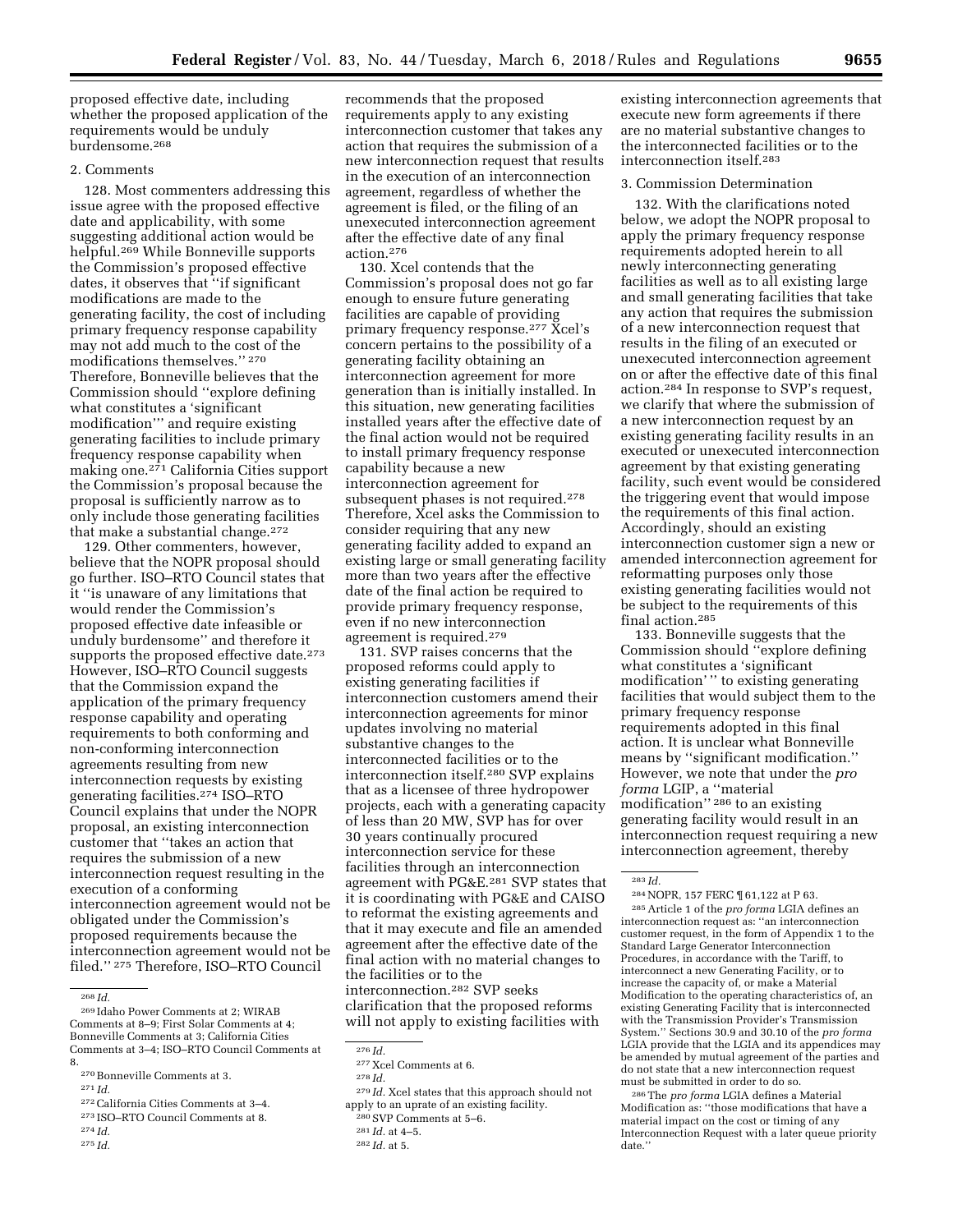subjecting the existing generating facility to the requirements adopted in this final action.287 The Commission has not adopted a bright-line definition of what constitutes a material modification; rather, that is a factspecific inquiry.288 Bonneville has not persuaded us that we should adopt such a bright line now. Bonneville provides no information regarding how many, if any, modification requests by existing generating facilities would not be deemed material, and would therefore not trigger the requirements of this final action, since the interconnection customer would not be required to submit a new interconnection request or execute a new interconnection agreement. Accordingly, we are not persuaded by Bonneville of the need to include a definition for the new term ''significant modification'' at this time.

134. Similarly, Xcel provides no support for its suggestion that a significant number of new generating facilities, covered by a prior interconnection agreement, may be built two or more years following the effective date of this final action and therefore should be subject to the primary frequency response requirements.289 Accordingly, we decline to adopt Xcel's suggestion to require ''new generating facilities that are interconnected two years or more after the effective date of the Final Rule [to] also meet these requirements, even if a new interconnection agreement is not required.'' 290

135. Further, the Commission believes that ISO–RTO Council's request that ''the Commission expand the application of the primary frequency response requirements to both conforming and non-conforming interconnection agreements resulting from new interconnection requests by existing generators'' is unnecessary.291 ISO–RTO Council's concern relates to the NOPR's use of the phrase ''filing of an executed or unexecuted interconnection agreement.'' 292 We note that if an interconnection customer executes a new conforming interconnection agreement for an existing generating facility as a result of a new interconnection request, the agreement would not be filed at the Commission but instead reported in Electric Quarterly Reports (EQRs). However, a conforming new or amended

 $^{289}\rm{X}$  Cel Comments at 6.  $^{290}\rm{Id.}$  at 4.

291 ISO–RTO Council Comments at 8.

LGIA or SGIA would need to conform to the specific transmission provider's most recently revised *pro forma* LGIA and *pro forma* SGIA, which would include the requirements of this final action. The Commission clarifies that the final action is intended to apply to all existing generating facilities that submit a new interconnection request that results in an executed or unexecuted interconnection agreement, regardless of whether that agreement is filed at the Commission or merely reported in EQRs.

*G. Application to Existing Generating Facilities That Do Not Submit New Interconnection Requests That Result in an Executed or Unexecuted Interconnection Agreement* 

# 1. NOPR Proposal

136. In the NOPR, the Commission sought comment on the proposal to apply the proposed reforms only to newly interconnecting generating facilities. In particular, the Commission sought comment on whether additional primary frequency response performance or capability requirements for existing facilities are needed, and if so, whether the Commission should impose those requirements by: (1) Directing the development or modification of a reliability standard pursuant to section 215(d)(5) of the FPA; or (2) acting pursuant to section 206 of the FPA to require changes to the *pro forma* OATT.293

#### 2. Comments

137. Most commenters oppose applying the proposed primary frequency response requirements to existing generating facilities.<sup>294</sup> Several commenters argue that requiring existing generating facilities to install and operate governors or equivalent controls would be overly expensive and unnecessarily burdensome.295 Specifically, AWEA contends that a retroactive primary frequency response requirement would be particularly costly for older wind turbines with fixed blades that cannot physically provide primary frequency response, newer wind turbines that would still require substantial hardware and software changes, and turbines from vendors that are out of business.296 Moreover, some

commenters argue that a blanket requirement is unnecessary given generally adequate levels of frequency response at this time.297

138. NERC and the NYTOs contend that it is too soon after the implementation of Reliability Standard BAL–003–1.1 to determine whether it is necessary or appropriate to impose requirements for primary frequency response on existing generating facilities.298

139. On the other hand, Bonneville and ISO–RTO Council support reforms that would apply to existing generating facilities, suggesting that the Commission direct NERC to develop a Reliability Standard for frequency response. While Bonneville states that the cost to retrofit existing generators may be prohibitive, it contends that a standard similar to TRE's regional Reliability Standard BAL–001–TRE–01, which requires generator owners/ operators in the Texas region to set their governors to meet performance requirements, would ensure both capability and performance.299 ISO– RTO Council argues that the development of a Reliability Standard will spread frequency response requirements over many generating facilities in a non-discriminatory manner and help facilitate compliance with Reliability Standard BAL–003– 1.1.300

140. Other commenters suggest that the Commission should wait to apply the proposed reforms to existing generation facilities until further research is completed. APPA et al. state that NERC's required report on the availability of generating facilities to provide frequency response,301 due in July 2018, will better inform the Commission whether further action is needed on existing generating facilities.302 WIRAB states that while it does not believe new or modified Reliability Standards are currently needed, it recommends that the Commission ''direct NERC and the Regional Entities to measure and monitor frequency response, particularly governor response and withdrawal, in Event Analysis and track resulting trends,'' 303 and develop guidelines and best practices that reflect regional differences.304 WIRAB states

- 300 ISO–RTO Council Comments at 13.
- 301Order No. 794, 146 FERC ¶ 61,024 at P 3.
- 302APPA et al. Comments at 3–4. 303WIRAB Comments at 10.
- 304 *Id.* at 4.

<sup>287</sup>*See pro forma* LGIP Sec. 4.4.3. 288*See* Order No. 2003, FERC Stats. & Regs.

<sup>292</sup>*See* NOPR, 157 FERC ¶ 61,122 at PP 46, 54, 63.

<sup>293</sup>NOPR, 157 FERC ¶ 61,122 at PP 3, 57. 294PG&E, APPA et al., AWEA, NRECA, WIRAB, ELCON, Competitive Suppliers, TVA, Public Interest Organizations, and Sunflower and Mid-Kansas oppose expanding the applicability of the reforms to existing generating facilities.

<sup>295</sup>APPA et al. Comments at 7–8; NRECA Comments at 10; Public Interest Organization Comments at 4; ELCON Comments at 5–6. 296AWEA Comments at 4.

<sup>297</sup>NRECA Comments at 10; WIRAB Comments at 10–12; Competitive Suppliers Comments at 6.

<sup>298</sup>NERC Comments at 8; NYTOs Supplemental Comments at 3–4.

<sup>299</sup>Bonneville Comments at 3–4.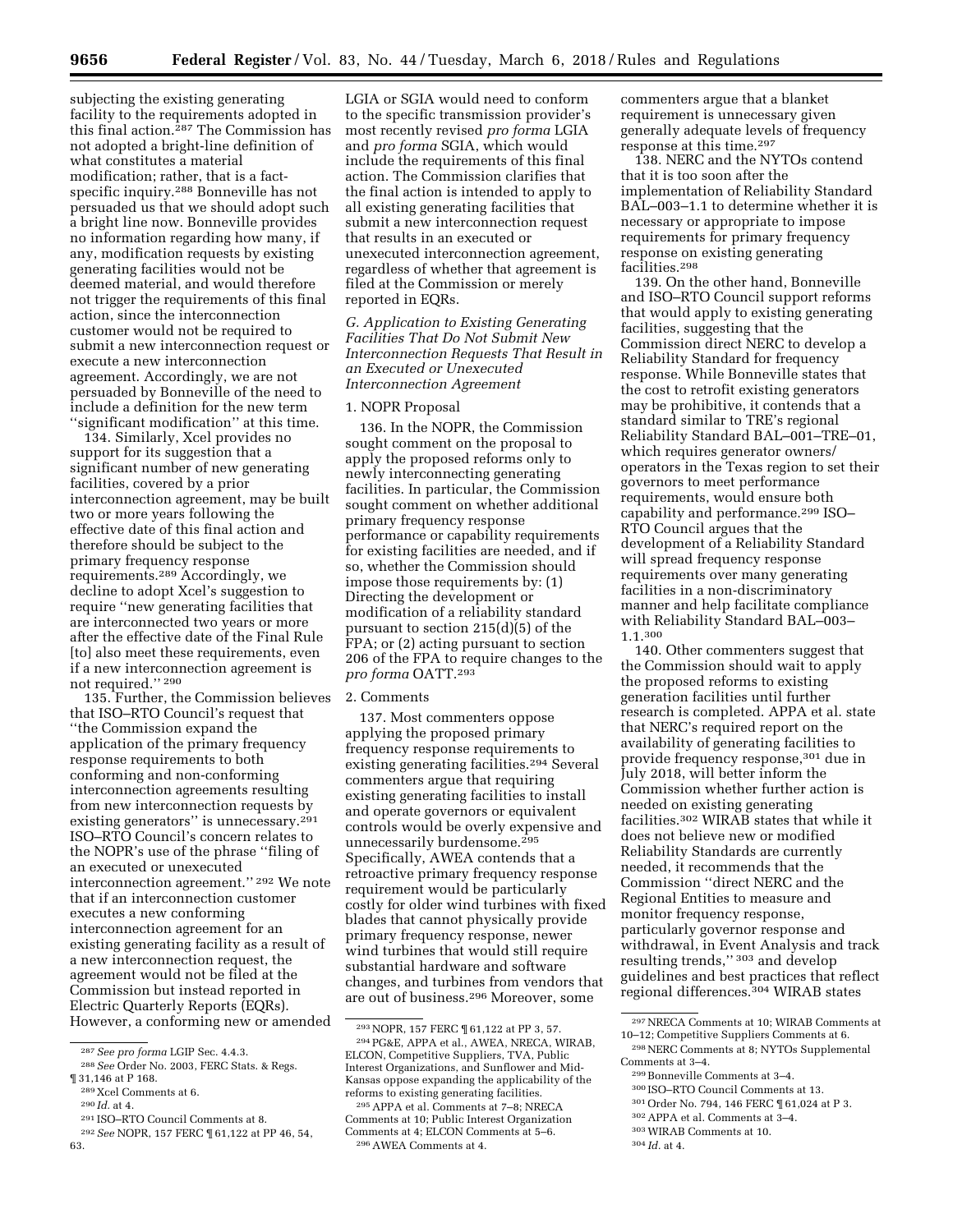that NERC's Frequency Response Annual Analysis Report ''can easily be expanded to track trends, model and analyze frequency response in each of the interconnections over a 10-year time horizon, and to make recommendations regarding current and future frequency response needs.'' 305 WIRAB states that if significant declines in frequency response occur, such as decreasing frequency nadirs or continued evidence of governor withdrawal, the Commission could then direct NERC and the Regional Entities to develop or modify their mandatory reliability standards and/or update NERC's Primary Frequency Control Guideline to ensure frequency response is preserved.306

141. In order to encourage regional flexibility and periodic updating of the proposed maximum droop and deadband settings, WIRAB recommends that the Commission direct NERC and the Regional Entities ''to monitor frequency response capability in each region, revisit and revise NERC's droop and deadband setting guidelines as needed, and generated best practices'' to encourage generating facilities to ''appropriately tighten regional droop and deadband settings as needed to maintain system reliability.'' 307 Further, WIRAB recommends that the Commission periodically reexamine the specific droop and deadband settings, which should not be viewed as a ''onceand-for-all decision.'' 308 In support of its position, WIRAB reminds the Commission that NERC's Primary Frequency Control Guideline states that tighter deadband settings of approximately ±0.017 Hz can be successfully implemented and encouraged efforts to lower deadband settings to that level.<sup>309</sup>

142. Similarly, ISO–RTO Council requests the monitoring of the need for existing generators to provide primary frequency response. ISO–RTO Council acknowledges that NERC and the industry have already taken steps to ensure sufficient primary frequency response, including the development of Reliability Standard BAL–003–1.1, publishing an operating guide for generating facilities, outreach to governor and controls manufacturers, conducting webinars, as well as outreach to the North American Generator Forum.310 ISO–RTO Council asserts that the Commission should not

- 307 *Id.* at 4.
- 308 *Id.*

delay the issuance of the final action by requiring the development of a Reliability Standard for existing generating facilities.311 Instead, it maintains such requirements should be evaluated and, if necessary, proposed in a future proceeding.312

#### 3. Commission Determination

143. We will not impose primary frequency response requirements on existing generating facilities that do not submit new interconnection requests that result in an executed or unexecuted interconnection agreement. We conclude that applying the proposed requirements only to newly interconnecting generating facilities will adequately address the Commission's concerns regarding primary frequency response. We are persuaded by commenters that requiring existing generating facilities that have not submitted a new interconnection request to install and operate governors or equivalent controls would be overly expensive and unnecessarily burdensome.313 The record indicates that costs of installing primary frequency response capability is minimal for newly interconnecting generating facilities, and as such, we do not believe that a mandate for compensation is needed at this time. However, the record also indicates that the expense to some existing facilities may be cost prohibitive, 314 for example if retrofits are needed, and accordingly we believe that applying the requirements to existing generating facilities may be unduly burdensome.

144. We agree that NERC, the Regional Entities, and other affected industry stakeholders should continue to measure and monitor the impact of Reliability Standard BAL–003–1.1 on generating facility frequency response performance, and the amount and adequacy of primary frequency response generally. We note that Order No. 794 required NERC to file in July 2018 the results of a study on the availability of existing generating facilities to provide primary frequency response.315 We expect that NERC's July 2018 report will inform the Commission if additional action is warranted regarding the need to impose additional requirements on existing generating facilities.

145. NERC's July 2018 report will afford an opportunity for all interested parties to consider WIRAB's

313APPA et al. Comments at 7–8; NRECA Comments at 10; Public Interest Organization Comments at 4; ELCON Comments at 5–6. 314*See, e.g.,* Bonneville Comments at 3.

315Order No. 794, 146 FERC ¶ 61,024 at P 3.

recommendation to expand the scope of NERC's Frequency Response Annual Analysis Report and/or State of Reliability Report to ''track trends, model and analyze frequency response in each of the [I]nterconnections over a 10-year time horizon, and to make recommendations regarding current and future frequency response needs.'' 316 The July 2018 report may also provide insight into whether NERC should consider tracking and reporting the resulting trends of frequency response performance at the regional level (*e.g.,* at the regional entity or balancing authority level), and if necessary, develop guidelines and/or best practices that reflect regional differences.317 This will allow the Commission to access future standards directives, as necessary.

146. We also encourage NERC to review, and if necessary, update its Primary Frequency Control Guideline as appropriate to reflect changes in the generation resource mix, particularly as it pertains to the technical attributes of non-synchronous generating facilities.

147. In addition, NERC and the Regional Entities should also continue to monitor the operation and impact of the operating requirements for droop, deadband, and sustained response adopted in this final action, and recommend to the Commission any changes to those settings (*e.g.,* lower droop values or tighter deadband settings) in the future that may become appropriate in light of changed circumstances.

*H. Requests for Exemption or Special Accommodation* 

1. Combined Heat and Power Facilities

a. NOPR Proposal

148. In the NOPR, the Commission proposed to apply the primary frequency response capability and operating requirements to all newly interconnecting generating facilities, including CHP facilities.

## b. Comments

149. ELCON and API contend that the special characteristics of industrial CHP generating facilities warrant an exemption or special accommodation from the proposed revisions to the *pro forma* LGIA and *pro forma* SGIA.318

<sup>305</sup> *Id.* at 10.

<sup>306</sup> *Id.* at 11.

<sup>309</sup> *Id.* at 4–5.

<sup>310</sup> ISO–RTO Council Comments at 11, n.23.

<sup>311</sup> *Id.* 

<sup>312</sup> *Id.* 

<sup>316</sup>*See* WIRAB Comments at 10.

<sup>317</sup>NERC already tracks frequency response performance at the Interconnection-wide level in its annual State of Reliability Report.

<sup>318</sup>ELCON Comments at 8–9; API Comments at 4–5. The Commission notes that API states that CHP and cogeneration facilities are interchangeable. *See*  API Comments at 2. However, this final action uses Continued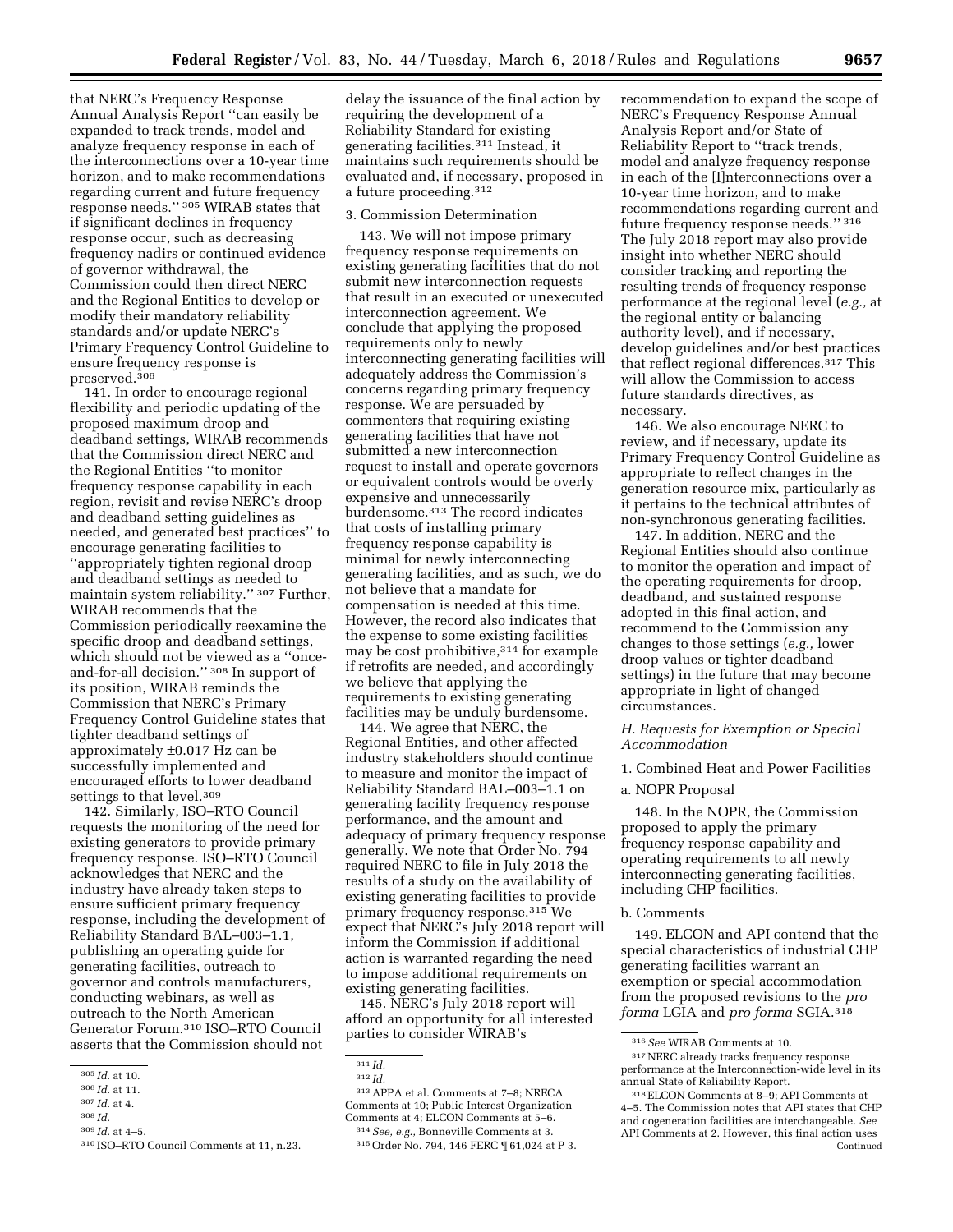ELCON is concerned that, because of the types of frequency excursions. ELCON unique connection between their generation and industrial equipment, the mandatory nature of the new primary frequency response requirements could adversely impact the manufacturing processes of its member companies. ELCON asserts that the generation equipment in CHP facilities ''which are part and parcel of the load itself, cannot be treated as if they were conventional, stand-alone generators, and forcing them to act as stand-alone generation will compromise and potentially harm the manufacturing process by interfering with the steam balance."<sup>319</sup>

150. In particular, ELCON explains that ''[g]eneration equipment that is integrated with industrial process equipment is operated to optimize the overall manufacturing process including the safe operation of critical infrastructure'' and that ''[r]equiring all industrial generation to provide primary frequency response without respect to the operational needs of the manufacturing process may jeopardize the reliability and safe operation of both.'' 320

151. ELCON explains that there are a ''wide variety of configurations and capacities in the universe of CHP generators that are dedicated to an industrial process,'' with some CHP industrial facilities designed to generate in excess of their load having ''the flexibility to provide [primary frequency response] to the extent their industrial process would not be impacted.'' 321 ELCON also notes that other CHP facilities are sized to match their industrial load, ''which in reality means sized to the steam or thermal requirement of the host manufacturing process.'' 322 ELCON asserts that ''[s]uch facilities cannot reasonably provide [primary frequency response] service without compromising the efficiency, reliability and safe operation of the manufacturing process.'' 323

152. For example, ELCON states that an increasing number of manufacturers are installing turbines at their industrial facilities to obtain lower emissions and other benefits 324 that are susceptible to a loss of combustion during certain

explains that such events could have severe consequences, including load curtailment and suspension, a manufacturing shutdown, and execution of emergency procedures to de-pressure and stabilize equipment.325 ELCON states that additional implications of such events include ''the loss of production, possibly for an extended period, additional maintenance and repair costs for equipment, additional personnel costs, excess emissions during shutdown and startup procedures, and although the shutdown process is designed to be executed safely and effectively, some increased potential for safety, health, and environmental consequences.'' 326 During under-frequency conditions, the provision of primary frequency response results in increased MW output, which ELCON explains may result in a level of steam production that exceeds the operating requirements of the manufacturing process.327

153. To address these concerns, ELCON states that ''the proposed LGIA and SGIA language should be revised to explicitly exclude imposition of mandatory primary frequency response obligations on industrial CHP units and other similarly-situated forms of industrial behind-the-meter generation.'' 328 ELCON proposes the following new language for the *pro forma* LGIA, Section 9.6.4.3 and *pro forma* SGIA, Section 1.8.4.3 to specifically exempt ''industrial behindthe-meter generation that is sized-toload (*i.e.,* the industrial load and the generation are near-balanced in realtime operation and the generation is controlled to maintain the unique thermal, chemical, or mechanical output necessary for the operating requirement of its host industrial facility).'' 329 ELCON asserts, however, that an exemption from the mandatory primary frequency response obligation still could allow certain industrial processes that are capable of providing primary frequency response to opt-in to such arrangements.330

154. API supports ELCON's exemption request, adding that CHP facilities bring certain benefits such as high efficiency and lowered emissions

325ELCON Supplemental Comments at 4.

and that the proposal may present a barrier to entry for such generating facilities.331 API contends that adjusting operating levels for reasons outside of the manufacturing process, such as in response to instructions of the balancing authority, ''risks a decline in CHP efficiency and may introduce substantial risks to the manufacturing process.'' 332 Accordingly, API requests that the final action exempt all CHP technologies from maintaining and operating automatic turbine-generator governors as a condition of interconnection, regardless of whether they are sized for load or not.<sup>333</sup>

#### c. Commission Determination

155. The Commission exempts newly interconnecting CHP facilities that are sized to serve on-site load and have no material export capability from the operating requirements of this final action. However, considering the low costs associated with governor installation, we will require all newly interconnecting CHP facilities, including those sized-to-load, to install a governor or equivalent control equipment capable of providing primary frequency response as a condition of interconnection as proposed in the NOPR.334 We believe that it is prudent to require newly interconnecting CHP facilities to install primary frequency response capability now in the event that there is an increased need in the future for primary frequency response capability. Further, we adopt, with certain modifications, the definition of ''sized-to-load'' contained in ELCON's proposed new language for the *pro forma* LGIA and *pro forma* SGIA.335 In particular, we define CHP facilities that are ''sized-to-load'' as those generating facilities that are behind-the-meter generation that are sized-to-load (*i.e.,*  the thermal load and the generation are near-balanced in real-time operation and the generation is primarily controlled to maintain the unique thermal, chemical, or mechanical output necessary for the operating requirement of its host facility).336 We believe that ELCON's request to limit the definition of ''sized-to-load'' only to industrial CHP facilities is too narrow.

156. We agree with ELCON and API that CHP facilities sized-to-load present

only the term ''CHP'' to avoid confusion with ''cogeneration facility,'' which is a defined term under the Public Utility Regulatory Policies Act of<br>1978. See 18 CFR 292.203(b) and 292.205 (2017).

<sup>&</sup>lt;sup>319</sup> ELCON Comments at 9.<br><sup>320</sup>*Id.* at 8.<br><sup>321</sup> ELCON Supplemental Comments at 2–3. 322 *Id.* 

<sup>323</sup> *Id.* 

<sup>324</sup>Combustion turbines operating in ''lean-burn'' mode use a higher air to fuel ratio (*i.e.,* excess air is allowed into the process) to reduce NOx emissions.

<sup>326</sup> *Id.* at 4–5.

<sup>327</sup> *Id.* at 6. ELCON raises an additional concern that mandating primary frequency response could discourage the development of CHP facilities ''because of the added investment cost, operational risk, efficiency loss and regulatory burden.'' *Id.* at 9.

<sup>328</sup> *Id.* at 9.

<sup>329</sup> *Id.* at 11.

<sup>330</sup> *Id.* 

<sup>331</sup>API Comments at 5.

<sup>332</sup> *Id.* 

<sup>333</sup> *Id.* at 4.

<sup>334</sup>ELCON noted ''the low costs triggered by the NOPR's limited applicability to only new generation facilities'' when agreeing with the Commission's proposal not to mandate compensation. ELCON Comments at 6.

<sup>335</sup>*See* ELCON Supplemental Comments at 11. 336 *Id.*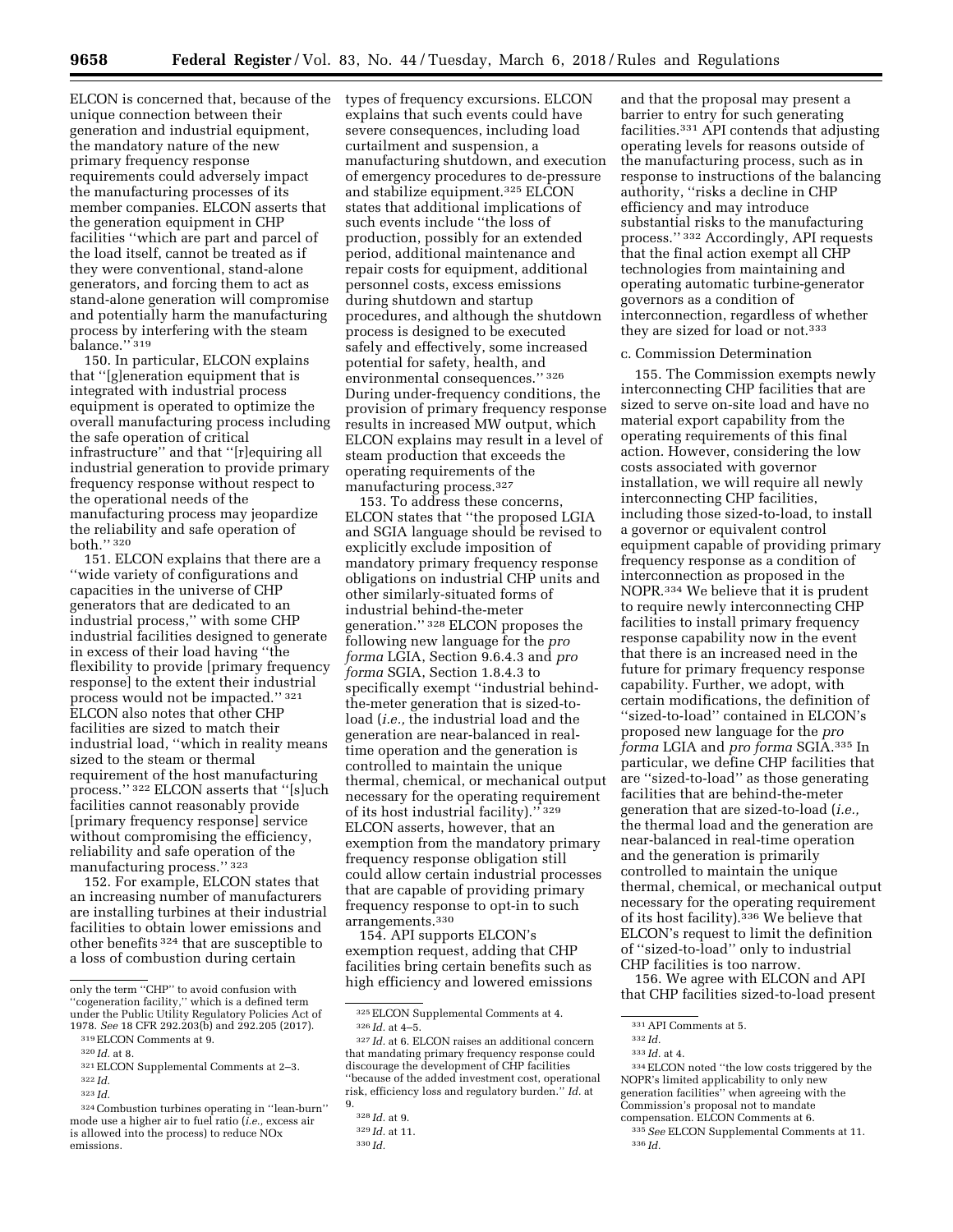unique concerns regarding the efficiency, reliability, and safe operation of their industrial processes that warrant this exemption. For example, ELCON notes that an increasing number of interconnection customers with CHP facilities are using turbines susceptible to a loss of combustion during certain types of frequency excursions, and that such events could have severe consequences, including load curtailment and suspension, a manufacturing shutdown, and execution of emergency procedures to de-pressure and stabilize equipment.337 Additionally, during under-frequency conditions, the provision of primary frequency response results in increased MW output, which ELCON explains may result in a level of steam production that exceeds the operating requirements of the manufacturing process.338

# 2. Electric Storage Resources

#### a. NOPR Proposal

157. The NOPR proposed to apply the primary frequency response capability and operating requirements to all new generating facilities, including electric storage resources, without exception.

#### b. Comments

## i. NOPR Comments

158. While most comments on the NOPR did not specifically request an exemption for electric storage resources, some commenters suggest changes to the proposed *pro forma* LGIA and *pro forma* SGIA provisions to accommodate electric storage resources. In particular, ESA argues that the proposed requirements disproportionately affect electric storage resources in four ways.339 First, ESA states that the use of a nameplate capacity basis for primary frequency response will require storage to provide more frequent and greater magnitude of primary frequency response service than traditional generating facilities.340 For example, ESA argues if a traditional generating facility with a nameplate capacity of 100 MW has a minimum set point of 40 MW, the primary frequency response service will be based on the 60 MW of capacity above that minimum set point. However, ESA states that electric storage has no minimum set point and

is capable of operating at the full range of its capacity for withdrawals and injections.341

159. Second, ESA claims that whereas traditional generating facilities start-up and shut-down as a part of normal operations and are not required to provide primary frequency response while offline, electric storage resources are, by contrast, ''always online'' even when not charging or discharging.<sup>342</sup> Therefore, ESA suggests that electric storage resources will be available, on a more frequent basis, to provide primary frequency response than other generating facilities that go offline.343 Third, ESA states that different electric storage technologies have different optimal depths of discharge, and exceeding the optimal depth of discharge accelerates the degradation of the facility and increases operations and maintenance costs. ESA asserts that this scenario indicates the potential of the use of nameplate capacity as the basis for primary frequency response to result in a disproportionate impact on electric storage resources.344

160. Fourth, ESA notes that unlike traditional generating facilities, electric storage is energy limited. Thus, ESA argues that the requirement to sustain output in proposed section 9.6.4.2 of the *pro forma* LGIA poses unique regulatory and financial exposure, such as NERC violations and lost revenues in future intervals, especially when a storage resource is at a low state of charge subsequent to the provision of energy or ancillary services.<sup>345</sup>

161. ESA claims that, for these reasons, the proposal is unduly discriminatory by potentially burdening storage, and recommends that the NOPR proposal be modified to: (1) Establish a minimum set point for primary frequency response service; and (2) include inadequate state of charge as an explicit operational constraint exempting storage from maintaining sustained output.346 Absent these requested changes, ESA requests a complete exemption for electric storage resources.347

162. AES Companies request a complete exemption from the proposed NOPR requirements for electric storage resources including but not limited to battery storage devices providing one or more ancillary services.<sup>348</sup> AES

348*See* AES Companies Comments at 17, 19 (*i.e.,*  specified changes to the *pro forma* language).

Companies assert that the proposed requirement of a maximum five percent droop setting, if imposed, would unnecessarily limit the benefits that electric storage resources specifically designed for primary frequency response can contribute to grid stability.349 AES Companies also state that a five percent droop setting ignores the majority of the primary frequency response capacity that an electric storage resource was designed to deliver by directing the resource to deliver only a fraction of its benefits.350 AES Companies further argue for an exemption from the requirement to dedicate a portion of the capacity of an electric storage resource for the provision of primary frequency response.351 AES Companies state that droop parameters should be specific to the technology, and that requiring, for instance, a lithium ion battery to provide primary frequency response at its full capacity would require a droop approaching 0 percent.352

## ii. Supplemental Comments

163. Supplemental commenters are split on whether electric storage resources should be subject to the operating requirements proposed in the NOPR. Tri-State, ISO–RTO Council, Berkshire, NERC, and WIRAB support applying the proposed requirements to electric storage resources. SoCal Edison opposes the proposed operating requirements, but explains that if the Commission adopts the proposal, it should be applicable to all newly interconnecting generating facilities on a technology neutral basis so that such requirements will be implemented in a non-discriminatory fashion.353

164. However, Sunrun, AES Companies, and CESA comment that electric storage resources would bear a disproportionate impact compared to other resources due to the proposed droop and sustained response requirements, and therefore request an exemption or an accommodation from the proposed requirements. Several other commenters reiterate their initial NOPR comments that operating requirements for primary frequency response should not be included in the *pro forma* LGIA and *pro forma* SGIA, stating that a market-based approach to

<sup>337</sup>ELCON Supplemental Comments at 4. 338 *Id.* at 6. ELCON raises an additional concern that mandating primary frequency response could discourage the development of CHP facilities ''because of the added investment cost, operational risk, efficiency loss and regulatory burden.'' *Id.* at 9.

<sup>339</sup>ESA Comments at 3.

<sup>340</sup> *Id.* at 3–4.

<sup>341</sup> *Id.* 

<sup>342</sup> *Id.* at 4.

<sup>343</sup> *Id.* 

<sup>344</sup> *Id.* at 3–4.

<sup>345</sup> *Id.* at 4.

<sup>346</sup> *Id.* at 4–5.

<sup>347</sup> *Id.* at 5.

<sup>349</sup> *Id.* at 6. AES Companies contend that a five percent droop will limit the amount of capacity that an electric storage resource can dedicate to primary frequency response service. 350 *Id.* 

<sup>351</sup> *Id.* at 6. The Commission notes that in the NOPR, it did not propose any mandatory headroom requirements.

<sup>352</sup>AES Companies Comments at 7.

<sup>353</sup>SoCal Edison Supplemental Comments at 2.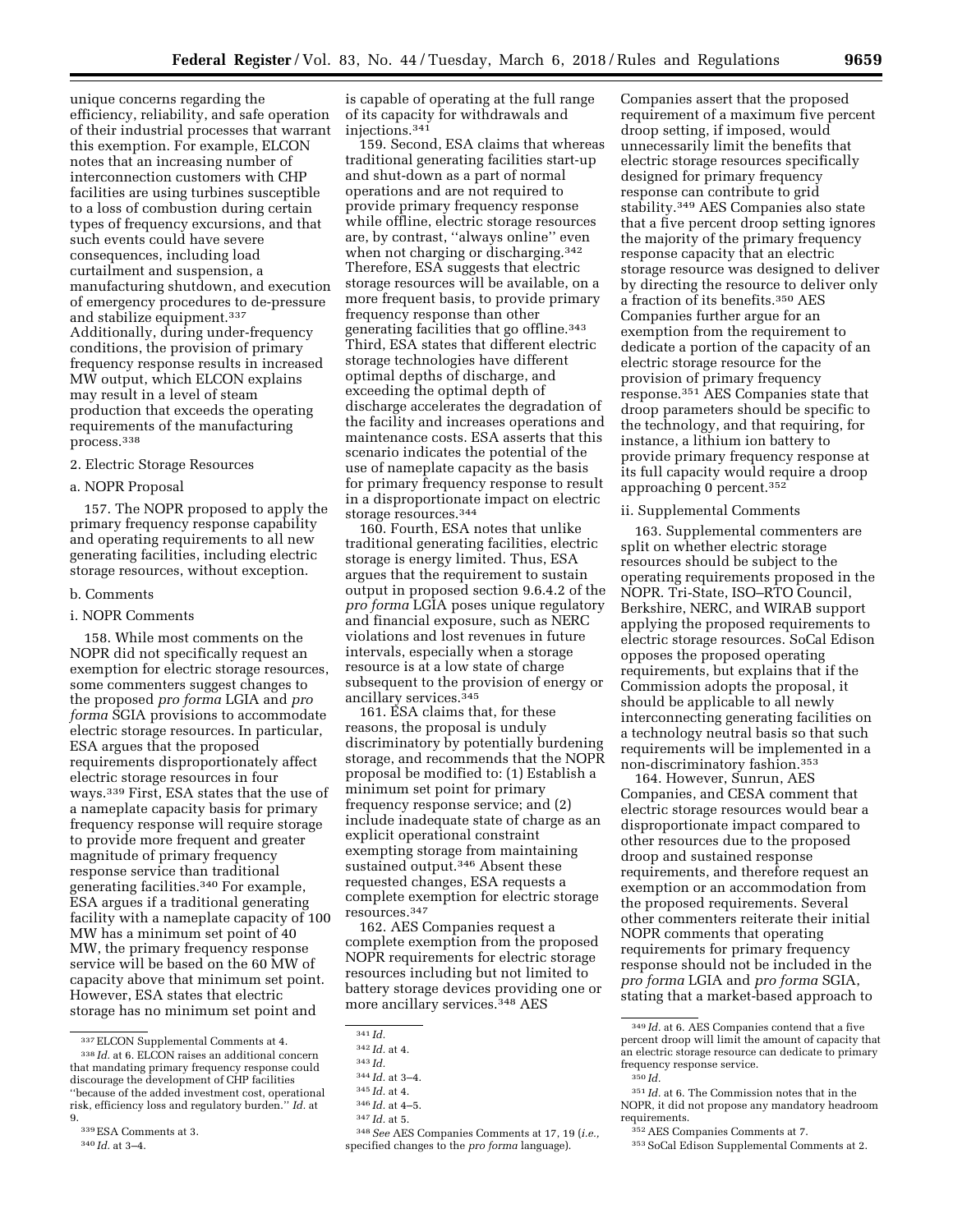primary frequency response, or regional flexibility in facilitating the provision of primary frequency response (*e.g.,*  allowing balancing authorities to determine which generating facilities should supply primary frequency response) would lead to more efficient and cost effective outcomes.354

165. A number of commenters reference either technical or economic challenges that would be unique to electric storage resources under the proposed requirements. Sunrun, ESA, and CESA state that electric storage resources have a finite lifecycle, and that compliance with the proposed operating requirements for timely and sustained response may limit the lifetime of an electric storage resource.355 These commenters also assert that different electric storage technologies will have different depths of discharge and may face different challenges under the proposed operating requirements.

166. ESA argues that the proposed droop and sustained response requirements would impose adverse conditions on electric storage resources because they would bear a disproportionate impact on the provision of primary frequency response capability compared to other generating facilities. In particular, ESA asserts that because electric storage resources are energy-limited, it is inappropriate to require electric storage resources to provide sustained response because doing so would constrain electric storage resources from effectively managing their fuel supply (*i.e.,* state of charge), potentially reducing their ability to fulfill service obligations and creating an effective headroom requirement.356

167. ESA restates its NOPR comment that droop is calculated as a percent of nameplate capacity above a minimum set point, and because electric storage resources lack such a set point, storage resources will be required to provide proportionally greater primary frequency response service.357 In addition, ESA states that if an electric storage resource is charging when called upon to provide primary frequency response, the switch to discharging means that the electric storage resource will provide both the injected energy and the removal of an effective ''load,'' creating a response significantly greater than contemplated in the proposed

droop settings.358 However, EPRI states that this concern can be mitigated if the Commission makes certain clarifications in the final action. In particular, EPRI states that the NOPR requirement setting the droop curve at no more than five percent, based on nameplate capacity, can be assumed to refer to a slope equating to a five percent change in frequency causing a change in the full discharge capacity (not discharge capacity plus charge capacity) of the electric storage resource.359 Both AES Companies and ESA comment that the proposed deadband and timely response requirements do not pose challenges or adverse operational impacts for most electric storage resources.360

168. Additionally, ESA claims that since electric storage resources are always ''online,'' as opposed to generating facilities that start-up and shut-down (*i.e.,* go offline), electric storage resources would be available to provide primary frequency response on a more frequent basis, and would therefore be expected to provide more primary frequency response service than generating facilities that go offline.361 On the other hand, APS states that while it acknowledges that electric storage resources could provide more primary frequency response than other resources, such provision will be limited by the obligations and operational characteristics and design of such resources, similar to all other resource types. In particular, if there is to be a minimum state of charge below which electric storage resources would not have to provide primary frequency response, these resources may not be providing primary frequency response of greater magnitude than other resources.362

169. Several commenters assert that there is little substantive difference between the operating constraints faced by electric storage resources and the operational characteristics that limit the capacity of other types of generating facilities to provide primary frequency response.363 For example, NERC asserts that ''run-of-river hydro units may have insufficient river flow, thermal units may have discharge temperature limitations on cooling water, gas turbines may need to be derated during

358 *Id.* 

360AES Companies Supplemental Comments at 23; ESA Supplemental Comments at 6.

363*See, e.g.,* APS Supplemental Comments at 4; NERC Supplemental Comments at 5, stating that operating constraints should not preclude any new generating facility from maintaining primary frequency response capability.

the summer, pumped storage may not have yet refilled storage reservoirs, and units may be in the middle of coming on or going off-line.'' 364 NERC states that while several types of generating facilities have technical limitations that may inhibit their ability to provide primary frequency response under certain circumstances, these operating constraints should not preclude any generating facility from maintaining primary frequency response capability.365 A number of supplemental commenters state that any determination regarding accommodations to mitigate such operational constraints, including, for example, the threshold limit below which an electric storage resource should be required to provide primary frequency response or allowed to disconnect from the grid during low frequency events, must be made on a case-by-case basis and can be done during the interconnection process.<sup>366</sup> Further, APS comments that the operational wear and tear on electric storage resources and its impact on the overall life expectancy of an electric resource is not significantly different than the potential impact of wear and tear on other generating facilities.367

170. ISO–RTO Council also believes that possible accommodations or exemptions for electric storage resources and small generators are unwarranted, stating that such measures could allow such resources to avoid solving the very problem to which such resources contribute and the NOPR rules were intended to address.368 ISO–RTO Council asserts that the proposed requirements are consistent with the recommendations and guidelines contained in NERC's Primary Frequency Control Guideline, and are similar to the current requirements of PJM, ISO–NE, and CAISO for electric storage resources and/or small generators to install, maintain and operate primary frequency response related equipment as a condition of interconnection ''that have not required exemptions for either electric storage resources or small generators.'' 369 ISO–RTO Council

367APS Supplemental Comments at 7.

368 ISO–RTO Council Supplemental Comments at 2. 369 *Id.* at 3.

<sup>354</sup>*See, e.g.,* EEI Comments at 4–5.

<sup>355</sup>Sunrun Supplemental Comments at 2; ESA Supplemental Comments at 4; CESA Supplemental Comments at 11.

<sup>356</sup>ESA Supplemental Comments at 3. 357 *Id.* at 4.

<sup>359</sup>EPRI Supplemental Comments at 6.

<sup>361</sup>ESA Supplemental Comments at 7.

<sup>362</sup>APS Supplemental Comments at 6.

<sup>364</sup>NERC Supplemental Comments at 5. 365 *Id.* 

<sup>366</sup>*See, e.g.,* APS Supplemental Comments at 5, 7; EPRI Supplemental Comments at 12–13; NRECA Supplemental Comments at 3; NERC Supplemental Comments at 5, stating that interconnection customers should evaluate any ''technical limitations on a unit-by-unit basis and coordinate with their NERC Balancing Authority and Interconnection Agreement Transmission Provider/ Transmission Owner, as appropriate.''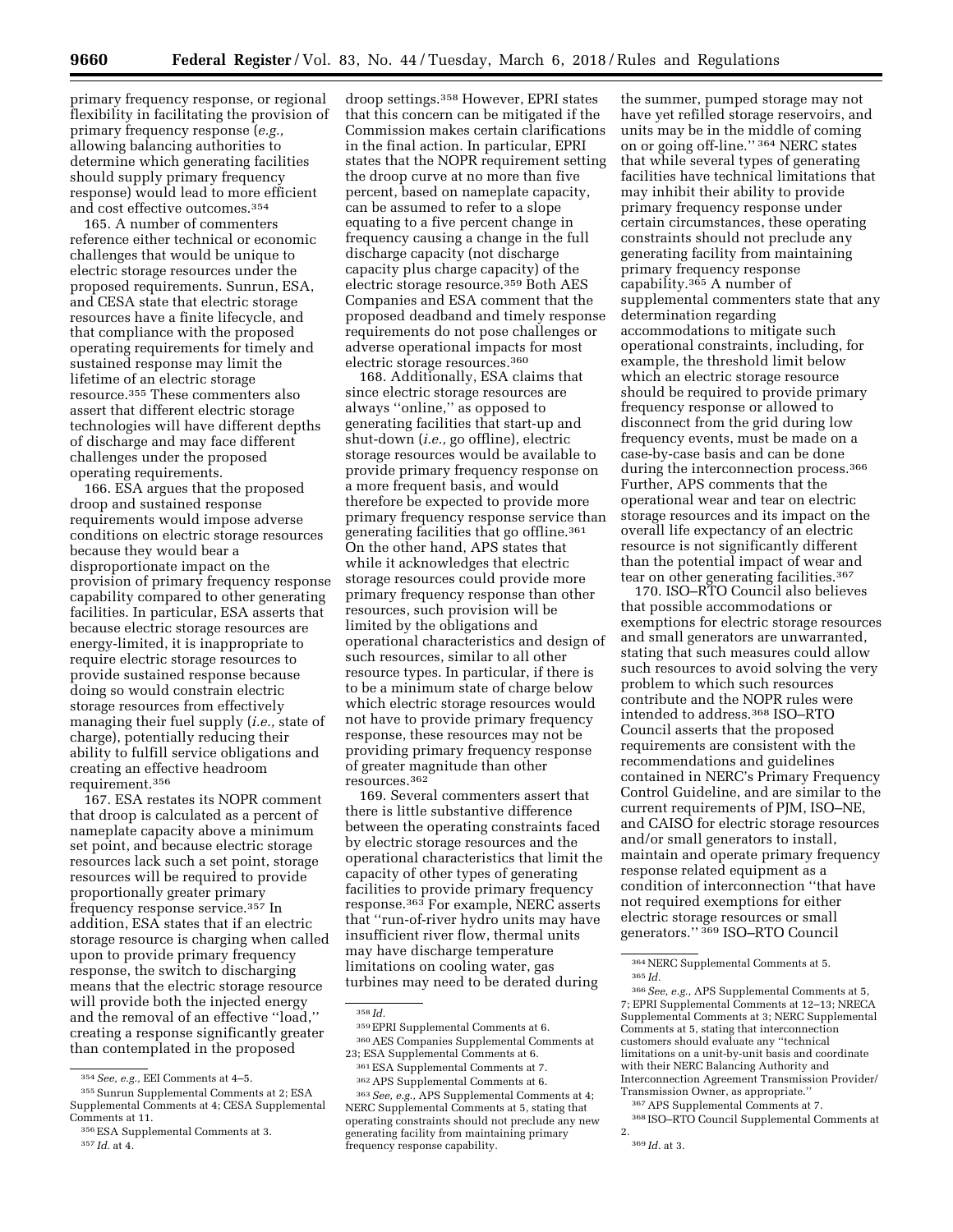further notes that primary frequency response capability requirements that already exist in ''areas with substantial penetration of renewable resources'' in the European Union have not had ''negative impacts.'' 370

171. EPRI states that the unique characteristics of electric storage resources should not directly affect the current requirements for droop settings.<sup>371</sup> Specifically, EPRI comments that there is a limited amount of additional power required (2 percent of nameplate or less for a 0.1 Hz frequency deviation) and a limited amount of time it must be sustained (generally five minutes or less, maximum about seven minutes).372 EPRI concludes that the energy required to provide sustained frequency response is very small in relation to the energy that the electric storage resource would be providing otherwise.373

172. While ESA supports an exemption for electric storage resources, it suggests several accommodations to the proposed requirements to mitigate the potentially adverse impact of the proposed requirements on electric storage resources. ESA asserts that electric storage resources should have a means to effectively ''go offline,'' similar to generating facilities on shut down, and that the language ''whenever the Large Generating Facility is operated in parallel with the Transmission System'' in Section 9.6.2.1 should be interpreted to mean providing services to the grid and should exclude simply being idle.374 WIRAB adds that it would not be just and reasonable to require an electric storage resource to enable primary frequency response while in standby mode when other generating facilities are not subject to a similar requirement.375

173. ESA also suggests that electric storage resources should be exempt from requirements for providing sustained primary frequency response when such a resource does not have enough energy stored to provide sustained frequency response at required capacity when a frequency deviation occurs (*i.e.,* inadequate state of charge).376 ESA states that this exemption for ''inadequate state of charge'' should be included along with the allowances for ambient temperature limitations, outages of mechanical equipment, and regulatory requirements

- 
- <sup>373</sup> Id.<br><sup>374</sup> ESA Supplemental Comments at 8.

in the proposed tariff language of Section 9.6.4.2. WIRAB agrees that the concept of energy limitation should be included as an exemption to sustained response in proposed Section 9.6.4.2 of the *pro forma* LGIA and 1.8.4.2 of the *pro forma* SGIA, but clarifies that this exemption should not apply only to electric storage resources because other generating facilities also face energy limitations.377

174. ESA states that, in lieu of other mechanisms to accommodate electric storage resources, operators of electric storage resources could specify an operating range outside of which electric storage resources would not be required to provide and/or sustain primary frequency response.378 Doing so, according to ESA, would prevent the excessive wear and tear impacts on electric storage resources, as well as potentially mitigate inadequate state of charge for sustained response.379 However, ESA states that even with this approach to mitigate adverse impacts of primary frequency response requirements, electric storage resources would continue to face constraints on state of charge management and a reduction in capability to provide other energy and ancillary services, primarily as a result of the unpredictable nature of abnormal frequency deviations.380 APS comments that establishing a minimum set point or an operating range are both workable solutions, and argues that the Commission should allow flexibility in determining the approach on a case-by-case basis.381 APS states that an operating range could be established through collaboration and evaluation during the interconnection process and included in the interconnection agreement.382 EPRI comments that a static operating range could lead to inefficiencies.383 AES Companies does not support the use of an operating range.384

175. SDG&E believes that markets for primary frequency response have the potential to eliminate nearly all the issues addressed by the questions in the Commission's Request for Supplemental Comments.385 Berkshire recommends that the Commission acknowledge in the final action that electric storage resources are not always utilized as generation or accounted for as

generation assets, and that the Commission consider holding a technical conference to discuss alternative applications for electric storage resources apart from providing primary frequency response within a prescribed bandwidth.386

#### c. Commission Determination

176. In consideration of the unique physical and operational characteristics of electric storage resources, we will require transmission providers to include in their *pro forma* LGIA and *pro forma* SGIA specific accommodations for electric storage resources and place limitations on when electric storage resources will be required to provide primary frequency response consistent with the conditions set forth in Sections 9.6.4, 9.6.4.1, 9.6.4.2, 9.6.4.3, and 9.6.4.4 of the *pro forma* LGIA and Sections 1.8.4, 1.8.4.1, 1.8.4.2, 1.8.4.3, and 1.8.4.4 of the *pro forma* SGIA, as applicable.

177. Specifically, as discussed in further detail below, this includes the identification of an operating range within which electric storage resources will be required to provide primary frequency response, the identification of particular operating circumstances when electric storage resources will not be required to provide primary frequency response, and the inclusion of energy limitations in the list of exemptions from the requirement to provide primary frequency response.

178. We disagree with SoCal Edison, ISO–RTO Council, and WIRAB that suggest electric storage resources should be subject to the same requirements for primary frequency response as all other resources.387 We find that the provision of primary frequency response in accordance with the requirements of this final action may present challenges for some electric storage resources. Specifically, we are persuaded by ESA's comments that requiring an electric storage resource to sustain its output without any consideration for whether the electric storage resource has sufficient state of charge could result in depths of discharge that could accelerate the degradation of an electric storage resource. However, while we agree that electric storage resources could experience disproportionate harm from the proposed requirements under some circumstances, we are also persuaded by EPRI's suggestion that those harms would be modest and can be mitigated with certain

<sup>&</sup>lt;sup>370</sup> *Id.* at 4 (citing ENTSO–E requirements for Generators, Chapter 1, Article 13).

<sup>&</sup>lt;sup>371</sup> EPRI Supplemental Comments at 4. <sup>372</sup> *Id.* 

<sup>&</sup>lt;sup>375</sup> WIRAB Supplemental Comments at 6. <sup>376</sup> ESA Supplemental Comments at 10.

<sup>377</sup>WIRAB Supplemental Comments at 5. 378ESA Supplemental Comments at 12–13. 379 *Id.* at 13.

<sup>380</sup> *Id.* 

<sup>381</sup>APS Supplemental Comments at 9.

<sup>382</sup> *Id.* at 8–9.

<sup>383</sup>EPRI Supplemental Comments at 15. 384AES Companies Supplemental Comments at 38.

<sup>385</sup>SDG&E Supplemental Comments at 3–4

<sup>386</sup>Berkshire Supplemental Comments at 2–3. 387 ISO-RTO Supplemental Comments at 4–5; SoCal Edison Supplemental Comments at 2; WIRAB Supplemental Comments at 3.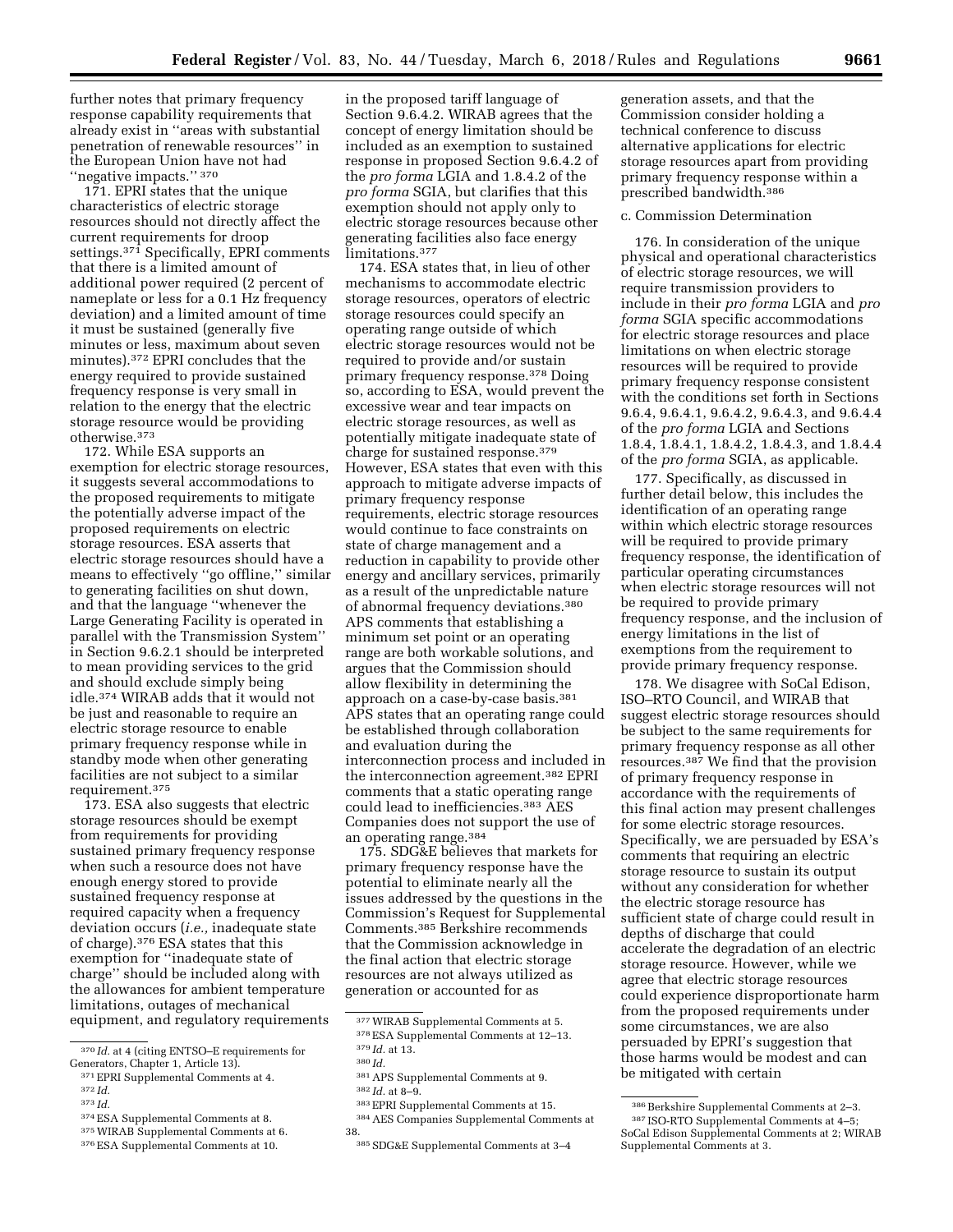accommodations.388 In particular, EPRI notes that ''the energy required to provide sustained primary frequency response is very small in relation to the energy that the electric storage resource would be providing otherwise due to provision of energy or other ancillary services such that the risk of running into state of charge limits would already be known and not likely impacted by provision of primary frequency response by itself." 389

179. We are persuaded by ESA's comment that allowing operators of electric storage resources to specify an operating range ''would prevent the excessive wear and tear impacts on electric storage as well as potentially mitigate inadequate state of charge for sustained response." <sup>390</sup> Therefore, while acknowledging the limited degree of the amount of energy that will be required to provide sustained response,391 we find that, on balance, limiting the circumstances under which electric storage resources are required to provide primary frequency response will adequately alleviate the potential for excessive wear and tear that may have otherwise been experienced by electric storage resources.

180. Specifically, we will require electric storage resources to identify in their interconnection request an operating range for the basis of the provision of primary frequency response. This operating range will represent the minimum and maximum states of charge between which an electric storage resource will be required to provide primary frequency response. The operating range for each electric storage resource will need to be agreed to by the interconnection customer and transmission provider, in consultation with the applicable balancing authority or any other relevant parties as

- 389EPRI Supplemental Comments at 4.
- 390*See* ESA Supplemental Comments at 12–13.

391*See* EPRI Supplemental Comments at 4, stating that ''the energy required to provide sustained primary frequency response is very small in relation to the energy that the electric storage resource would be providing otherwise due to provision of energy or other ancillary services.'

appropriate, consider the system needs for primary frequency response, and the physical limitations of the electric storage resource as identified by the developer and any relevant manufacturer specifications, and be established in Appendix C of the *pro forma* LGIA (''Interconnection Details'') or Attachment 5 of the *pro forma* SGIA (''Additional Operating Requirements for the Transmission Provider's Transmission System and Affected Systems Needed to Support the Interconnection Customer's Needs''). We find that this operating range addresses concerns regarding excessive wear and tear on electric storage resources, mitigates the concerns about inadequate state of charge, and effectively allows electric storage resources to identify a minimum and maximum set point below and above which they will not be obligated to provide primary frequency response comparable to synchronous generation as suggested by ESA.392

181. However, we do not agree with ESA that electric storage resources should not be required to specify the details of an inadequate state of charge parameter in their interconnection agreements.393 We find that requiring an electric storage resource to identify the states of charge at which it is unable to inject or receive additional energy to provide primary frequency response is necessary to mitigate the adverse impacts on electric storage resources while still requiring them to provide this essential reliability service when they are technically capable to do so. While we believe that the interconnection customer will have the best information regarding the physical capabilities of the electric storage resource and any limitations that should be placed on its operations due to manufacturer specifications, we also believe that the transmission provider will have the best information with respect to: (1) The expected magnitude of frequency deviations; (2) the expected duration that system frequency will remain outside of the deadband parameter; and (3) the expected incidence of frequency deviations outside of the deadband parameter. This information from the transmission provider is necessary for the interconnection customer to calculate the anticipated obligations to provide primary frequency response for an electric storage resource in terms of the energy requirements for individual incidents, as well as increased electricity throughput (*i.e.,* cycling) over

the life of the electric storage resource. We note that both the physical limitations of the electric storage resource, as identified by the interconnection customer, and the expected primary frequency response system requirements, as identified by the transmission provider, may be necessary to determine the appropriate operating range for an electric storage resource. Therefore, we find that it is necessary to provide the interconnection customer with the ability to propose an operating range with its initial interconnection request, but also allow the transmission provider and/or balancing authority to consider the system needs for primary frequency response prior to reaching an agreement on the final operating range among the parties in a LGIA or SGIA. We also find that the transmission providers must treat electric storage resources in a not unduly discriminatory or preferential manner when determining the appropriate operating range.

182. Because the requirements for primary frequency response may change over time, the Commission is persuaded by commenters that it is appropriate to provide transmission providers with flexibility to determine whether the operating ranges established in the interconnection agreements for electric storage resources are static or dynamic values.394 We understand that system conditions and contingency planning can change, which may alter the anticipated incidence, magnitude, and duration of frequency deviations. Additionally, the capabilities of electric storage resources to provide primary frequency response may change due to degradation, repowering, or changes in service obligations, and these may also need to be considered when revisiting a dynamic operating range.395 If a transmission provider decides to implement a dynamic operating range for an electric storage resource to provide primary frequency response, it must also determine how frequently the operating range will be reevaluated and the factors that may be considered when reevaluating it either on a case-by-case basis in Appendix C of the *pro forma*  LGIA and Attachment 5 of the *pro forma*  SGIA, or as a standard approach filed in compliance with this final action. To the extent that the interconnection customer and the transmission provider

<sup>388</sup> ''If an electric storage resource is not providing any online service, it should not be required to provide primary frequency response to align with the rules designated in the NOPR.'' EPRI Supplemental Comments at 8; ''Resources claiming artificial minimum set points during operational time frames that they would not provide primary frequency response during over-frequency events can be managed on a case-by-case basis, if sufficient primary frequency response capability is otherwise available.'' EPRI Supplemental Comments at 10; ''The [operating] range should be provided if there are any ''rough zones'' for any technologies where primary frequency response is not controllable, not possible, or would lead to extraordinary damage or wear-and-tear costs.'' EPRI Supplemental Comments at 15.

<sup>392</sup>*See* ESA Supplemental Comments at 12–13. 393*See* ESA Supplemental Comments at 11.

<sup>394</sup>*See, e.g.,* APS Supplemental Comments at 8; EPRI Supplemental Comments at 15; ESA Supplemental Comments at 13.

<sup>395</sup>A dynamic operating range will allow the minimum and maximum state of charge values that define the operating range to change over time based on changing system needs and/or electric storage resource capabilities.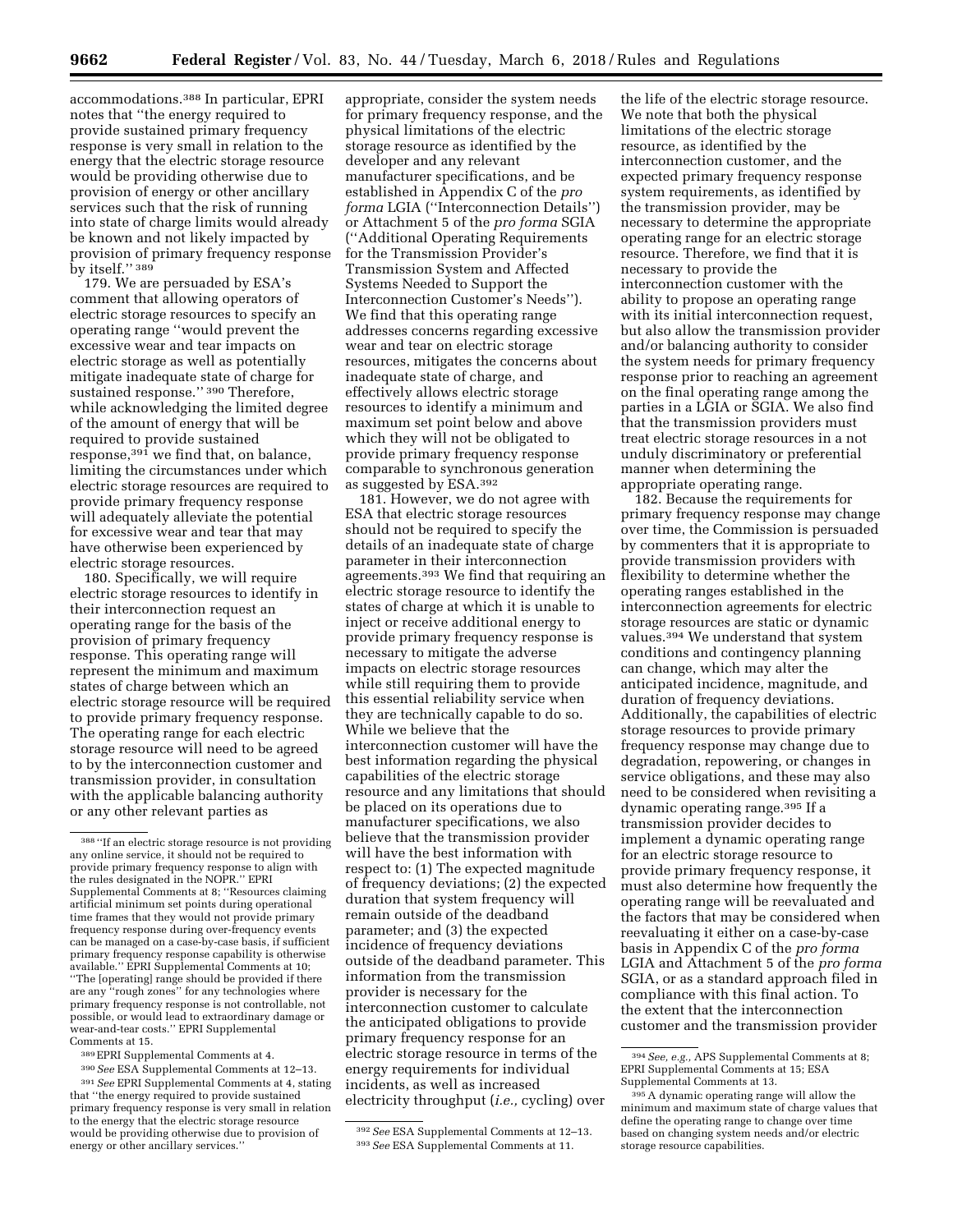cannot agree on these issues, the interconnection customer has the right to request the filing of an unexecuted interconnection agreement to seek Commission resolution.

183. Additionally, we agree with comments that suggest certain electric storage technologies are always online and capable of providing primary frequency response, and that without any accommodation, those resources could be required to provide sustained primary frequency response more frequently than other generating facilities that start up and shut down (*i.e.,* go offline).396 Therefore, we find that it is appropriate to place limitations on when electric storage resources are required to provide primary frequency response. In particular, we agree with EPRI that ''[if] an electric storage resource is not providing any online service, it should not be required to provide primary frequency response.'' 397 To require an electric storage resource to provide a service under conditions that other generating facilities are not required to provide it would raise discrimination concerns. Therefore, we revise the *pro forma* LGIA and *pro forma* SGIA to make clear that electric storage resources will only be required to provide primary frequency response when they are online and are dispatched to inject electricity to the grid and/or dispatched to receive electricity from the grid. We clarify that the requirement to provide primary frequency response will exclude situations when an electric storage resource is not dispatched to inject electricity to the grid and/or dispatched to receive electricity from the grid.

184. We also agree with WIRAB that electric storage resources and some other resources could face physical limitations that would make them unable to provide primary frequency response, and believe that accommodations for such limitations are appropriate.398 While the previously discussed accommodations for electric storage resources are intended to limit adverse impacts of the primary frequency response requirements on them, we find that providing a specific exemption for physical energy limitations will not only further ensure that electric storage resources are not required to provide primary frequency response when they are physically unable to do so, but it will also prevent

other resources that experience similar physical limitations from being required to provide the service when they are not able to. Conditions under which a resource is physically unable to provide primary frequency response could, for example, include an inability for an electric storage resource to increase its output because it does not have any stored energy (*i.e.,* its state of charge is equal to zero), or an inability for a wind or solar generating facility to increase output because there is not sufficient wind or solar energy to allow an increase in MW output.

185. Moreover, we find that including this exemption in the *pro forma* LGIA and *pro forma* SGIA is consistent with our finding that it is not necessary to establish a headroom requirement for primary frequency response. Because we are not requiring newly interconnecting generating facilities to maintain headroom to provide primary frequency response, we find that it is unjust and unreasonable to require the provision of primary frequency response from generating facilities that are physically unable to provide the service. Accordingly, we clarify that all generating facilities subject to this final action will be exempt from the timely and sustained frequency response requirements if they experience a physical energy limitation that would prevent them from fulfilling their obligations that would have otherwise been required under the parameters set forth in this final action. To implement this requirement, we modify the list of exemptions in Section 9.6.4.2 (Timely and Sustained Response) of the *pro forma* LGIA and Section 1.8.4.2 (Timely and Sustained Response) of the *pro forma* SGIA to include the term 'physical energy limitation." We define ''physical energy limitation'' to mean the circumstance when a resource would not have the physical ability, due to insufficient remaining charge for an electric storage resource or insufficient remaining fuel for a generating facility to satisfy its timely and sustained primary frequency response service obligation, as dictated by the magnitude of the frequency deviation and the droop parameter of the governor or equivalent controls. However, we also find that when a generating facility experiences a physical energy limitation, then the interconnection customer must be able to demonstrate to the transmission provider, and to the extent applicable, the relevant balancing authority, that such a physical energy limitation existed before or during an abnormal frequency deviation outside of the deadband parameter.

186. We find that ESA's comments that suggest a minimum set point should be used in the determination of the droop response are misplaced. A generating facility's minimum set point is not used in the calculation of the MW droop response. We clarify that for all generating facilities, the calculation of the MW droop response is based on a generating facility's nameplate capacity (*i.e.,* for a five percent droop curve, a generating facility would be expected to increase its output by 100 percent of its nameplate capacity for a five percent change in frequency). While it is true in theory that an electric storage resource may have a greater operating range over which to provide primary frequency response, from a practical standpoint the droop parameter limits the percentage of nameplate capacity that a generating facility will provide in response to abnormal frequency deviations.399

187. ESA contends that ''[i]f a storage resource is charging when called to provide [primary frequency response], the switch to discharging means that the storage [resource] will provide both the injected energy and the removal of an effective 'load,' creating a response significantly greater than contemplated in the proposed droop settings.'' 400 To address ESA's concern, we will require electric storage resources that are being dispatched to charge at the time of an abnormal frequency deviation to increase (for over-frequency deviations) or decrease (for under-frequency deviations) the rate at which they are charging according to the droop parameter to satisfy the timely and sustained primary frequency response requirement. For example, if an electric storage resource is charging at two MW prior to an abnormal under-frequency deviation, and the calculated response per the droop parameter is to increase real-power output by one MW, the electric storage resource could satisfy its obligation by reducing its consumption by one MW (instead of completely reducing its consumption by the full two MW and then discharging at one MW, which would result in a net of three MW provided as primary frequency response). Further, if an electric storage resource is capable of switching from charging to discharging, or vice versa, within the time period that the primary frequency response is

<sup>396</sup>*See* ESA Supplemental Comments at 7.

<sup>397</sup>*See* EPRI Supplemental Comments at 8. EPRI states that the determination of a generating facility being online is ''it being connected to the grid and providing online services (energy or online ancillary services).''

<sup>398</sup>*See* WIRAB Supplemental Comments at 4.

<sup>399</sup>For example, as pointed out by EPRI, ''[a] [five percent] droop setting and 36mHz deadband equates to an individual resource having a frequency response of about [two percent of] nameplate capacity per tenth of a Hz at a tenth of a Hz frequency deviation.'' EPRI Supplemental Comments at 7.

<sup>400</sup>ESA Supplemental Comments at 3–4.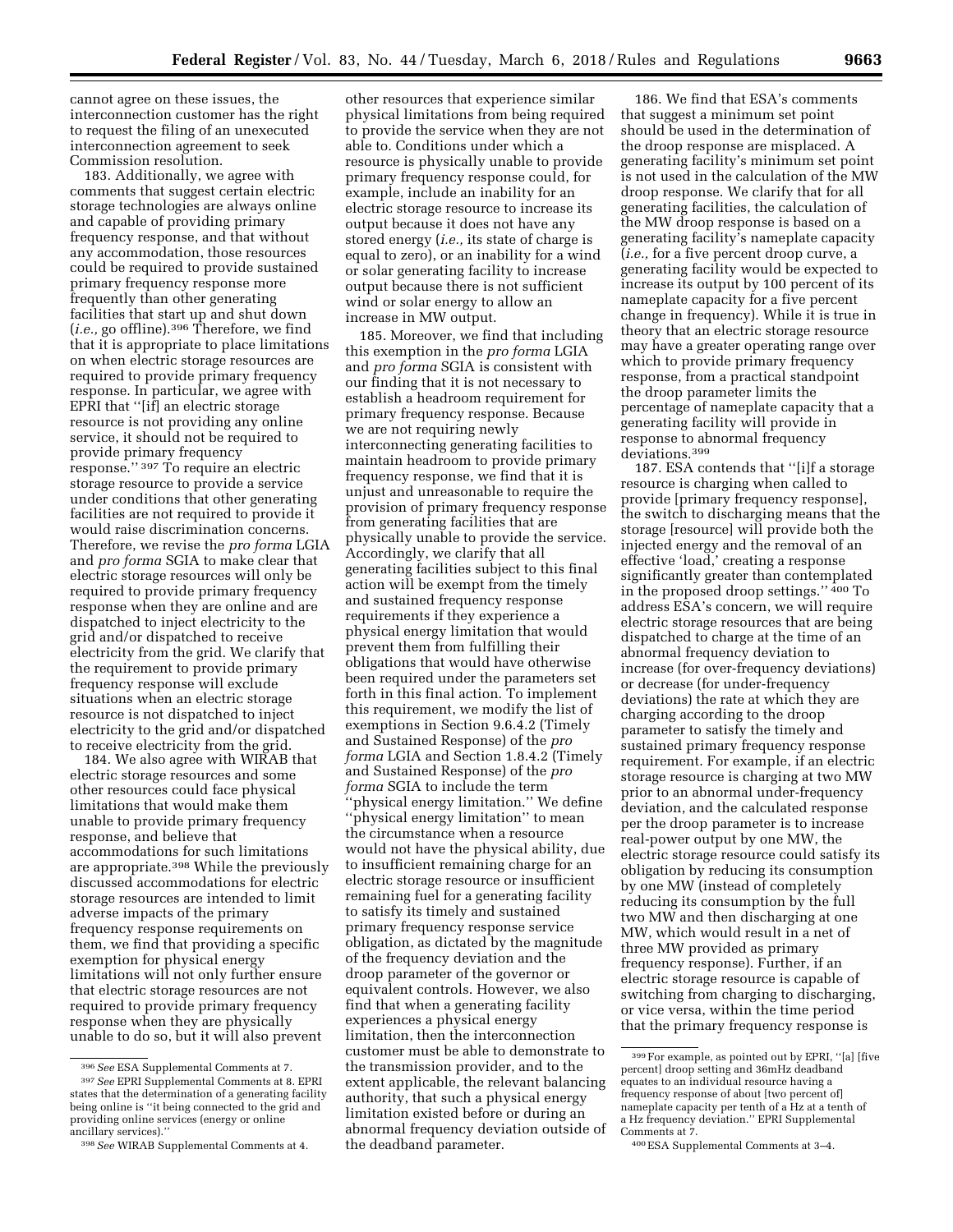needed the resource should do so if necessary to meet its calculated response. For example, if an electric storage resource is charging at one MW prior to an abnormal under-frequency deviation, and the calculated response per the droop parameter is to increase real-power output by three MW, the electric storage resource could satisfy its obligation by switching from charging at one MW to discharging at two MW. We clarify that electric storage resources would not be required to change from charging to discharging, or vice versa, if they are not technically capable of making the transition during the period in which the primary frequency response is needed.

188. Regarding AES Companies' contention that a five percent droop setting ignores the majority of the primary frequency response capacity that an electric storage resource was designed to deliver,  $401$  we note that, as stated in the NOPR, the requirements adopted in this final action are *minimum* requirements; therefore, if a new generating or electric storage facility elects, in coordination with its transmission provider and/or balancing authority, to operate in a more responsive mode by using lower droop or tighter deadband settings, nothing in these requirements would prohibit it from doing so.402

189. Finally, we are not persuaded by Berkshire that a technical conference is needed at this time because there is sufficient evidence in the record to make a finding on this issue, as discussed in this final action.

#### 3. Distributed Energy Resources

a. NOPR Proposal

190. In the NOPR, the Commission proposed to apply the primary frequency response capability and operating requirements to all newly interconnecting generating facilities interconnecting through an LGIA or SGIA.403

b. Comments

191. Several commenters assert that the final action should include special considerations for generating facilities connecting at the distribution level. Public Interest Organizations state that, in the NOI, SolarCity Corporation raised concerns that already-installed behindthe-meter generation and DERs could become subject to the *pro forma* SGIA

should those DERs opt to participate in wholesale energy markets.<sup>404</sup> Public Interest Organizations request that the Commission clarify the circumstances in which DER participation in wholesale energy markets would trigger requirements in the SGIA because ''[u]nless warranted by a significant shortfall of primary frequency response service, requiring the retrofit of existing generators for primary frequency response capability under such circumstances would not be costeffective.'' 405 TVA states that exceptions to the primary frequency response requirements could reasonably be justified for generating facilities interconnected only through lower voltage distribution systems.406

192. Xcel argues that dynamic frequency response at the distribution level can interfere with antiislanding 407 protection methods, and that, unlike transmission-connected generation, generating facilities connected to the distribution system must meet the anti-islanding requirements of the Institute of Electrical and Electronics Engineers (IEEE) Standards to protect the distribution system.<sup>408</sup> Xcel explains that the IEEE anti-islanding standards may require that the primary frequency response of the facility be restricted or that suitable mitigation measures be installed.409 Accordingly, Xcel asserts that the *pro forma* SGIA should require that the distribution system operator be notified of the primary frequency response capabilities of a generating facility to be connected to the distribution system, and that the distribution system operator must have the ability to place limitations on the primary frequency response of the generating facility if such limitations are required to ensure system reliability and power quality.410

407 Islanding refers to the condition in which a DER continues to power a location even though electrical grid power from the electric utility is no longer present. Unintentional islanding can pose a hazard to utility personnel and customer equipment, and it may prevent automatic reconnection of devices. The currently effective version of IEEE–1547 standard requires that for an unintentional island in which the DER energizes a portion of the distribution system, the DER shall detect the island and cease to energize the system within two seconds of the formation of an island.

408 Xcel Comments at 9; IEEE Standard 1547– 2003, *Interconnecting Distributed Resources with Electric Power Systems* and IEEE Standard 1547a– 2014, *Interconnecting Distributed Resources with Electric Power Systems Amendment 1.*  409 Xcel Comments at 9.

#### c. Commission Determination

193. The requirements of this final action will apply to newly interconnecting DERs that execute, or request the unexecuted filing of, an LGIA or SGIA on or after the effective date of this final action. We find Public Interest Organizations' request that the Commission clarify the circumstances in which DER participation in wholesale energy markets would trigger requirements in the *pro forma* SGIA to be outside the scope of this proceeding.411

194. Xcel is concerned that dynamic frequency response at the distribution level can interfere with anti-islanding protection methods. The sustained response provisions adopted herein would require a generating facility, only to the extent that it is allowed to remain online and ride through a disturbance and has operating capability in the direction needed to counteract the frequency deviation, to provide and sustain its response.

195. The Commission in Order No. 828 provided flexibility to address antiislanding concerns by finding that, if a transmission provider believes a particular facility has a higher risk of unintentional islanding due to specific conditions at that facility, the transmission provider may coordinate with the small generating facility to set ride through settings appropriate for those conditions, in accordance with Good Utility Practice and the appropriate technical standards.412 For those facilities with a lower risk of forming an unintentional island, the Commission found that they can be held to a longer ride through requirement.413

196. We clarify that the sustained response provisions in the revisions to the *pro forma* LGIA and *pro forma* SGIA apply only when a generating facility is allowed to ride through, and do not supersede a generating facility's ride through settings, or require an interconnection customer to override anti-islanding protection or any protective relaying that has been set to

<sup>401</sup>AES Companies Comments at 6.

<sup>402</sup>NOPR, 157 FERC ¶ 61,122 at P 48.

<sup>403</sup>Order No. 2006, FERC Stats. & Regs. ¶ 31,180 at P 7, *order on reh 'g,* Order No. 2006–A, FERC Stats. & Regs. ¶ 31,196, *order on clarification,* Order No. 2006–B, FERC Stats. & Regs. ¶ 31,221.

<sup>404</sup>Public Interest Organizations Comments at 3. 405 *Id.* at 3–4.

<sup>406</sup>TVA Comments at 4.

<sup>410</sup> *Id.* 

<sup>411</sup>CAISO, ISO–NE, MISO, NYISO, PJM, and SPP all have programs that allow demand response and/ or certain demand-side resources to aggregate and participate in wholesale markets. The CAISO model requires a prospective DER aggregator to execute a Distributed Energy Resource Provider Agreement to accept and abide by the terms of the CAISO Tariff, but does not require the DER aggregator nor the aggregated DERs to execute an SGIA. *See Cal. Indep. Sys. Operator Corp.,* 155 FERC ¶ 61,229, at P 1 (2016) (conditionally accepting tariff provisions to facilitate participation of aggregations of distribution-connected or distributed energy resources in CAISO's energy and ancillary service markets).

<sup>412</sup>*See* Order No. 828, 156 FERC ¶ 61,062 at P 28. 413 *Id.*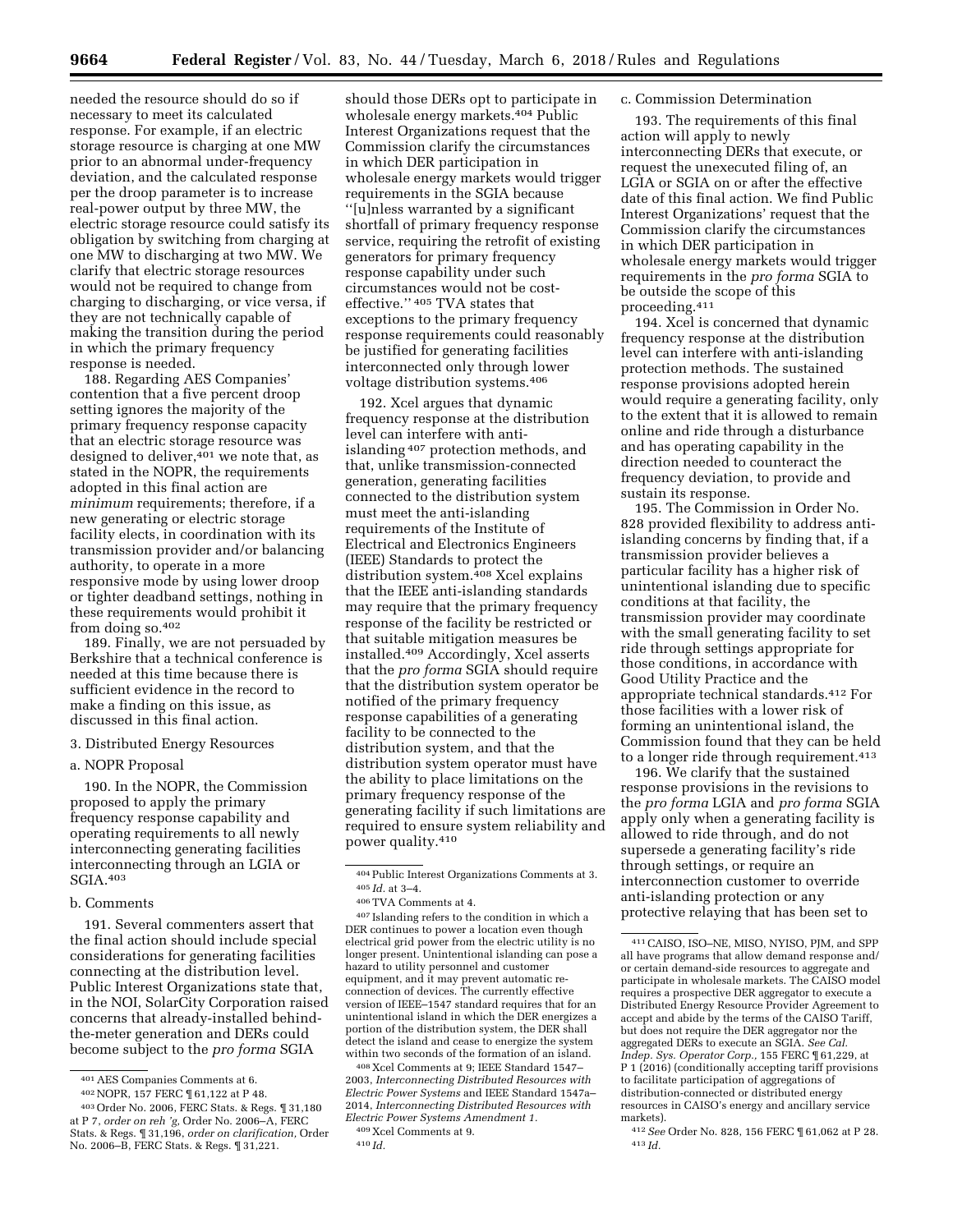200. On the other hand, other

disconnect the generating facility during certain abnormal system conditions. Further, we clarify that for those abnormal system conditions in which a generating facility is *not* tripped offline by anti-islanding or protective relays and remains connected, to the extent it has the necessary MW operating capability in the appropriate direction to correct the frequency deviation, it would be expected to provide and sustain primary frequency response.

197. Accordingly, the obligations imposed for primary frequency response apply only to generating facilities allowed to ride through and, because the ride through settings will be coordinated between the interconnection customer and the transmission provider, we believe this should adequately address Xcel's antiislanding concerns.

## 4. Nuclear Generating Facilities

## a. NOPR Proposal

198. In the NOPR, the Commission proposed to exempt generating facilities regulated by the NRC due to their unique operating characteristics and regulatory requirements.

#### b. Comments

199. Several commenters support the exemption for nuclear generating facilities.414 EEI and the MISO TOs agree with the proposed exemption, explaining that nuclear units are restricted by their NRC operating licenses on the amount of primary frequency response, if any, they can provide for safety reasons.415 EEI also noted that in comments filed in response to the NOI, the Nuclear Energy Institute pointed out that nuclear plants are not well-suited to provide primary frequency response, and emphasized the role of the NRC as the safety regulator for commercial nuclear operations and its regulatory restrictions on NRC licenses.416 MISO TOs assert that nuclear generating facilities generally have turbine controls, which are designed to maintain steam pressure and do not respond to grid frequency deviations, and that because primary frequency response is automatic, unsupervised and unplanned maneuvering of a nuclear reactor can lead to safety issues.417

commenters believe that the Commission should not automatically exempt new nuclear generating facilities. WIRAB asserts that the Commission should require new nuclear generating facilities to seek individual exemptions, as needed, based on legitimate safety requirements in their NRC operating license.418 WIRAB contends that in the future, new nuclear generating facilities in the U.S. may have the capability to safely and reliably respond to frequency deviations, and therefore the Commission should not provide an automatic exemption.419

201. Similarly, ISO–RTO Council believes that the Commission should not ''anticipate'' exemption requirements. Instead, ''any *pro forma*  exemptions to the requirement to provide frequency response, including exemptions for new nuclear units, should be supported by applicable regulatory requirements, such as NRC rules and any regional requirements demonstrated by the nuclear owner to be applicable to the particular unit or type of unit.'' 420

#### c. Commission Determination

202. We adopt the NOPR proposal to exempt nuclear generating facilities from the final action requirements, due to the unique regulatory and technical requirements of nuclear generating facilities. As explained in the NOPR, nuclear generating facilities have separate licensing requirements under the NRC, which often restrict or severely limit nuclear generating facilities from providing primary frequency response.421 Further, nuclear generating facilities are designed to maintain internal steam pressure and are not intended to react to changes in the grid.422

203. We disagree with WIRAB's and ISO–RTO Council's view that an entire class of generating facilities should not be exempted from the *pro forma*  requirements. We find that the unique regulatory and technical requirements of nuclear facilities justify an exemption. Requiring nuclear generating facilities to request unit-specific exemptions from providing a service that their licensing requirements already limit or restrict could result in an unreasonable administrative burden that can be avoided by allowing a general exemption in the *pro forma* LGIA and *pro forma* SGIA, and we do so here.

# 5. Wind Generating Facilities

## a. NOPR Proposal

204. In the NOPR, the Commission did not propose to exempt new wind generating facilities from the new primary frequency response requirements. The Commission observed that while primary frequency response functionality has not been a standard feature on non-synchronous generating facilities, recent technological advancements have equipped wind generating facilities with this capability. The Commission further noted that wind generating facilities typically operate at their maximum operating output, and generally lack excess capacity (or headroom) to provide primary frequency response during under-frequency conditions.<sup>423</sup>

## b. Comments

205. AWEA states that the Commission's proposed addition of a primary frequency response requirement to the *pro forma* LGIA and *pro forma* SGIA can be met at low cost for new wind projects, and therefore new wind turbines should not have difficulty complying with the Commission's proposal.424 AWEA further states that it does not oppose the addition of the proposed primary frequency response capability requirement to interconnection standards for new non-synchronous generators, and that the proposed deadband and response rates for capability settings of maximum 5 percent droop and ±0.036 Hz deadband appear reasonable and consistent with industry practice.425

206. However, Sunflower and Mid-Kansas contend that, given current adequate frequency response performance and a lack of sufficient data in the record on the extent to which primary frequency response is needed from wind generating facilities, the Commission should not adopt a blanket requirement that includes wind generating facilities at this time. Sunflower and Mid-Kansas assert that the Commission should instead proceed with further analysis first, as contemplated by NERC, or at least allow for flexibility in the requirements.426

#### c. Commission Determination

207. We are not persuaded by Sunflower and Mid-Kansas to exempt wind generating facilities from the primary frequency response

426Sunflower and Mid-Kansas Comments at 4.

<sup>414</sup>*See, e.g.,* AES Companies Comments at 7; MISO TOs Comments at 8, 13–14; EEI Comments at 14; NRECA Comments at 3; PG&E Comments at 2; SoCal Edison Comments at 4; TVA Comments at 3; Xcel Comments at 8.

<sup>415</sup>EEI Comments at 14; MISO TOs Comments at 13.

<sup>416</sup>EEI Comments at 14.

<sup>417</sup>MISO TOs Comments at 13–14.

<sup>418</sup>WIRAB Comments at 7–8.

<sup>419</sup> *Id.* 

<sup>420</sup> ISO–RTO Council Comments at 7.

<sup>421</sup>NOPR, 157 FERC ¶ 61,122 at P 31. 422 *Id.* 

<sup>423</sup>NOPR, 157 FERC ¶ 61,122 at P 13.

<sup>424</sup>AWEA Comments at 4.

<sup>425</sup> *Id.* at 4–5.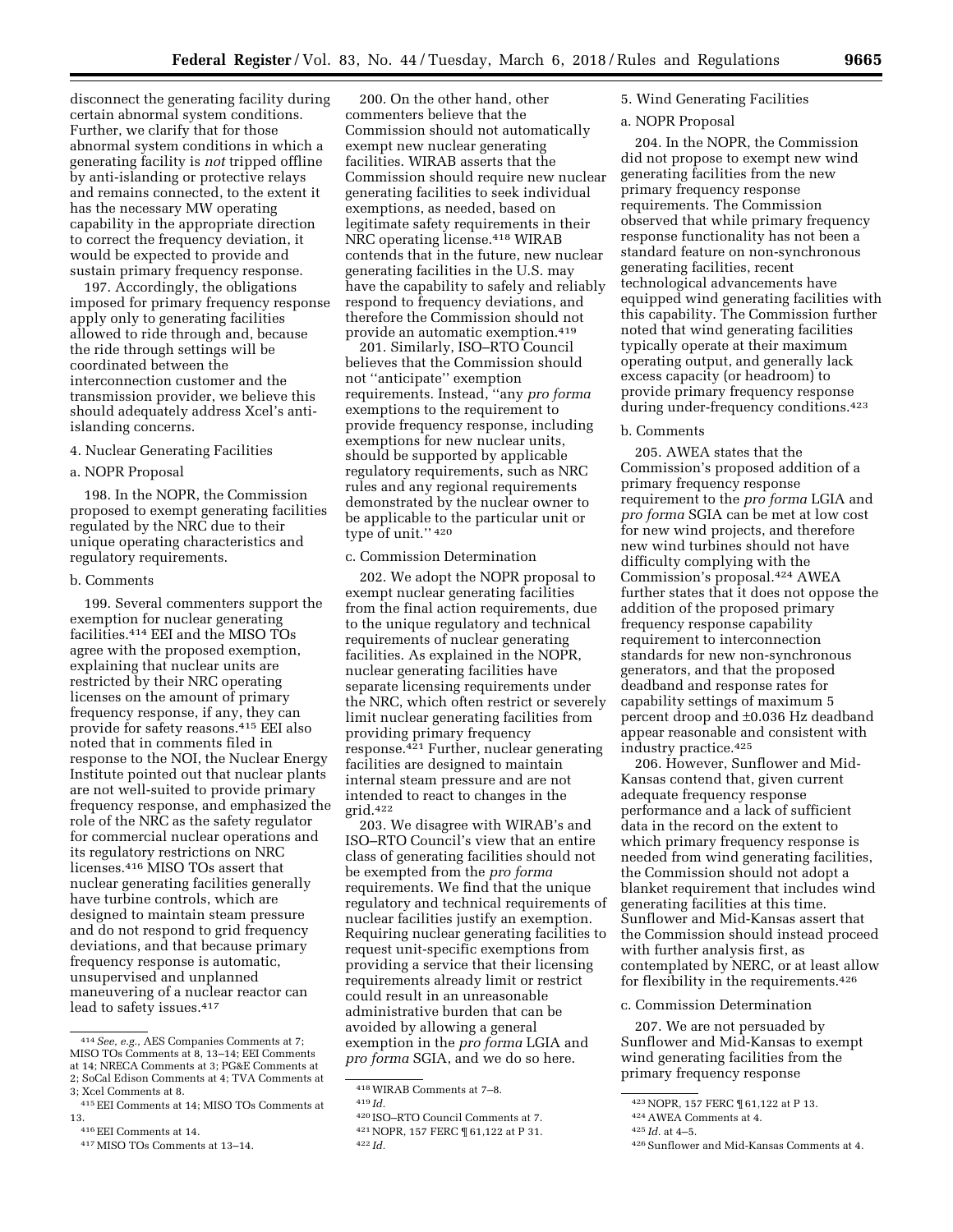requirements of this final action. As discussed above, a key focus of this final action is the ongoing shift of the generation resource mix, with declining amounts of traditional synchronous generating facilities that historically have provided primary frequency response and increasing penetrations of non-synchronous generation, including wind generating facilities that historically have not been a significant source of primary frequency response. Unlike certain CHP or nuclear generating facilities, the record does not indicate that there is an economic, technical, or regulatory basis for a generic exemption for newly interconnecting wind generating facilities. In particular, we are persuaded by AWEA's assertion that the proposed primary frequency response capability requirements can be met at low cost for new wind projects, and that newly interconnecting wind facilities should not have difficulty complying with the proposed deadband of  $\pm 0.036$ Hz and a maximum 5 percent droop parameter.427 Accordingly, we will not exempt wind generating facilities from the requirements of this final action.

#### 6. Surplus Interconnection

a. NOPR Proposal

208. In the NOPR, the Commission did not propose any provisions related to surplus interconnection service.<sup>428</sup>

## b. Comments

209. ESA states that the Commission recently issued a NOPR which proposes to make available the use of surplus interconnection service, which is intended to maximize the use of existing interconnection service capacity and concerns generating facilities that are existing interconnection customers.<sup>429</sup> ESA contends that these forms of interconnections should not be considered ''new interconnection'' for the purposes of primary frequency response capability requirements, and requests that the Commission exempt surplus interconnection services from

its proposed primary frequency response requirements.430

#### c. Commission Determination

210. We find that ESA's request that surplus interconnection service should not be considered ''new interconnection'' for purposes of this final action is premature, because the Commission has yet to issue any final action that addresses surplus interconnection service.431

## 7. Small Generating Facilities

## a. NOPR Proposal

211. In the NOPR, the Commission proposed to apply the proposed requirements to newly interconnecting small generating facilities. The Commission stated that the record suggests that small generating facilities are capable of installing and enabling governors at low cost in a manner comparable to large generating facilities.432 The Commission concluded that given recent technological advances, the Commission did not anticipate that requiring the *pro forma*  SGIA to be amended to include requirements for primary frequency response capability would present a barrier for small generating facilities, and, given the need for additional primary frequency response capability and an increasingly large market penetration of small generating facilities, the Commission believed that there is a need to add these requirements to the *pro forma* SGIA to help ensure primary frequency response capability. In support, the Commission referenced PJM's recent changes to its interconnection agreements to require new large and small non-synchronous generating facilities to install enhanced inverters, which include primary frequency response capability requirements.433

### b. Comments

#### i. NOPR Comments

212. Most commenters who generally supported the NOPR's proposal did not differentiate between small and large generators. APPA et al. contends applying the primary frequency

response requirement to all generators is important, particularly given that nonsynchronous generators and small generators are making up a growing share of the changing generation resource mix.434 EEI states that it supports the Commission acting to remove inconsistencies between the *pro forma* LGIA and the *pro forma* SGIA because there is no economical or technical basis for treating large and small generating facilities differently when they are both capable of installing and enabling governors at comparable costs.435

213. Some commenters,436 however, raise concerns that small generating facilities could face disproportionate costs to install primary frequency response capability. For example, the Public Interest Organizations argue that the Commission's discussion of the economic impact on small generating facilities of installing primary frequency response capability is limited, and claimed the cited evidence in the NOPR does not directly support the Commission's conclusion that ''small generating facilities are capable of installing and enabling governors at low cost in a manner comparable to large generating facilities.'' 437 In support of their position, Public Interest Organizations note SolarCity Corporation's concern that ''a requirement that all generating facilities have frequency response capability may cost more for some resources, including behind-the-meter and distributed energy resources.'' 438 Public Interest Organizations state that they therefore encourage the Commission to further investigate the cost for small renewable energy generating facilities to install frequency response capability before making the proposed revisions to the *pro forma* SGIA.439

214. Other commenters request the Commission adopt a size limitation for applying the NOPR requirements. For example, TVA requests an exemption for generating facilities under 5 MVA as long as they do not aggregate with facilities greater than 75 MVA or connect to the grid at 100 kV or above.440 Similarly, Idaho Power and NRECA request that the Commission consider exempting generating facilities

<sup>427</sup>AWEA Comments at 4.

<sup>428</sup>*See Reform of Generator Interconnection Procedures and Agreements,* Notice of Proposed Rulemaking, 82 FR 4464 (Jan. 13, 2017), 157 FERC ¶ 61,212 (2016). Surplus interconnection service refers to an instance where an interconnection customer has an interconnection agreement which provides more interconnection service than it currently uses, and may wish to add resources, such as electric storage resources, which were not planned with part of the original interconnection request, or it may wish to sell surplus interconnection service without conveying the originally planned generating facility as part of the sale.

<sup>429</sup>ESA Comments at 5.

<sup>430</sup> *Id.* 

<sup>431</sup>We further note that MISO's Net Zero Interconnection Service is an interconnection request that results in a GIA. As such, a generator connecting to the transmission system using Net Zero Interconnection Service would be expected to comply with this final action. *See* MISO Tariff Attachment X 3.3.1.1 (Additional Requirements for a Net Zero Interconnection Request application).

<sup>432</sup>NOPR, 157 FERC ¶ 61,122 at P 41 (citing IEEE–P1547 Working Group NOI Comments at 1, 5, and 7).

<sup>433</sup> *Id.* P 42.

<sup>434</sup>APPA et al. Comments at 5.

<sup>435</sup>EEI Comments at 8.

<sup>436</sup>*See* NRECA Comments at 8; Public Interest Organizations Comments at 3; TVA Comments at 4; Idaho Power Comments at 2.

<sup>437</sup>Public Interest Organizations Comments at 3 (citing NOPR, 157 FERC ¶ 61,122 at P 42).

<sup>438</sup> *Id.* at 3 (citing SolarCity Corporation's NOI Comments at 4).

<sup>439</sup> *Id.* at 3–4.

<sup>440</sup>TVA Comments at 4.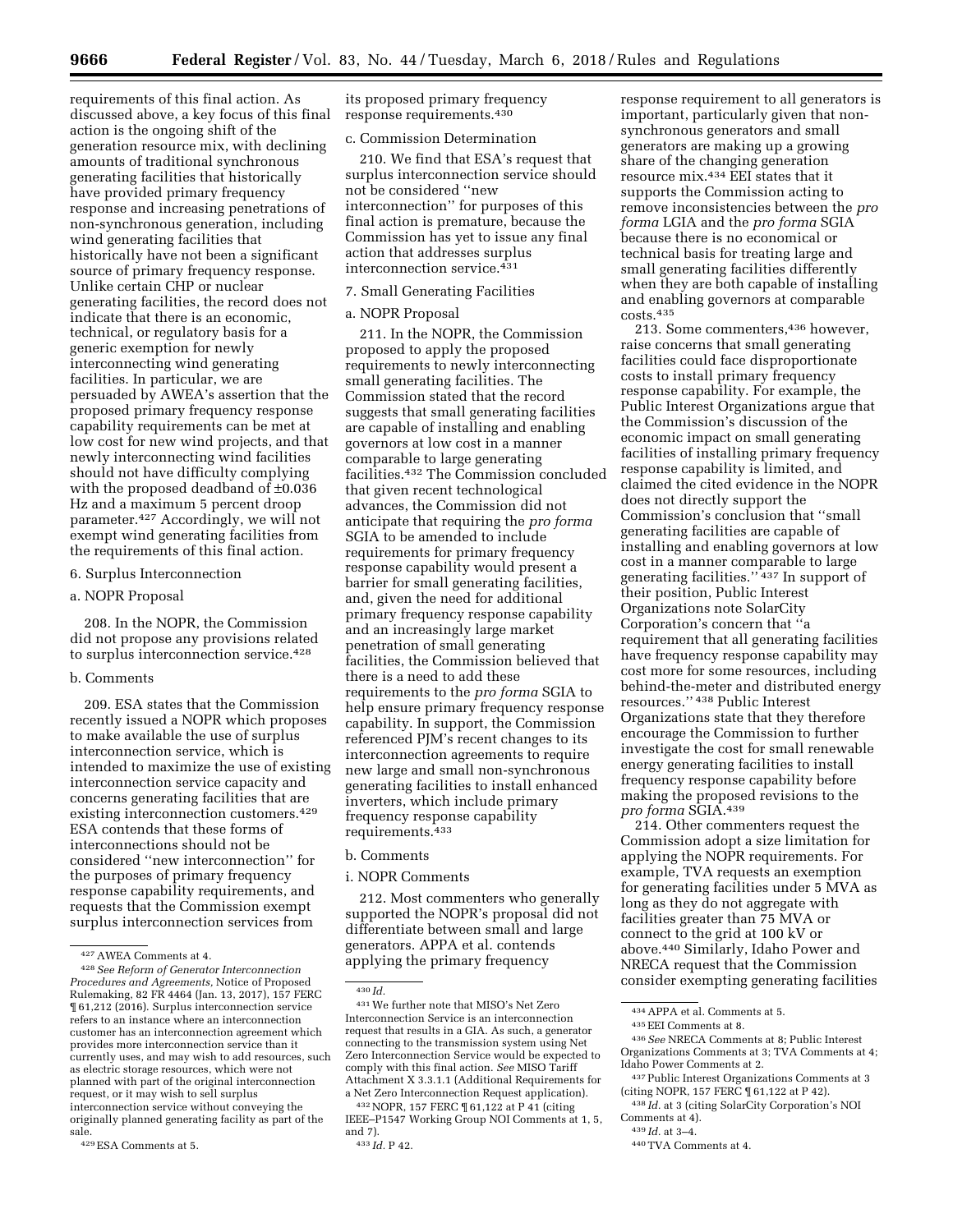that are smaller than 10 MW. Idaho Power states that it would be difficult to determine compliance if the required response is too small.441 NRECA suggests that small generating facilities might have a different cost-benefit analysis than large generating facilities, and asserts that there is not a sufficient record to conclude that the proposed requirement to install primary frequency response capability will not pose an undue burden on smaller generating facilities.442

#### ii. Supplemental Comments

215. NAGF, Tri-State, ISO–RTO Council, SoCal Edison, and WIRAB support applying the proposed requirements to small generating facilities.443 ISO–RTO Council states that the proposed requirements are consistent with the current requirements of PJM, NYISO, ISO–NE, and CAISO, all of which require small generators to install, maintain, and operate equipment capable of providing primary frequency response as a condition of interconnection.444 ISO– RTO Council contends that these requirements have been in place for several years, have not resulted in operational issues or challenges associated with such requirements, and have not required exemptions for small generators.445

216. Further, ISO–RTO Council asserts that ''providing an exemption or variation to the NOPR requirements for small generators and electric storage resources could allow such resources to avoid solving the very problem to which such resources contribute and the NOPR rules were meant to address.'' 446 In particular, ISO–RTO Council points out that the ongoing transformation of the generation resource mix involves the loss of the inertia and primary frequency response contributions from baseload and synchronous generating facilities that have and will retire. Since non-synchronous generators, small generators, distributed energy resources, and electric storage resources will comprise an increasing percentage of the future generation mix, ISO–RTO Council states that they should contribute their fair share of primary frequency response in accordance with

- Supplemental Comments at 7.
- 444 ISO–RTO Supplemental Comments at 3.
- 445 ISO–RTO Council Supplemental Comments at 4.

the requirements proposed in the NOPR.447

217. EEI adds that as the market penetration of small generating facilities increases, there will be a growing need for primary frequency response from these non-traditional generating facilities.448 EEI argues that ''[i]f the Commission exempts new small generating resources from installing primary frequency response capability now, then retrofitting them may be needed in the future to address reliability concerns, which will be more costly.'' 449 EEI states, however, that the potential costs for small generating facilities can be reduced if the Commission limits its proposal to solely installing primary frequency response capability and not adopting the proposed operating requirements for droop, deadband, and timely and sustained response in the *pro forma*  LGIA and *pro forma* SGIA.450

218. APS suggests that all generating facilities should contribute to primary frequency response and opposes a blanket exemption for small generating facilities. Rather, APS suggests that determining whether and how small generating facilities contribute to primary frequency response should be a collaborative effort among the balancing authority, transmission provider, and interconnection customer.451

219. While AES Companies oppose the NOPR, they state that the size of any particular generating facility should not impact the solution implemented.452 NRECA agrees that there should be flexibility for balancing authorities, RTOs/ISOs, or other public utility transmission providers to adopt requirements for primary frequency response capability in response to specific concerns in their regions in instances where generating facilities have particular operating or other characteristics which make it unreasonable from a cost-benefit or technical perspective to require primary frequency response capability as a condition precedent to interconnection.453 SDG&E remains concerned that unnecessary capital costs will be incurred if the Commission chooses to require all new generators to have primary frequency response capability, and that generation owners

- 451APS Supplemental Comments at 10–11.
- 452AES Companies Supplemental Comments at 42.

will attempt to pass those costs along to consumers.454

220. Finally, Sunrun states that even inverters certified to UL 1741 SA 455 may or may not have certified frequency-watt response capability, as it is not required for California's phase one advanced inverter implementation, and even the most progressive statelevel inverter function requirements may fall short of enabling primary frequency response capability, leaving a number of important unknowns to small systems also needing to aggregate and participate in wholesale markets.456

221. In response to the Commission's question about whether the costs for small generating facilities to install, maintain, and operate governors or equivalent controls are proportionally comparable to the costs for large generating facilities, NRECA states that a size threshold is necessary so that small generators will not be forced to forego interconnection because the cost of including primary frequency response capability outweighs the benefit of interconnection.457 However, WIRAB states that costs for inverters capable of providing primary frequency response have declined. WIRAB submits that in 2013, the cost between a traditional inverter and an inverter capable of providing primary frequency response was less than 1 percent of the overall project. WIRAB adds that it is now standard practice to install such inverters for all utility scale, nonsynchronous generating facilities because operational changes and updates can be made through software changes.458 Further, WIRAB states that if the Commission determines that small generating facilities may experience disproportionate cost impacts associated with the proposed requirement, the Commission should establish an exemption that would allow small generators to provide a demonstration of disproportionate costs to its utility to be exempt from the primary frequency response requirements.459 SoCal Edison agrees that given significant technological advances in generation facilities and equipment, including inverters, the proposed primary

- 456Sunrun Supplemental Comments at 3–4.
- 457NRECA Supplemental Comments at 4. 458WIRAB Supplemental Comments at 6–7.
- 459 *Id.* at 7.

<sup>441</sup> Idaho Power Comments at 2.

<sup>442</sup>NRECA Comments at 8.

<sup>443</sup>NAGF Supplemental Comments at 2; Tri-State Supplemental Comments at 3; ISO–RTO Council Supplemental Comments at 6; SoCal Edison Supplemental Comments at 2; WIRAB

<sup>446</sup> *Id.* at 2.

<sup>447</sup> *Id.* at 2, 3.

<sup>448</sup>EEI Supplemental Comments at 8.

<sup>449</sup> *Id.* 

<sup>450</sup> *Id.* at 4.

<sup>453</sup>NRECA Supplemental Comments at 2–3.

<sup>454</sup>SDG&E Supplemental Comments at 3–4. 455The UL 1741 Standard is intended for use with distributed energy resources. *See* UL 1741, Standard for Inverters, Converters, Controllers, and Interconnection System Equipment for Use with Distributed Energy Resources, *[https://](https://standardscatalog.ul.com/standards/en/standard_1741_2) [standardscatalog.ul.com/standards/en/standard](https://standardscatalog.ul.com/standards/en/standard_1741_2)*\_ *[1741](https://standardscatalog.ul.com/standards/en/standard_1741_2)*\_*2.* The Commission discusses the applicability of the final action to distributed energy resources in Section II.H.3.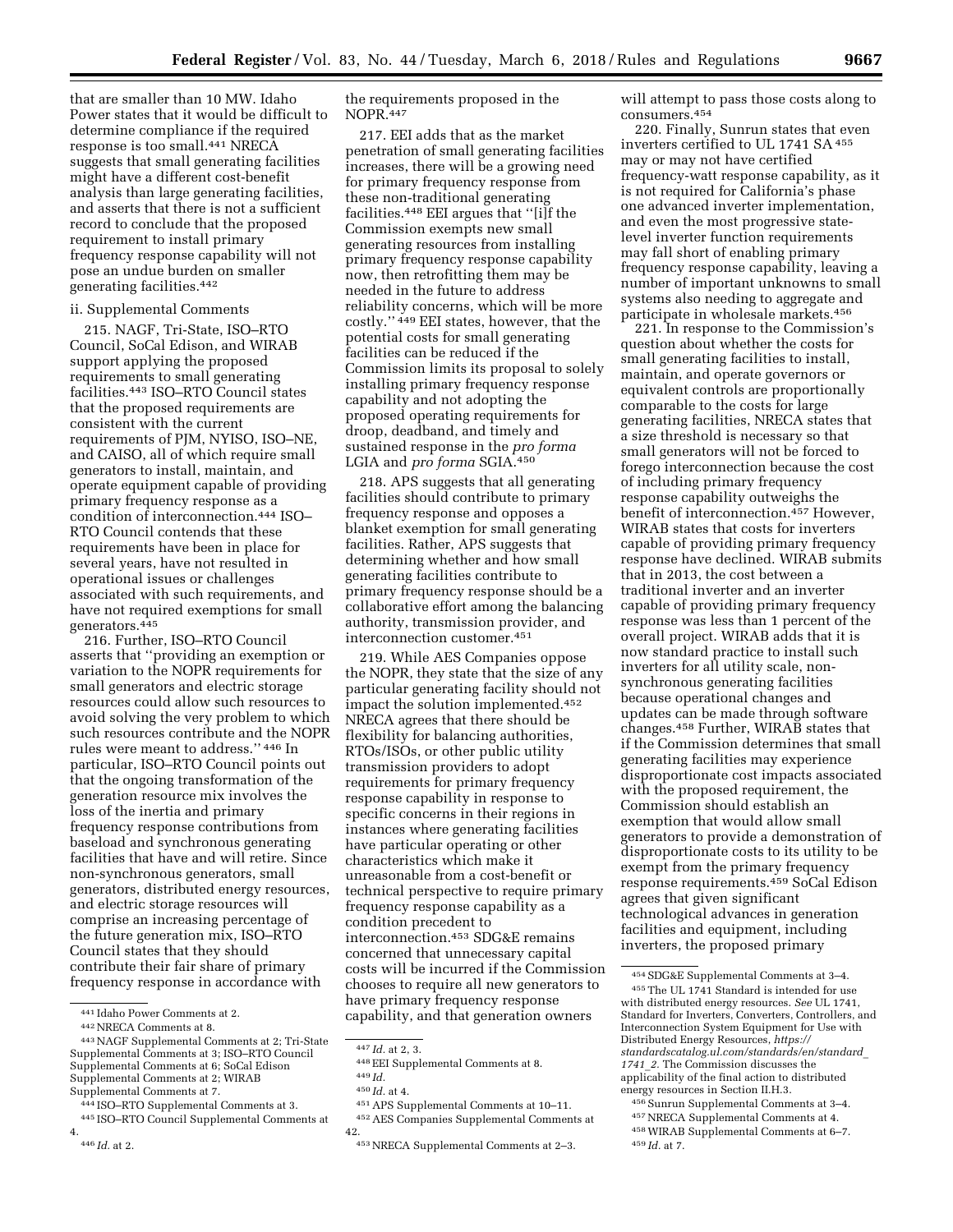frequency response requirements for small generating facilities will not present a barrier to entry.460

222. In response to the Commission's question about whether PJM's recent modifications to its interconnection agreements address concerns regarding possible disproportionate costs resulting from applying the NOPR to all small generating facilities, ISO–RTO Council states that PJM has not experienced any decrease in the number of interconnection requests of small nonsynchronous generators since requiring non-synchronous generating facilities to install enhanced inverters that include primary frequency response capability.461 ISO–RTO Council states that in the last year, 30 new generating facilities were placed into service, and of those, 25 were small generating facilities and five were large generating facilities.462

### c. Commission Determination

223. We will not exempt small generating facilities from the requirements. The Commission has previously acted under FPA section 206 to remove inconsistencies between the *pro forma* LGIA and *pro forma* SGIA where there is no economic or technical basis for treating large and small generating facilities differently.463 The record indicates that small generating facilities are capable of installing and enabling governors or equivalent technologies at low cost in a manner comparable to large generating facilities; therefore it would be unduly discriminatory or preferential to not impose the requirements of this final action on small generating facilities. There is limited and unpersuasive information in the record indicating that certain small generating facilities would face disproportionate costs to install, maintain, and operate equipment capable of providing primary frequency response. Moreover, the record demonstrates that small generating facilities are technically capable of providing primary frequency response. No commenter provided evidence to suggest that imposing the requirements of this final action on small generators would be disproportionately costly or otherwise unduly burdensome.

224. In particular, we are persuaded by commenter assertions that that small generating facilities are making up a

growing percentage of the generation resource mix,464 and that as the market penetration of small generating facilities increases, there will be a growing need for primary frequency response from these generating facilities.465 We are also persuaded by commenter assertions that there is no economical or technical basis for treating large and small generating facilities differently when they are both capable of installing and enabling governors at comparable costs.466 Finally, we do not believe that the actions we take here will present a barrier to entry to small generating facilities. We note ISO–RTO Council's assertion that ''PJM has not experienced any decrease in the number of interconnections requests or interconnections of small nonsynchronous generators since requiring nonsynchronous generating facilities to install enhanced inverters that include primary frequency response capability.'' 467

8. Requests To Establish a Waiver Process and Consider Potential Impact on Load and New Technology

## a. NOPR

225. In the NOPR, the Commission did not propose any waiver procedures.

#### b. Comments

226. NRECA requests that the Commission consider permitting transmission providers to establish ''penetration level thresholds'' for primary frequency response because ''[g]enerators can differ in their impact on the transmission grid based on factors such as size and technology.'' 468 NRECA contends that in areas with sufficient primary frequency response capability, including the cost of primary frequency response in new generating facilities may not necessarily be warranted and should therefore not be required as a condition of interconnection.469 NRECA further asserts that the Commission should ''bear in mind that the costs for frequency response capability will be recovered from load. Customers should not have to pay for capability that is not necessary for reliability.'' 470

227. Both NRECA and AES Companies express concern about the potential impact of the proposed requirements on new technologies and

464APPA et al. Comments at 5.

467 ISO–RTO Council Supplemental Comments at

7.

innovation. AES Companies assert that the proposed requirements for new generating facilities to install primary frequency response capability as well operate with specified droop and deadband settings will ''stymie the use of more efficient technology solutions as they become available and impose unnecessary costs on load.'' 471 Similarly, NRECA is concerned that the Commission's ''all-encompassing proposal'' could risk limiting ''the deployment of the sorts of technologies and innovation which the Commission has pledged to encourage, without conferring reliability benefits that warrant such risks." 472

228. NRECA contends that the Commission should adopt ''a waiver process whereby if a new interconnecting generating facility is neither needed for primary frequency response capability, nor causes any harm to the reliability of the grid in this regard, primary frequency response capability would not be a condition of interconnection.'' 473

#### c. Commission Determination

229. We decline to adopt a waiver process for new generating facilities. Considering the dynamic and evolving nature of primary frequency response, we are not persuaded by NRECA's suggestion that the current specific needs of individual balancing authority areas within each Interconnection should determine whether to adopt minimum uniform primary frequency response requirements as a condition of interconnection. While the level of primary frequency response capability may be adequate in certain individual areas, NERC assessments indicate that the Bulk-Power System as a whole has experienced a decline in primary frequency response. In this regard, we reject NRECA's suggestion that ''an imminent reliability threat'' must exist to justify new primary frequency requirements such as those we adopt in this final action.474 We clarify that this final action is intended to ensure that the overall level of primary frequency response capability remains adequate as the generation resource mix continues to change. Accordingly, we decline NRECA's request to develop a generic waiver process to exempt newly interconnecting generating facilities from the requirements of this final action.

230. In addition, we disagree with NRECA and AES Companies that this

<sup>460</sup>SoCal Edison Supplemental Comments at 3.

<sup>461</sup> ISO–RTO Supplemental Comments at 6.

<sup>462</sup> *Id.* at 7.

<sup>463</sup>*See* Order No. 828, 156 FERC ¶ 61,062 (revising the *pro forma* SGIA such that small generating facilities have frequency and voltage ride through requirements comparable to large generating facilities).

<sup>465</sup>EEI Comments at 8.

<sup>466</sup>SoCal Edison Comments at 3.

<sup>468</sup>NRECA Comments at 8.

<sup>469</sup> *Id.* 

<sup>470</sup> *Id.* at 9.

<sup>471</sup>AES Companies Comments at 12.

<sup>472</sup>NRECA Comments at 6.

<sup>473</sup> *Id.* at 8–9.

<sup>474</sup> *Id.* at 7.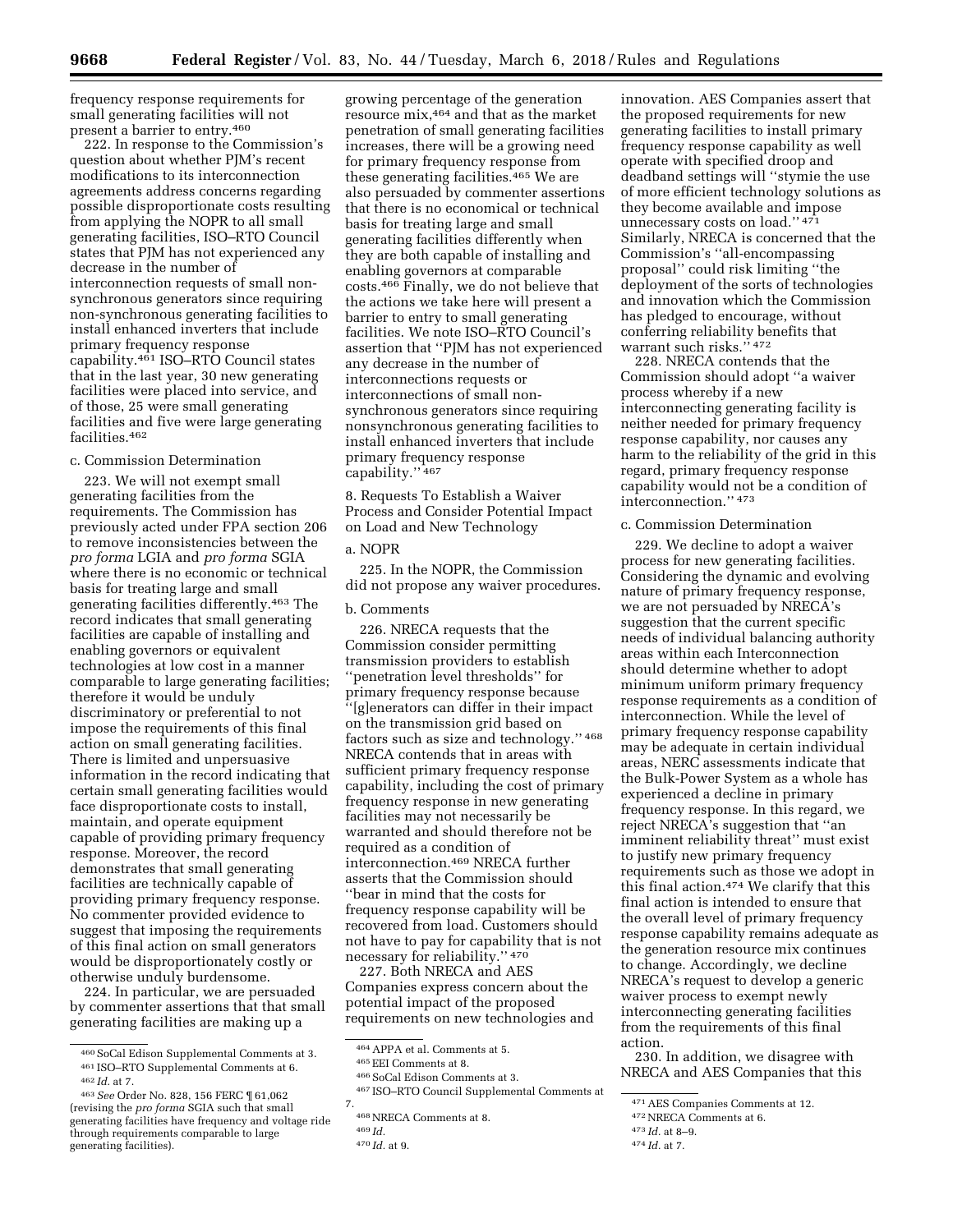final action will result in unreasonable or unnecessary costs to load, based on the record indicating that cost of installing primary frequency response capability for new generating facilities is minimal. As explained in Section II.E.2 above, many commenters agree that costs associated with primary frequency response are minimal for new generating facilities.

231. Finally, we find NRECA's and AES Companies' assertions regarding the potential adverse impact of the new primary frequency requirements adopted in this final action on technology and innovation to be speculative and unsupported. In this regard, we clarify that should the new primary frequency response requirements present obstacles to new, more efficient generating facilities that may be developed in the future, nothing in this final action prohibits prospective interconnection customers owning such facilities from seeking appropriate relief from the Commission.

## *I. Regional Flexibility*

#### 1. NOPR Proposal

232. In the NOPR, the Commission proposed that public utility transmission providers must either comply with the final action, demonstrate that previously-approved variations continue to be consistent with or superior to the *pro forma* LGIA and *pro forma* SGIA as modified by the final action, or seek ''independent entity variations'' from the proposed revisions to the *pro forma* LGIA and *pro forma*  SGIA.475

## 2. Comments

233. Some commenters object to the proposal to make operating requirements uniform, contending that such uniformity fails to account for differences across regions and generating facilities—particularly those utilizing new technology and fuel sources—and the actual need for primary frequency response.476

#### 3. Commission Determination

234. As explained above in Section II.B.3.a, we disagree with commenters who support a completely regional approach. We believe that the most effective approach to addressing concerns regarding primary frequency response is to establish and maintain minimum, uniform requirements for all

newly interconnecting generating facilities. However, we recognize that unique circumstances or needs of some individual regions or areas may warrant different operating requirements. Therefore, we adopt the NOPR proposal and will allow transmission providers to propose variations to the operating requirements adopted in this final action. Specifically, the following methods for proposing variations adopted in Order No. 2003 will be available here: (1) Variations based on Regional Entity reliability requirements; (2) variations that are ''consistent with or superior to'' the final action; and (3) ''independent entity variations'' filed by RTOs/ISOs.477

235. Finally, we clarify that the Commission will also consider requests for ''regional reliability variations,'' provided they are supported by references to regional Reliability Standards. In addition, in any such request, the transmission provider shall explain why these regional Reliability Standards support the requested variation, and shall include the text of the referenced Reliability Standards.478

## *J. Miscellaneous Comments*

1. Uniform System of Accounts

#### a. Comments

236. Xcel states that the Commission should add a new account to the FERC Uniform System of Accounts to allow the identification and tracking of cost information associated with primary frequency response. Xcel argues that a new FERC account would allow for the collection of installed cost information ''so that the Commission can ensure that any rates reflect those costs and recover the costs form the appropriate customer base (*i.e.,* transmission versus production customers).'' 479

#### b. Commission Determination

237. We deny this request. First, the costs of installing, maintaining, and operating a governor or equivalent controls is not significant and is captured by other accounts.480 Second, synchronous generating facilities have installed, maintained, and operated governors for many years and Xcel has not demonstrated why changed circumstances require new accounts to capture these costs. It is also not clear

why these existing accounts could not similarly be applied to non-synchronous generating facilities.

## 2. Capability of Load To Provide Primary Frequency Response

## a. Comments

238. Union of Concerned Scientists asserts that while it believes that the NOPR proposal is ''an important step'' and the Commission should ''complete this rulemaking,'' the NOPR proposal ''omit[s] discussion of how the utility industry may draw on the capability of loads to provide frequency response.'' 481 Accordingly, Union of Concerned Scientists urges the Commission to ''guide utilities to include load resources in the development of primary frequency response services and requirements.'' 482 Union of Concerned Scientists maintains that the NOPR proposal is a necessary, but insufficient, step in addressing primary frequency response because: (1) The NOPR excludes load from consideration as a primary frequency response resource; and (2) the reliance on headrooT from generating facilities for the provision of primary frequency response results in a greater economic cost to generating facilities compared to the zero marginal cost of load as a resource for providing primary frequency response.483

## b. Commission Determination

239. We decline in this final action to address the need for load resources to provide primary frequency response. While we note that there are many complicated issues related to the provision of primary frequency response by load resources, we find that these issues are beyond the scope of this proceeding, which is limited to modifications to the *pro forma* LGIA and the *pro forma* SGIA. We recognize that currently some load resources can and do provide some primary frequency response. Nothing in this final action is meant to discourage or prevent them from doing so.

## 3. Primary Frequency Response Obligations and Pools

## a. Comments

240. AES Companies state that NERC's Essential Reliability Services Task Force recommended that all new generating facilities should support the capability to manage frequency control, not that they should provide primary

<sup>475</sup>NOPR, 157 FERC ¶ 61,122 at P 59. *See* Order No. 2003, FERC Stats. & Regs. ¶ 31,146 at PP 822– 827.

<sup>476</sup>*See, e.g.,* APS Supplemental Comments at 5– 6; MISO TOs Comments at 2; SoCal Edison Comments at 3; Xcel Comments at 7; NYTO Supplemental Comments at 3–4.

<sup>477</sup>Order No. 2003, FERC Stats. & Regs. ¶ 31,146 at PP 822–827. A very similar approach was taken in Order No. 827, FERC Stats. & Regs. ¶ 31,385 at P 69 and Order No. 828, 156 FERC ¶ 61,062 at PP

<sup>40–41. 478</sup>*See* Order No. 2006, FERC Stats. & Regs. ¶ 31,180 at P 546.

<sup>479</sup> Xcel Comments at 9–10.

<sup>480</sup>Examples of these other accounts are described in Appendix C of this final action.

<sup>481</sup>Union of Concerned Scientists Comments at 3. 482 *Id.* at 8.

<sup>483</sup> *Id.* at 7–8.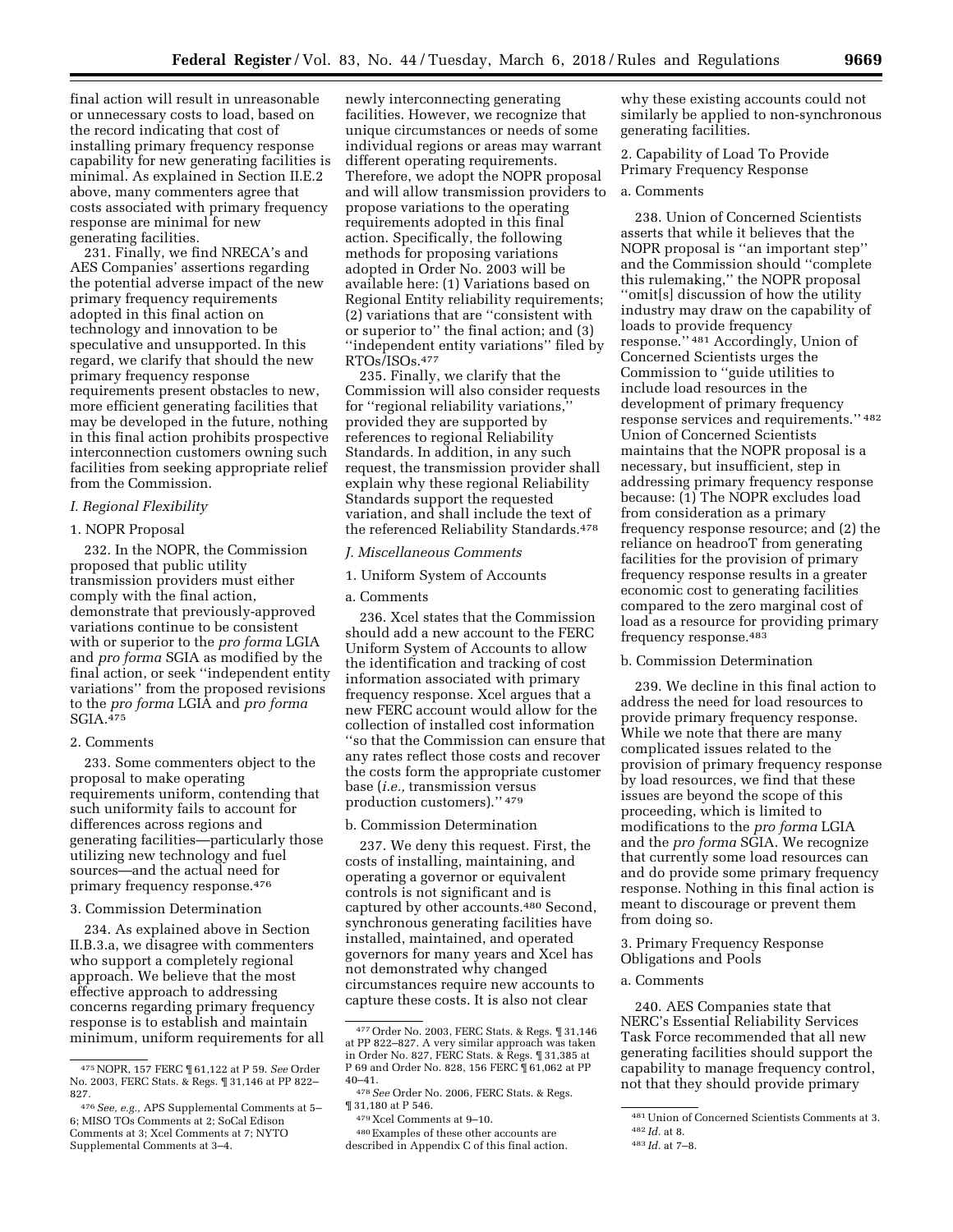frequency response themselves.484 As a result, AES Companies suggest that the Commission modify the NOPR proposal to allow the interconnection customer to demonstrate that they can provide its proportional share of primary frequency response, either through self-supply from other generating facilities within its fleet or via procurement from a third party.485 AES Companies further suggest that utilities and other generation owners should then be allowed to form pools and/or aggregate their resources to meet an allocated proportionate share of their primary frequency response responsibility.486

## b. Commission Determination

241. We reject AES Companies' suggestions. Adopting these suggestions would add complications and create substantial uncertainty for generating facilities providing primary frequency response, which will detract from one of the Commission's goals (*i.e.,* minimizing complexity and uncertainty with regard to primary frequency response).

## *K. Specific Revisions to the Pro Forma LGIA and Pro Forma SGIA*

#### 1. NOPR Proposal

242. To implement the proposed primary frequency response requirements, the Commission proposed in the NOPR to revise Sections 9.6 and 9.6.2.1 of the *pro forma* LGIA and add new Sections 9.6.4, 9.6.4.1, and 9.6.4.2 to the *pro forma* LGIA.487 Similarly, the Commission proposed to revise Section 1.8 of the *pro forma* SGIA and add new Sections 1.8.4, 1.8.4.1, and 1.8.4.2 to the *pro forma* SGIA.488

#### 2. Comments

243. As noted above in Sections II.B.2.a, II.B.2.b, II.B.2.c, II.C.2, II.H.1.b, and II.H.2.b of this final action, Bonneville, EEI, ELCON, NERC, ISO– RTO Council, and WIRAB request certain modifications to the proposed changes to *pro forma* LGIA and *pro forma* SGIA as discussed in the NOPR. AES Companies also request to modify Section 9.6 of the *pro forma* LGIA.489

#### 3. Commission Determination

244. We deny AES Companies' request to modify Section 9.6 of the *pro forma* LGIA as the request is related to reactive power and thus beyond the scope of this proceeding. We also deny AES Companies other proposed

modifications to the *pro forma* LGIA and *pro forma* SGIA.

245. Further, as explained in Sections II.B and II.C above, we conclude that EEI's requested modifications to the proposed revisions in the *pro forma*  LGIA and *pro forma* SGIA that undermine uniformity are not consistent with the objectives explained herein and therefore are denied. However, we adopt EEI's requested language pertaining to timely and sustained response, particularly the phrase ''shall not block or inhibit governor or equivalent controls.''

246. In light of the above discussion, we revise the *pro forma* LGIA to modify Sections 9.6 and 9.6.2.1 and adds new Sections 9.6.4, 9.6.4.1, 9.6.4.2, 9.6.4.3, and 9.6.4.4. This section contains the totality of the revised revisions the *pro forma* LGIA. The revisions, with bracketed deletions from and italicized additions to the *pro forma* LGIA are as follows:

## 9.6 Reactive Power *and Primary Frequency Response*

9.6.2.1 [Governors and] *Voltage*  Regulators. Whenever the Large Generating Facility is operated in parallel with the Transmission System [and the speed governors (if installed on the generating unit pursuant to Good Utility Practice)] and voltage regulators are capable of operation, Interconnection Customer shall operate the Large Generating Facility with its [speed governors and] voltage regulators in automatic operation. If the Large Generating Facility's [speed governors and] voltage regulators are not capable of such automatic operation, Interconnection Customer shall immediately notify Transmission Provider's system operator, or its designated representative, and ensure that such Large Generating Facility's reactive power production or absorption (measured in MVARs) are within the design capability of the Large Generating Facility's generating unit(s) and steady state stability limits. Interconnection Customer shall not cause its Large Generating Facility to disconnect automatically or instantaneously from the Transmission System or trip any generating unit comprising the Large Generating Facility for an under or over frequency condition unless the abnormal frequency condition persists for a time period beyond the limits set forth in ANSI/IEEE Standard C37.106, or such other standard as applied to other generators in the Control Area on a comparable basis. (Bracketed text is deleted, italicized text are additions.)

*9.6.4 Primary Frequency Response. Interconnection Customer shall ensure the primary frequency response capability of its Large Generating Facility by installing, maintaining, and operating a functioning governor or equivalent controls. The term*  ''*functioning governor or equivalent controls*'' *as used herein shall mean the required hardware and/or software that provides frequency responsive real power control with the ability to sense changes in system frequency and autonomously adjust the Large Generating Facility's real power output in accordance with the droop and deadband parameters and in the direction needed to correct frequency deviations. Interconnection Customer is required to install a governor or equivalent controls with the capability of operating: (1) With a maximum 5 percent droop and* ±*0.036 Hz deadband; or (2) in accordance with the relevant droop, deadband, and timely and sustained response settings from an approved NERC Reliability Standard providing for equivalent or more stringent parameters. The droop characteristic shall be: (1) Based on the nameplate capacity of the Large Generating Facility, and shall be linear in the range of frequencies between 59 to 61 Hz that are outside of the deadband parameter; or (2) based an approved NERC Reliability Standard providing for an equivalent or more stringent parameter. The deadband parameter shall be: the range of frequencies above and below nominal (60 Hz) in which the governor or equivalent controls is not expected to adjust the Large Generating Facility's real power output in response to frequency deviations. The deadband shall be implemented: (1) Without a step to the droop curve, that is, once the frequency deviation exceeds the deadband parameter, the expected change in the Large Generating Facility's real power output in response to frequency deviations shall start from zero and then increase (for underfrequency deviations) or decrease (for over-frequency deviations) linearly in proportion to the magnitude of the frequency deviation; or (2) in accordance with an approved NERC Reliability Standard providing for an equivalent or more stringent parameter. Interconnection Customer shall notify Transmission Provider that the primary frequency response capability of the Large Generating Facility has been tested and confirmed during commissioning. Once Interconnection Customer has synchronized the Large Generating Facility with the* 

<sup>484</sup>AES Companies Comments at 12.

<sup>485</sup> *Id.* 

<sup>486</sup> *Id.* 

<sup>487</sup>NOPR, 157 FERC ¶ 61,122 at P 52.

<sup>488</sup> *Id.* P 53.

<sup>489</sup>AES Companies Comments at 15.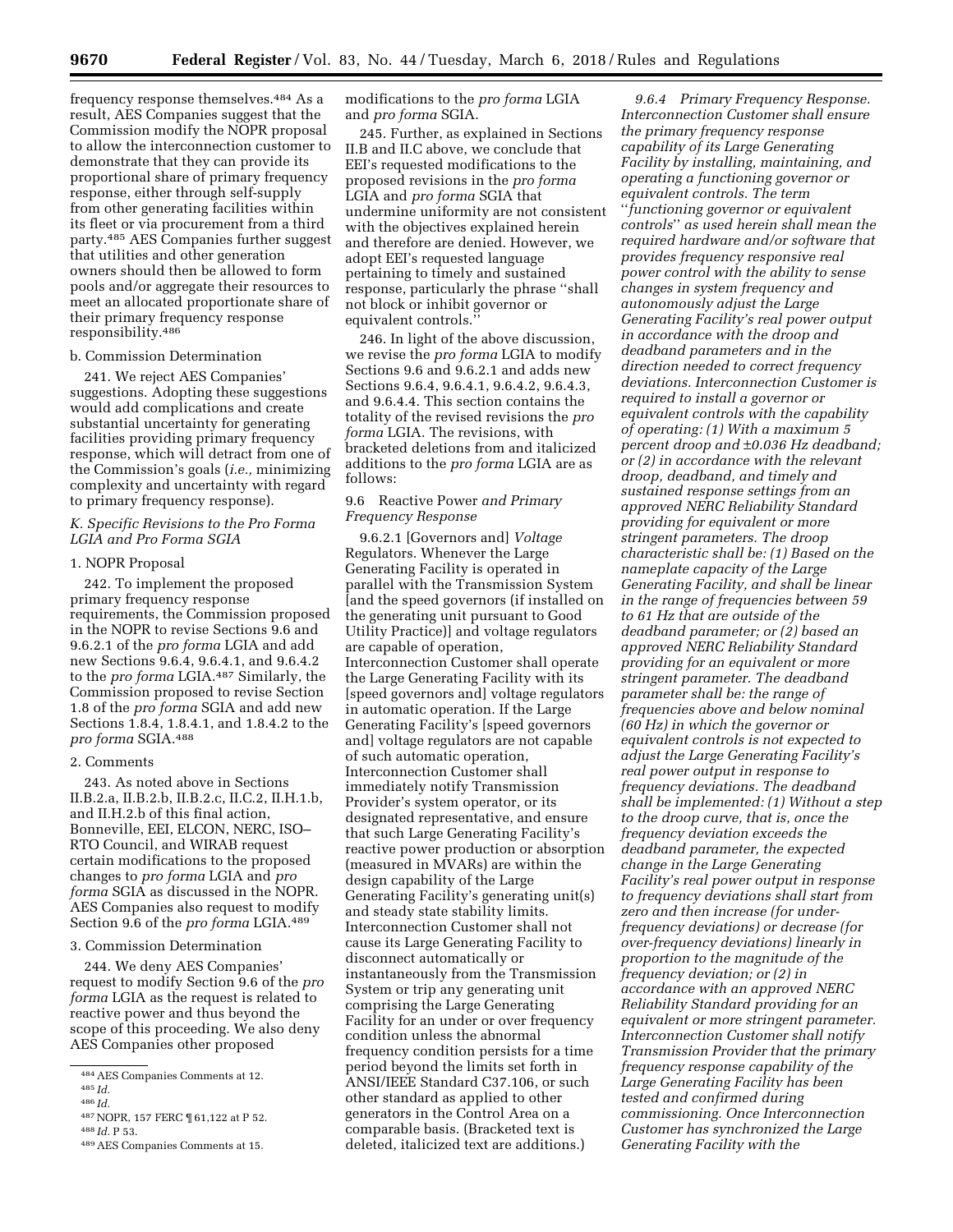*Transmission System, Interconnection Customer shall operate the Large Generating Facility consistent with the provisions specified in Sections 9.6.4.1 and 9.6.4.2 of this Agreement. The primary frequency response requirements contained herein shall apply to both synchronous and nonsynchronous Large Generating Facilities.* 

*9.6.4.1 Governor or Equivalent Controls. Whenever the Large Generating Facility is operated in parallel with the Transmission System, Interconnection Customer shall operate the Large Generating Facility with its governor or equivalent controls in service and responsive to frequency. Interconnection Customer shall: (1) In coordination with Transmission Provider and/or the relevant balancing authority, set the deadband parameter to: (1) A maximum of* ±*0.036 Hz and set the droop parameter to a maximum of 5 percent; or (2) implement the relevant droop and deadband settings from an approved NERC Reliability Standard that provides for equivalent or more stringent parameters. Interconnection Customer shall be required to provide the status and settings of the governor or equivalent controls to Transmission Provider and/or the relevant balancing authority upon request. If Interconnection Customer needs to operate the Large Generating Facility with its governor or equivalent controls not in service, Interconnection Customer shall immediately notify Transmission Provider and the relevant balancing authority, and provide both with the following information: (1) The operating status of the governor or equivalent controls (i.e., whether it is currently out of service or when it will be taken out of service); (2) the reasons for removing the governor or equivalent controls from service; and (3) a reasonable estimate of when the governor or equivalent controls will be returned to service. Interconnection Customer shall make Reasonable Efforts to return its governor or equivalent controls into service as soon as practicable. Interconnection Customer shall make Reasonable Efforts to keep outages of the Large Generating Facility's governor or equivalent controls to a minimum whenever the Large Generating Facility is operated in parallel with the Transmission System.* 

*9.6.4.2 Timely and Sustained Response. Interconnection Customer shall ensure that the Large Generating Facility's real power response to sustained frequency deviations outside of the deadband setting is automatically provided and shall begin immediately after frequency deviates outside of the deadband, and to the extent the Large* 

*Generating Facility has operating capability in the direction needed to correct the frequency deviation. Interconnection Customer shall not block or otherwise inhibit the ability of the governor or equivalent controls to respond and shall ensure that the response is not inhibited, except under certain operational constraints including, but not limited to, ambient temperature limitations, physical energy limitations, outages of mechanical equipment, or regulatory requirements. The Large Generating Facility shall sustain the real power response at least until system frequency returns to a value within the deadband setting of the governor or equivalent controls. A Commission-approved Reliability Standard with equivalent or more stringent requirements shall supersede the above requirements.* 

*9.6.4.3 Exemptions. Large Generating Facilities that are regulated by the United States Nuclear Regulatory Commission shall be exempt from Sections 9.6.4, 9.6.4.1, and 9.6.4.2 of this Agreement. Large Generating Facilities that are behind the meter generation that is sized-to-load (i.e., the thermal load and the generation are near-balanced in real-time operation and the generation is primarily controlled to maintain the unique thermal, chemical, or mechanical output necessary for the operating requirements of its host facility) shall be required to install primary frequency response capability in accordance with the droop and deadband capability requirements specified in Section 9.6.4, but shall be otherwise exempt from the operating requirements in Sections 9.6.4, 9.6.4.1, 9.6.4.2, and 9.6.4.4 of this Agreement.* 

*9.6.4.4 Electric Storage Resources. Interconnection Customer interconnecting an electric storage resource shall establish an operating range in Appendix C of its LGIA that specifies a minimum state of charge and a maximum state of charge between which the electric storage resource will be required to provide primary frequency response consistent with the conditions set forth in Sections 9.6.4, 9.6.4.1, 9.6.4.2, and 9.6.4.3 of this Agreement. Appendix C shall specify whether the operating range is static or dynamic, and shall consider (1) the expected magnitude of frequency deviations in the interconnection; (2) the expected duration that system frequency will remain outside of the deadband parameter in the interconnection; (3) the expected incidence of frequency deviations outside of the deadband parameter in the interconnection; (4) the physical* 

*capabilities of the electric storage resource; (5) operational limitations of the electric storage resource due to manufacturer specifications; and (6) any other relevant factors agreed to by Transmission Provider and Interconnection Customer, and in consultation with the relevant transmission owner or balancing authority as appropriate. If the operating range is dynamic, then Appendix C must establish how frequently the operating range will be reevaluated and the factors that may be considered during its reevaluation.* 

*Interconnection Customer's electric storage resource is required to provide timely and sustained primary frequency response consistent with Section 9.6.4.2 of this Agreement when it is online and dispatched to inject electricity to the Transmission System and/or receive electricity from the Transmission System. This excludes circumstances when the electric storage resource is not dispatched to inject electricity to the Transmission System and/or dispatched to receive electricity from the Transmission System. If Interconnection Customer's electric storage resource is charging at the time of a frequency deviation outside of its deadband parameter, it is to increase (for overfrequency deviations) or decrease (for under-frequency deviations) the rate at which it is charging in accordance with its droop parameter. Interconnection Customer's electric storage resource is not required to change from charging to discharging, or vice versa, unless the response necessitated by the droop and deadband settings requires it to do so and it is technically capable of making such a transition.* 

247. Similarly, the Commission modifies Section 1.8 of the *pro forma*  SGIA and adds new Sections 1.8.4, 1.8.4.1, 1.8.4.2 and 1.8.4.3, and 1.8.4.4. This section contains the totality of the revised revisions the *pro forma* SGIA. The revisions, with italicized additions to the *pro forma* SGIA are as follows:

1.8 Reactive Power *and Primary Frequency Response* 

*1.8.4 Primary Frequency Response. Interconnection Customer shall ensure the primary frequency response capability of its Small Generating Facility by installing, maintaining, and operating a functioning governor or equivalent controls. The term*  ''*functioning governor or equivalent controls*'' *as used herein shall mean the required hardware and/or software that provides frequency responsive real power control with the ability to sense changes in system frequency and autonomously adjust the Small Generating Facility's real power output*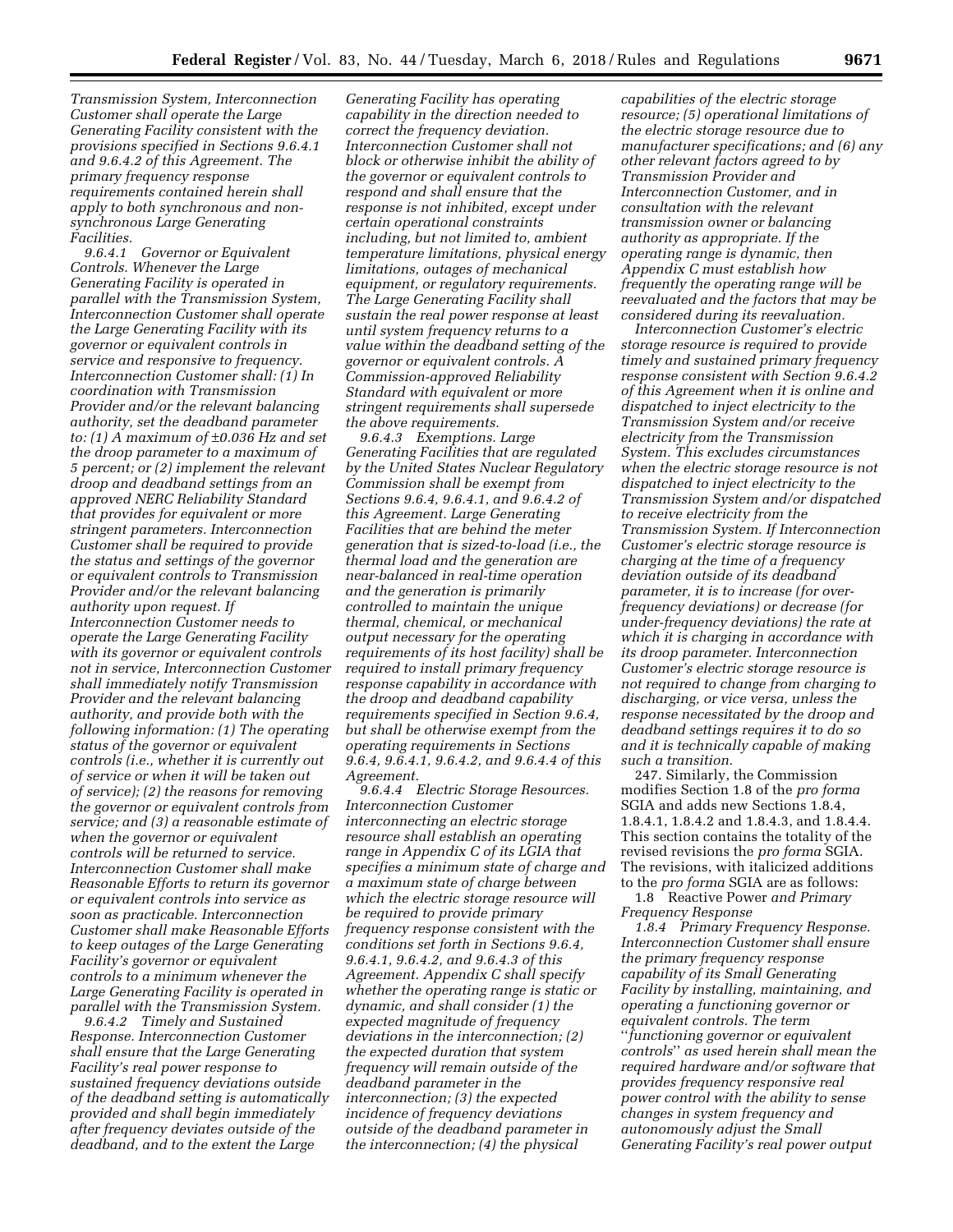*in accordance with the droop and deadband parameters and in the direction needed to correct frequency deviations. Interconnection Customer is required to install a governor or equivalent controls with the capability of operating: (1) With a maximum 5 percent droop and* ±*0.036 Hz deadband; or (2) in accordance with the relevant droop, deadband, and timely and sustained response settings from an approved NERC Reliability Standard providing for equivalent or more stringent parameters. The droop characteristic shall be: (1) Based on the nameplate capacity of the Small Generating Facility, and shall be linear in the range of frequencies between 59 to 61 Hz that are outside of the deadband parameter; or (2) based an approved NERC Reliability Standard providing for an equivalent or more stringent parameter. The deadband parameter shall be: the range of frequencies above and below nominal (60 Hz) in which the governor or equivalent controls is not expected to adjust the Small Generating Facility's real power output in response to frequency deviations. The deadband shall be implemented: (1) Without a step to the droop curve, that is, once the frequency deviation exceeds the deadband parameter, the expected change in the Small Generating Facility's real power output in response to frequency deviations shall start from zero and then increase (for underfrequency deviations) or decrease (for over-frequency deviations) linearly in proportion to the magnitude of the frequency deviation; or (2) in accordance with an approved NERC Reliability Standard providing for an equivalent or more stringent parameter. Interconnection Customer shall notify Transmission Provider that the primary frequency response capability of the Small Generating Facility has been tested and confirmed during commissioning. Once Interconnection Customer has synchronized the Small Generating Facility with the Transmission System, Interconnection Customer shall operate the Small Generating Facility consistent with the provisions specified in Sections 1.8.4.1 and 1.8.4.2 of this Agreement. The primary frequency response requirements contained herein shall apply to both synchronous and nonsynchronous Small Generating Facilities.* 

*1.8.4.1 Governor or Equivalent Controls. Whenever the Small Generating Facility is operated in parallel with the Transmission System, Interconnection Customer shall operate* 

*the Small Generating Facility with its governor or equivalent controls in service and responsive to frequency. Interconnection Customer shall: (1) In coordination with Transmission Provider and/or the relevant balancing authority, set the deadband parameter to: (1) A maximum of* ±*0.036 Hz and set the droop parameter to a maximum of 5 percent; or (2) implement the relevant droop and deadband settings from an approved NERC Reliability Standard that provides for equivalent or more stringent parameters. Interconnection Customer shall be required to provide the status and settings of the governor or equivalent controls to Transmission Provider and/or the relevant balancing authority upon request. If Interconnection Customer needs to operate the Small Generating Facility with its governor or equivalent controls not in service, Interconnection Customer shall immediately notify Transmission Provider and the relevant balancing authority, and provide both with the following information: (1) The operating status of the governor or equivalent controls (i.e., whether it is currently out of service or when it will be taken out of service); (2) the reasons for removing the governor or equivalent controls from service; and (3) a reasonable estimate of when the governor or equivalent controls will be returned to service. Interconnection Customer shall make Reasonable Efforts to return its governor or equivalent controls into service as soon as practicable. Interconnection Customer shall make Reasonable Efforts to keep outages of the Small Generating Facility's governor or equivalent controls to a minimum whenever the Small Generating Facility is operated in parallel with the Transmission System.* 

*1.8.4.2 Timely and Sustained Response. Interconnection Customer shall ensure that the Small Generating Facility's real power response to sustained frequency deviations outside of the deadband setting is automatically provided and shall begin immediately after frequency deviates outside of the deadband, and to the extent the Small Generating Facility has operating capability in the direction needed to correct the frequency deviation. Interconnection Customer shall not block or otherwise inhibit the ability of the governor or equivalent controls to respond and shall ensure that the response is not inhibited, except under certain operational constraints including, but not limited to, ambient temperature limitations, physical energy limitations, outages of mechanical equipment, or regulatory requirements. The Small Generating Facility shall* 

*sustain the real power response at least until system frequency returns to a value within the deadband setting of the governor or equivalent controls. A Commission-approved Reliability Standard with equivalent or more stringent requirements shall supersede the above requirements.* 

*1.8.4.3 Exemptions. Small Generating Facilities that are regulated by the United States Nuclear Regulatory Commission shall be exempt from Sections 1.8.4, 1.8.4.1, and 1.8.4.2 of this Agreement. Small Generating Facilities that are behind the meter generation that is sized-to-load (i.e., the thermal load and the generation are near-balanced in real-time operation and the generation is primarily controlled to maintain the unique thermal, chemical, or mechanical output necessary for the operating requirements of its host facility) shall be required to install primary frequency response capability in accordance with the droop and deadband capability requirements specified in Section 1.8.4, but shall be otherwise exempt from the operating requirements in Sections 1.8.4, 1.8.4.1, 1.8.4.2, and 1.8.4.4 of this Agreement.* 

*1.8.4.4 Electric Storage Resources. Interconnection Customer interconnecting an electric storage resource shall establish an operating range in Attachment 5 of its SGIA that specifies a minimum state of charge and a maximum state of charge between which the electric storage resource will be required to provide primary frequency response consistent with the conditions set forth in Sections 1.8.4, 1.8.4.1, 1.8.4.2 and 1.8.4.3 of this Agreement. Attachment 5 shall specify whether the operating range is static or dynamic, and shall consider: (1) The expected magnitude of frequency deviations in the interconnection; (2) the expected duration that system frequency will remain outside of the deadband parameter in the interconnection; (3) the expected incidence of frequency deviations outside of the deadband parameter in the interconnection; (4) the physical capabilities of the electric storage resource; (5) operational limitations of the electric storage resource due to manufacturer specifications; and (6) any other relevant factors agreed to by Transmission Provider and Interconnection Customer, and in consultation with the relevant transmission owner or balancing authority as appropriate. If the operating range is dynamic, then Attachment 5 must establish how frequently the operating range will be*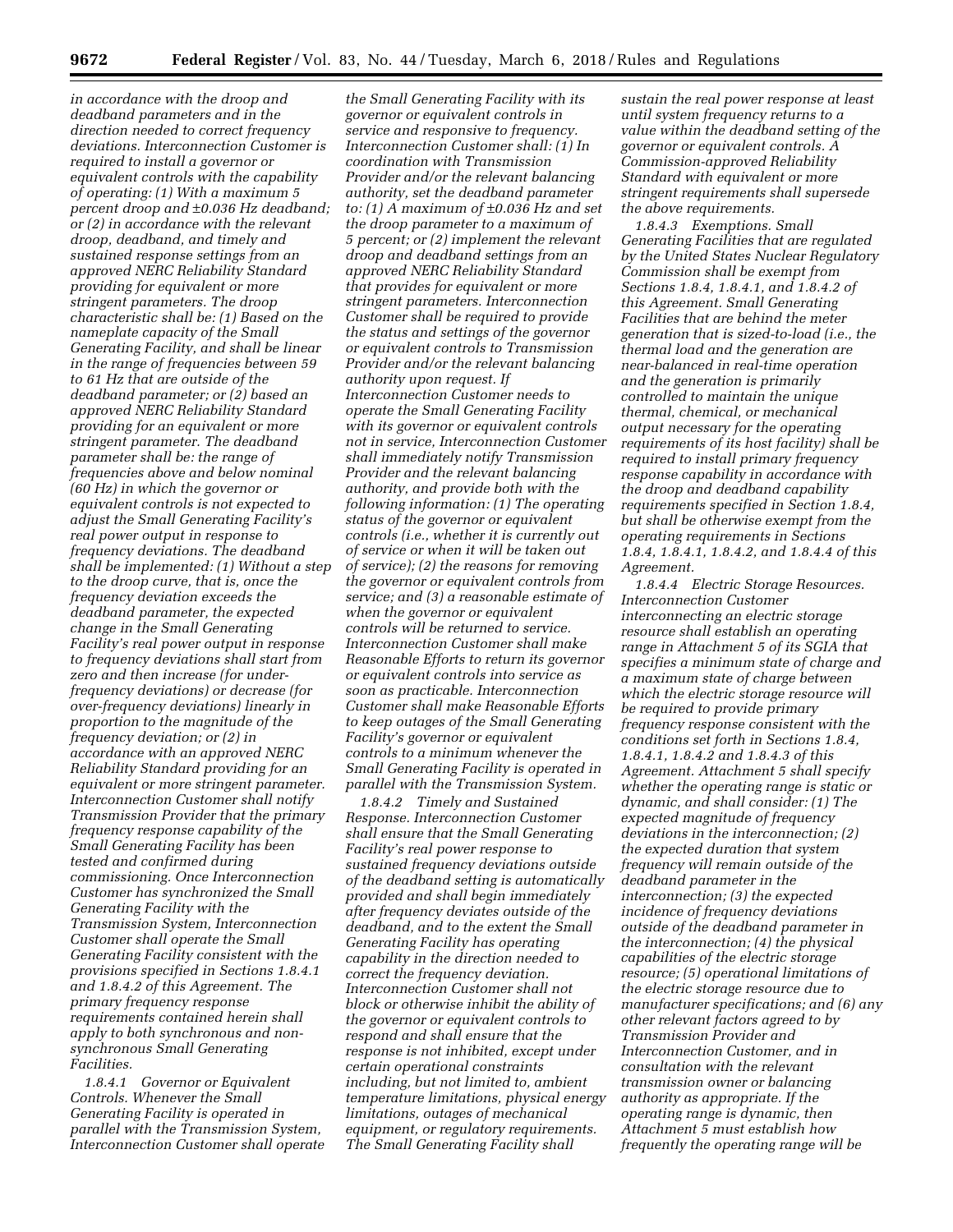*reevaluated and the factors that may be considered during its reevaluation.* 

*Interconnection Customer's electric storage resource is required to provide timely and sustained primary frequency response consistent with Section 1.8.4.2 of this Agreement when it is online and dispatched to inject electricity to the Transmission System and/or receive electricity from the Transmission System. This excludes circumstances when the electric storage resource is not dispatched to inject electricity to the Transmission System and/or dispatched to receive electricity from the Transmission System. If Interconnection Customer's electric storage resource is charging at the time of a frequency deviation outside of its deadband parameter, it is to increase (for overfrequency deviations) or decrease (for under-frequency deviations) the rate at which it is charging in accordance with its droop parameter. Interconnection Customer's electric storage resource is not required to change from charging to discharging, or vice versa, unless the response necessitated by the droop and deadband settings requires it to do so and it is technically capable of making such a transition.* 

248. The Commission is also modifying the *pro forma* LGIP and *pro forma* SGIP to require newly interconnecting electric storage resources to include the details of the operating range in their interconnection request.

249. In particular, the Commission is modifying the following sections of the *pro forma* LGIP as indicated below:

## **Appendix 1 to LGIP Interconnection Request for a Large Generating Facility**

5. Interconnection Customer provides the following information:

h. Primary frequency response operating range for electric storage resources.

*Attachment A to Appendix 1 Interconnection Request* 

## Unit Ratings

*Primary frequency response operating range for electric storage resources: Minimum State of Charge: Maximum State of Charge:* 

250. Similarly, the Commission is modifying the following sections of the *pro forma* SGIP as indicated below. The revisions, with italicized additions to *pro forma* SGIP are as follows:

# **Attachment 2 Small Generator Interconnection Request (Application Form)**

Small Generating Facility Information

*Primary frequency response operating range for electric storage resources: Minimum State of Charge:* 

*Maximum State of Charge:* 

#### **III. Compliance and Implementation**

251. Section 35.28(f)(1) of the Commission's regulations requires every public utility with a non-discriminatory OATT on file to also have a *pro forma*  LGIA and *pro forma* SGIA on file with the Commission.490

252. We reiterate that the requirements of this final action apply to all newly interconnecting large and small generating facilities that execute or request the unexecuted filing of a LGIA or SGIA on or after the effective date of this final action as well as all existing large and small generating facilities that take any action that requires the submission of a new interconnection request that results in the filing of an executed or unexecuted interconnection agreement on or after the effective date of this final action. We are not requiring changes to existing interconnection agreements that were executed, or filed unexecuted, prior to the effective date of this final action.

253. We require each public utility transmission provider that has a *pro forma* LGIA and/or *pro forma* SGIA within its OATT to submit a compliance filing within 70 days following publication of this final action in the **Federal Register**.491 The compliance filing must demonstrate that it meets the requirements set forth in this final action.

254. Some public utility transmission providers may have provisions in their existing *pro forma* LGIAs and *pro forma*  SGIAs or other document(s) subject to the Commission's jurisdiction that the Commission has deemed to be consistent with or superior to the *pro forma* LGIA and *pro forma* SGIA or are permissible under the independent entity variation standard or regional reliability standard.492 Where these provisions would be modified by this final action, public utility transmission providers must either comply with this final action or demonstrate that these previously-approved variations continue to be consistent with or superior to the *pro forma* LGIA and *pro forma* SGIA as modified by this final action or continue to be permissible under the independent entity variation

standard or regional Reliability Standard.493

255. We find that transmission providers that are not public utilities must adopt the requirements of this final action as a condition of maintaining the status of their safe harbor tariff or otherwise satisfying the reciprocity requirement of Order No. 888.494

#### **IV. Information Collection Statement**

256. The following collection of information contained in this final action is subject to review by the Office of Management and Budget (OMB) under section 3507(d) of the Paperwork Reduction Act of 1995, 44 U.S.C. 3507(d).495 The Paperwork Reduction Act (PRA) 496 requires each federal agency to seek and obtain Office of Management and Budget (OMB) approval before undertaking a collection of information directed to ten or more persons, or contained in a rule of general applicability. OMB's regulations require the approval of certain information collection requirements imposed by agency rules.497 Upon approval of a collection of information, OMB will assign an OMB control number and an expiration date. Respondents subject to the filing requirements of this proposal will not be penalized for failing to respond to this collection of information unless the collection of information displays a valid OMB control number. Transmission providers and generating facilities are subject to the proposed revisions to the *pro forma* LGIA and *pro forma* SGIA.

257. This final action revises the Commission's *pro forma* LGIA and *pro forma* SGIA in accordance with § 35.28(f)(1) of the Commission's regulations,498 and applies to all newly interconnecting large and small generating facilities that execute or request the unexecuted filing of a LGIA or SGIA on or after the effective date of this final action as well as all existing large and small generating facilities that

496 44 U.S.C. 3501–3520 (2012).

<sup>490</sup> 18 CFR 35.28(f)(1) (2017).

<sup>491</sup>For purposes of this final action, a public utility is a utility that owns, controls, or operates facilities used for transmitting electric energy in interstate commerce, as defined by the FPA. *See* 16 U.S.C. 824(e). A non-public utility that seeks voluntary compliance with the reciprocity condition of an OATT may satisfy that condition by filing an OATT, which includes a LGIA and SGIA. 492*See* Order No. 792, 145 FERC ¶ 61,159 at P 270.

<sup>493</sup>*See* 18 CFR 35.28(f)(1)(i).

<sup>494</sup>*Promoting Wholesale Competition Through Open Access Non-Discriminatory Transmission Services by Public Utilities; Recovery of Stranded Costs by Public Utilities and Transmitting Utilities,*  Order No. 888, FERC Stats. & Regs. ¶ 31,036, at 31,760–63 (1996), *order on reh'g,* Order No. 888– A, FERC Stats. & Regs. ¶ 31,048, *order on reh'g,*  Order No. 888–B, 81 FERC ¶ 61,248 (1997), *order on reh'g,* Order No. 888–C, 82 FERC ¶ 61,046 (1998), *aff'd in relevant part sub nom. Transmission Access Policy Study Group* v. *FERC,* 225 F.3d 667 (D.C. Cir. 2000), *aff'd sub nom. New York* v. *FERC,*  535 U.S. 1 (2002).

<sup>495</sup> 44 U.S.C. 3507(d) (2012).

<sup>497</sup> 5 CFR 1320.11 (2017).

<sup>498</sup> 18 CFR 35.28(f)(1) (2017).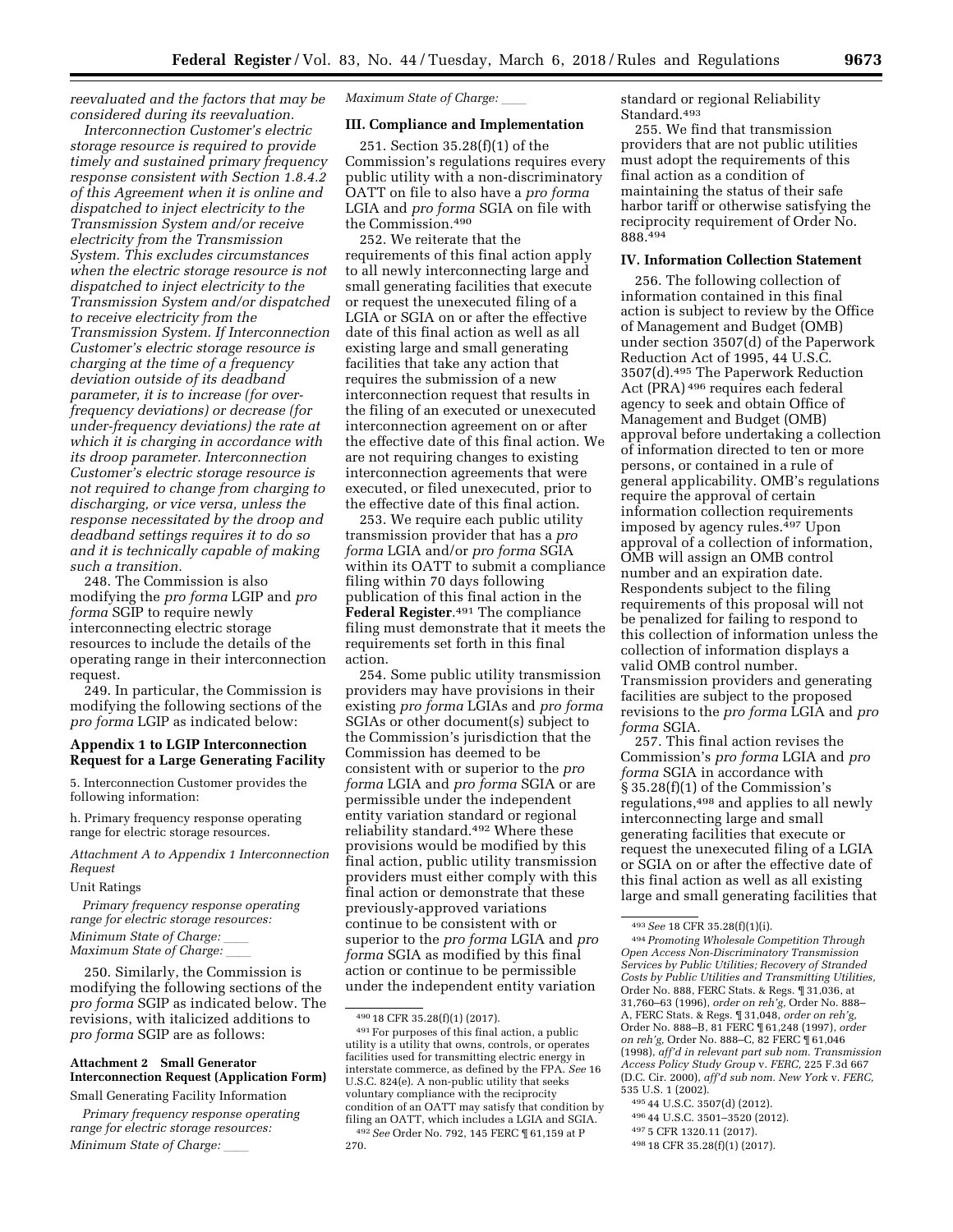take any action that requires the submission of a new interconnection request that results in the filing of an executed or unexecuted interconnection agreement on or after the effective date of this final action. Generating facilities subject to this final action will be required to install, maintain, and operate equipment capable of providing primary frequency response, consistent with certain operating requirements for droop, deadband, and timely and sustained response. The reforms adopted in this final action would require filings of *pro forma* LGIAs and *pro forma* SGIAs with the Commission. We anticipate the revisions required by this final action, once implemented, will not significantly change existing

burdens on an ongoing basis. With regard to those public utility transmission providers that believe they already comply with the revisions adopted in this final action, they can demonstrate their compliance in the filing required 70 days after the effective date of this final action. The Commission will submit the proposed reporting requirements to OMB for its review and approval under section 3507(d) of the Paperwork Reduction Act.499 In the NOPR, the Commission used FERC–516B as a temporary ''placeholder'' information collection number.500 The Commission is now using FERC–516 information collection because it is no longer pending at OMB in any actions.

| FERC 516 IN FINAL ACTION, RM16-6 |  |  |
|----------------------------------|--|--|
|----------------------------------|--|--|

258. While the Commission expects the revisions adopted in this final action will provide significant benefits, the Commission understands that implementation would entail some costs. The Commission solicited comments on the collection of information and the associated burden estimate in the NOPR. The Commission did not receive any comments concerning its burden or cost estimates.

*Burden Estimate* 501: *Costs to Comply with Paperwork Requirements:* The estimated annual costs are as follows: FERC–516: 74 entities \* 1 response/ entity (10 hours/response \* \$74.50/  $hour) = $56,610.<sup>502</sup>$ 

|       | Number of<br>respondents <sup>503</sup> | Annual<br>number of<br>responses per<br>respondent | Total<br>number of<br>responses | Average burden (hours)<br>and cost (\$) per response | Total annual<br>burden hours and total<br>annual cost (\$) |
|-------|-----------------------------------------|----------------------------------------------------|---------------------------------|------------------------------------------------------|------------------------------------------------------------|
|       | (1)                                     | (2)                                                | $(1)$ * $(2) = (3)$             | (4)                                                  | $(3)$ * $(4) = (5)$                                        |
|       | 74                                      |                                                    | 74 I                            | 10 hours; \$765.00                                   | 740 hours; \$56,610.00.                                    |
| Total |                                         |                                                    | 74                              |                                                      | 740 hours; \$56,610.00.                                    |

*Title:* FERC–516, Electric Rate Schedules and Tariff Filings.

*Action:* Revision of currently approved collection of information.

*OMB Control No.:* 1902–0096.

*Respondents for this Rulemaking:*  Businesses or other for profit and/or not-for-profit institutions.

*Frequency of Information:* One-time during year 1.

259. *Necessity of Information:* The Commission is modifying the *pro forma*  LGIA and *pro forma* SGIA to require all newly interconnecting large and small generating facilities, both synchronous and non-synchronous, to install, maintain, and operate equipment capable of providing primary frequency response as a condition of interconnection. Specifically, the Commission is modifying the *pro forma*  LGIA by revising Sections 9.6 and 9.6.2.1 and adding new Sections 9.6.4, 9.6.4.1, 9.6.4.2 and 9.6.4.3, and is modifying the *pro forma* SGIA by revising section 1.8 and adding new

Sections 1.8.4, 1.8.4.1, 1.8.4.2, and 1.8.4.3.

260. *Internal Review:* The Commission has reviewed the changes and has determined that the changes are necessary. These requirements conform to the Commission's need for efficient information collection, communication, and management within the energy industry. The Commission has assured itself, by means of internal review, that there is specific, objective support for the burden estimates associated with the information collection requirements.

261. Interested persons may obtain information on the reporting requirements by contacting the following: Federal Energy Regulatory Commission, 888 First Street NE, Washington, DC 20426 [Attention: Ellen Brown, Office of the Executive Director], email: *[DataClearance@ferc.gov,](mailto:DataClearance@ferc.gov)* Phone: (202) 502–8663, fax: (202) 273–0873.

262. Comments on the collection of information and the associated burden estimate in the final action should be sent to the Commission in this docket

502The estimates for cost per response are derived using the following formula: 2017 Average Burden

and may also be sent to the Office of Information and Regulatory Affairs, Office of Management and Budget, 725 17th Street NW, Washington, DC 20503 [Attention: Desk Officer for the Federal Energy Regulatory Commission], at the following email address: *[oira](mailto:oira_submission@omb.eop.gov)*\_ *[submission@omb.eop.gov.](mailto:oira_submission@omb.eop.gov)* Please reference OMB Control No. 1902–0096 and the docket number of this rulemaking in your submission.

## **V. Regulatory Flexibility Act**

263. The Regulatory Flexibility Act of 1980 (RFA)<sup>504</sup> generally requires a description and analysis of rules that will have significant economic impact on a substantial number of small entities. The RFA does not mandate any particular outcome in a rulemaking. It only requires consideration of alternatives that are less burdensome to small entities and an agency explanation of why alternatives were rejected.

264. The Small Business Administration (SBA) revised its size

<sup>499</sup> 44 U.S.C. 3507(d).

<sup>500</sup>The reporting requirements in the NOPR were included under FERC–516B (OMB Control No. 1902–0286), because FERC–516 was pending review at OMB in an unrelated action. The reporting requirements in this final action are included under FERC–516 (OMB Control No. 1902– 0096).

<sup>501</sup>Burden means the total time, effort, or financial resources expended by persons to generate, maintain, retain, disclose or provide

information to or for a Federal agency, including: The time, effort, and financial resources necessary to comply with a collection of information that would be incurred by persons in the normal course of their activities (*e.g.,* in compiling and maintaining business records) will be excluded from the ''burden'' if the agency demonstrates that the reporting, recordkeeping, or disclosure activities needed to comply are usual and customary.

Hours per Response \* \$76.50 per Hour = Average Cost per Response. The hourly cost figure of \$76.50 is the average FERC employee wage plus benefits. We assume that respondents earn at a similar rate.

<sup>503</sup>The NERC Compliance Registry lists 80 entities that administer a transmission tariff and provide transmission service. The Commission identifies only 74 as being subject to the proposed requirements because 6 are Canadian entities and are not under the Commission's jurisdiction. 504 5 U.S.C. 601–612 (2012).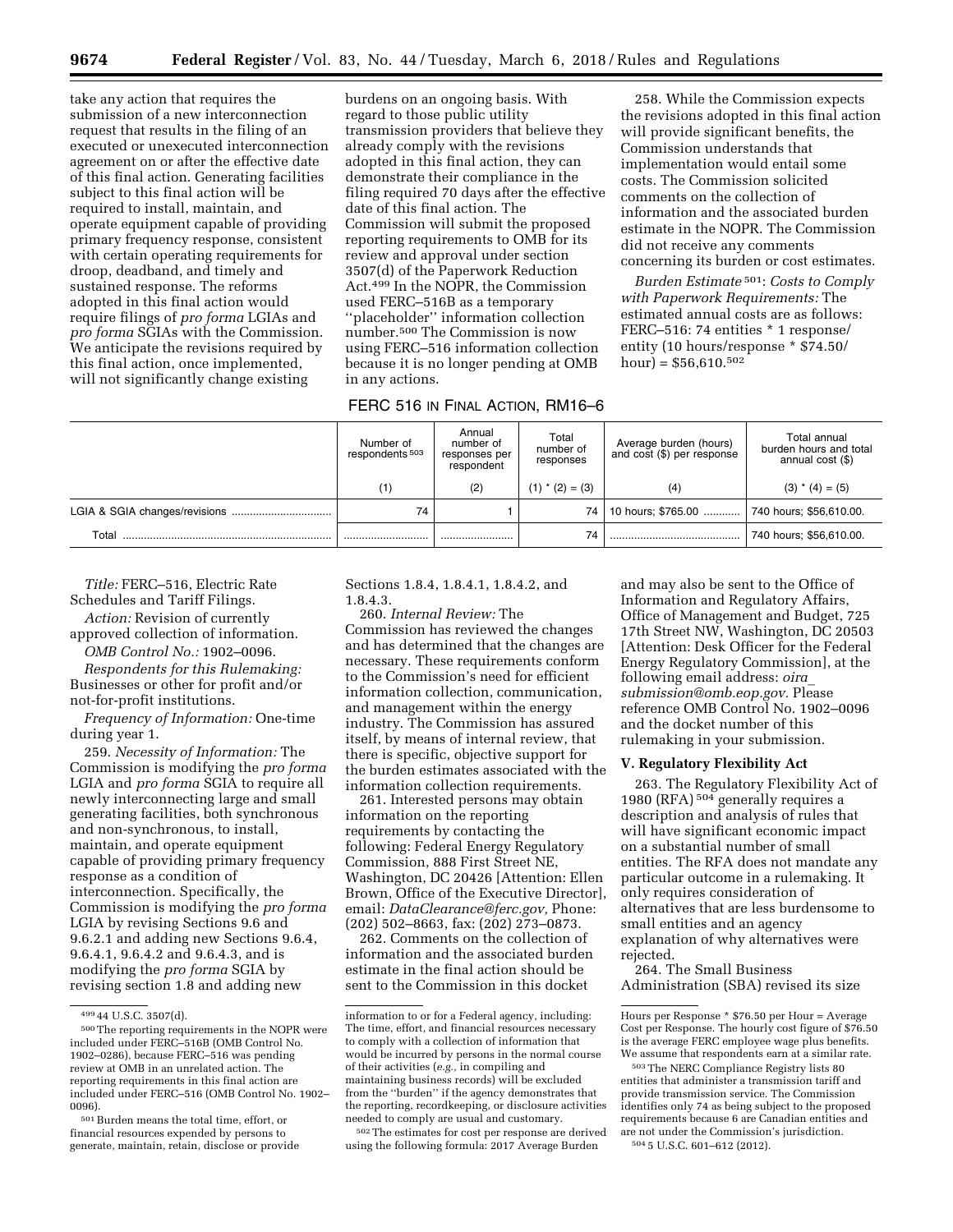standards (effective January 22, 2014) for electric utilities from a standard based on megawatt hours to a standard based on the number of employees, including affiliates. Under SBA's standards, some transmission owners will fall under the following category and associated size threshold: Electric bulk power transmission and control, at 500 employees.505

265. The Commission estimates that the total number of public utility transmission providers that would have to modify the LGIAs and SGIAs within their currently effective OATTs is 74.506 Of these, the Commission estimates that approximately 27.5 percent are small entities. The Commission estimates the average cost to each of these entities would be minimal, requiring on average 10 hours or \$765.00. According to SBA guidance, the determination of significance of impact ''should be seen as relative to the size of the business, the size of the competitor's business, and the impact the regulation has on larger competitors." <sup>507</sup> The Commission does not consider the estimated burden to be a significant economic impact. As a result, the Commission certifies that the reforms adopted in this final action would not have a significant economic impact on a substantial number of small entities.

266. The Commission estimates that the total annual number of new nonsynchronous interconnections per year for the first few years of potential implementation under this rule would be approximately 200, representing approximately 5,000 MW of installed capacity. For this analysis, the Commission assumes that all new nonsynchronous interconnections would be small entities.508 The Commission estimates the average total cost to each of these entities would be minimal, requiring on average approximately \$3,300 per MW of installed capacity for new equipment and software to meet the requirements of this rule, or an average of \$82,500 per entity (this assumes 200 equally sized new non-

synchronous interconnections of 25 MW, actual costs will vary proportionate to the size of the interconnection).509 According to SBA guidance, the determination of significance of impact ''should be seen as relative to the size of the business, the size of the competitor's business, and the impact the regulation has on larger competitors.'' The Commission does not consider the estimated burden to be a significant economic impact on these entities because the cost is relatively minimal compared to the average capital cost per MW for wind and solar PV generation (approximately 0.20 and 0.19 percent of total capital costs for wind and solar, respectively).510 Additionally, the Commission does not believe that there would be substantial additional costs for new synchronous generators because synchronous generators already come equipped with governors that provide the capability to provide primary frequency response. Finally, the Commission does not believe that there would be any overlap between entities that are public utility transmission providers and new non-synchronous interconnections. Accordingly, because the Commission believes that this rule would not have a significant economic impact on a substantial number of small entities that are public utility transmission providers and would not have a significant economic impact on a substantial number of small entities that are new non-synchronous interconnections, the Commission believes that this rule in its entirety would not have a significant economic impact on a substantial number of small entities.

#### **VI. Environmental Analysis**

267. The Commission is required to prepare an Environmental Assessment or an Environmental Impact Statement for any action that may have a significant adverse effect on the human environment.511 As we stated in the NOPR, the Commission concludes that neither an Environmental Assessment nor an Environmental Impact Statement is required for the revisions adopted in this final action under § 380.4(a)(15) of the Commission's regulations, which provides a categorical exemption for approval of actions under sections 205 and 206 of the FPA relating to the filing of schedules containing all rates and charges for the transmission or sale of electric energy subject to the Commission's jurisdiction, plus the classification, practices, contracts and regulations that affect rates, charges, classifications, and services.512 The revisions adopted in this final action would update and clarify the application of the Commission's standard interconnection requirements to large and small generating facilities.

268. Therefore, this final action falls within the categorical exemptions provided in the Commission's regulations, and as a result neither an Environmental Impact Statement nor an Environmental Assessment is required.

#### **VII. Document Availability**

269. In addition to publishing the full text of this document in the **Federal Register**, the Commission provides all interested persons an opportunity to view and/or print the contents of this document via the internet through the Commission's Home Page (*[http://](http://www.ferc.gov) [www.ferc.gov](http://www.ferc.gov)*) and in the Commission's Public Reference Room during normal business hours (8:30 a.m. to 5:00 p.m. Eastern Standard Time) at 888 First Street NE, Room 2A, Washington, DC 20426.

270. From the Commission's Home Page on the internet, this information is available on eLibrary. The full text of this document is available on eLibrary in PDF and Microsoft Word format for viewing, printing, and/or downloading. To access this document in eLibrary, type the docket number of this document, excluding the last three digits, in the docket number field.

271. User assistance is available for eLibrary and the Commission's website during normal business hours from the Commission's Online Support at (202) 502–6652 (toll free at 1–866–208–3676) or email at *[ferconlinesupport@ferc.gov,](mailto:ferconlinesupport@ferc.gov)*  or the Public Reference Room at (202) 502–8371, TTY (202) 502–8659. Email the Public Reference Room at *[public.referenceroom@ferc.gov.](mailto:public.referenceroom@ferc.gov)* 

## **VIII. Effective Date and Congressional Notification**

272. The final action is effective May 15, 2018. However, as noted above, the requirements of this final action will apply only to all newly interconnecting large and small generating facilities that

<sup>505</sup> 13 CFR 121.201, Sector 22 (Utilities), NAICS code 221121 (Electric Bulk Power Transmission and Control) (2017).

<sup>506</sup>The NERC Compliance Registry lists 80 entities that administer a transmission tariff and provide transmission service. The Commission identifies only 74 as being subject to the proposed requirements because six are Canadian entities and are not under the Commission's jurisdiction.

<sup>507</sup>U.S. Small Business Administration, *A Guide for Government Agencies How to Comply with the Regulatory Flexibility Act,* at 18 (May 2012), *[https://](https://www.sba.gov/sites/default/files/advocacy/rfaguide_0512_0.pdf) [www.sba.gov/sites/default/files/advocacy/rfaguide](https://www.sba.gov/sites/default/files/advocacy/rfaguide_0512_0.pdf)*\_ *0512*\_*[0.pdf.](https://www.sba.gov/sites/default/files/advocacy/rfaguide_0512_0.pdf)* 

<sup>508</sup>The threshold for solar and wind generation companies to be defined as small entities is having less than 250 employees. *See* 13 CFR 121.201, Sector 22 (Utilities).

<sup>509</sup>These costs are not relevant to the Paperwork Reduction Act.

<sup>510</sup>LBNL estimates that capital cost per MW of installed wind capacity is \$1,690,000. *See* LBNL 2015 Wind Market Report (Aug. 2016), *[https://emp.](https://emp.lbl.gov/sites/all/files/2015-windtechreport.final_.pdf) [lbl.gov/sites/all/files/2015-windtechreport.](https://emp.lbl.gov/sites/all/files/2015-windtechreport.final_.pdf) [final](https://emp.lbl.gov/sites/all/files/2015-windtechreport.final_.pdf)*\_*.pdf.* NREL estimates that the capital cost per MW of installed solar PV capacity is \$1,770,000. *See* NREL U.S. Photovoltaic Prices and Cost Breakdowns (Sep. 2015), *[https://www.nrel.gov/](https://www.nrel.gov/docs/fy15osti/64746.pdf)  [docs/fy15osti/64746.pdf.](https://www.nrel.gov/docs/fy15osti/64746.pdf)* 

<sup>511</sup>*Regulations Implementing National Environmental Policy Act,* Order No. 486, FERC Stats. & Regs. ¶ 30,783 (1987) (cross-referenced at 41

<sup>512 18</sup> CFR 380.4(a)(15) (2017).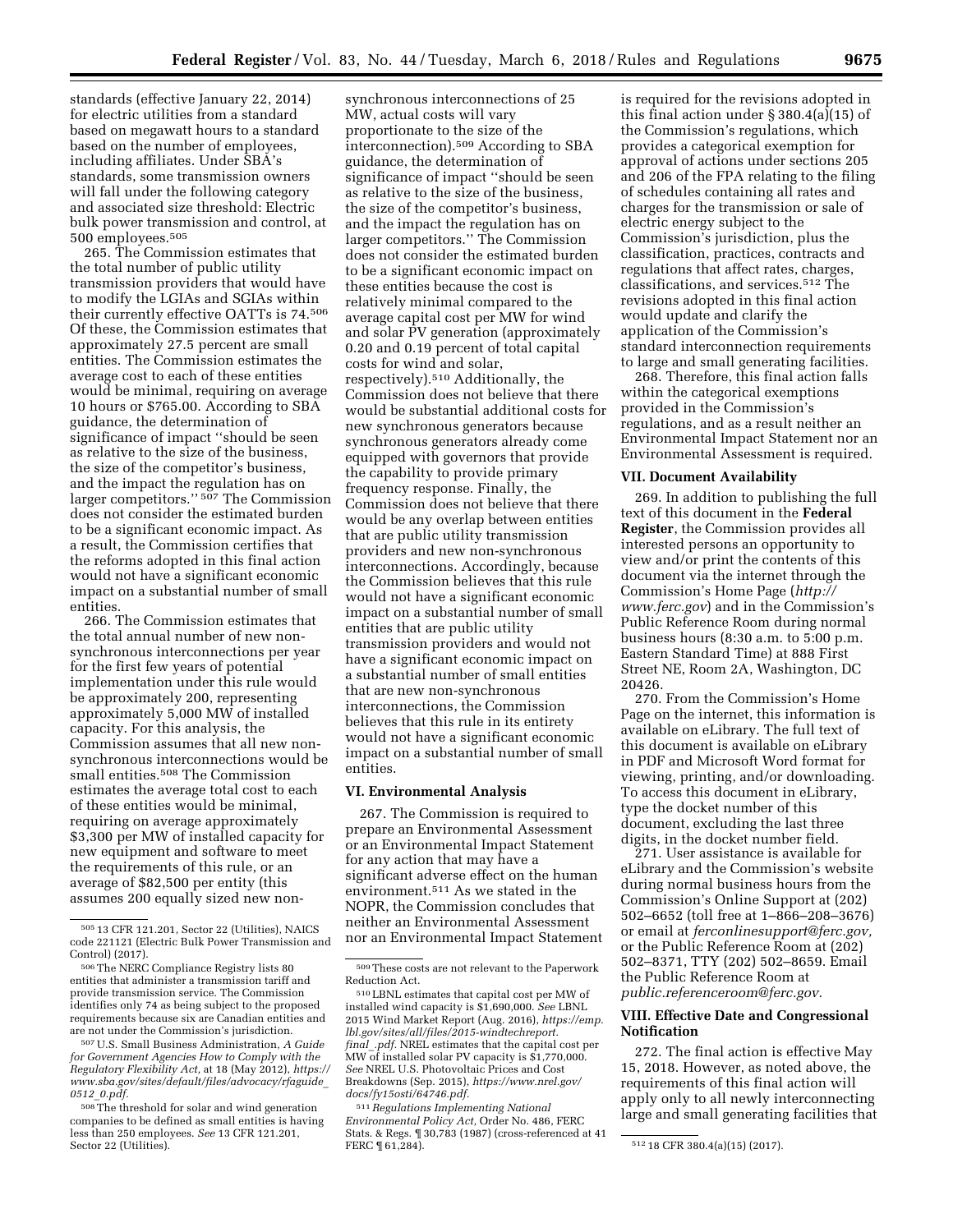execute or request the unexecuted filing of an LGIA or SGIA on or after the effective date of this final action as well as all existing large and small generating facilities that take any action that requires the submission of a new interconnection request that results in the filing of an executed or unexecuted interconnection agreement on or after the effective date of this final action. The Commission has determined, with

the concurrence of the Administrator of the Office of Information and Regulatory Affairs of OMB, that this final action is not a ''major rule'' as defined in section 351 of the Small Business Regulatory Enforcement Fairness Act of 1996. This final action is being submitted to the Senate, House, Government Accountability Office, and Small Business Administration.

By the Commission. Issued: February 15, 2018. **Nathaniel J. Davis, Sr.,** 

*Deputy Secretary.* 

**Note:** The following appendices will not appear in the Code of Federal Regulations.

**I. Appendix A: List of Substantive NOPR Commenters (RM16–6–000)** 

|                               | AES Corporation/AES Energy Storage/Dayton Power and Light Company/Indianapolis Power and Light<br>Company.                                           |
|-------------------------------|------------------------------------------------------------------------------------------------------------------------------------------------------|
|                               | American Public Power Association/Large Public Power Council/Transmission Access Policy Study Group.                                                 |
|                               | American Wind Energy Association.                                                                                                                    |
|                               | American Petroleum Institute.                                                                                                                        |
|                               | Bonneville Power Administration.                                                                                                                     |
| Chelan County                 | Chelan County Public Utility District.                                                                                                               |
|                               | City of Anaheim/City of Azusa/City of Banning/City of Colton/City of Pasadena/City of Riverside.                                                     |
|                               | Edison Electric Institute.                                                                                                                           |
| Competitive Suppliers         | Electric Power Supply Association/Independent Power Producers of New York/New England Power Gen-<br>erators Association/Western Power Trading Forum. |
|                               | Electricity Consumers Resource Council.                                                                                                              |
|                               | Energy Storage Association.                                                                                                                          |
|                               | First Solar, Inc.                                                                                                                                    |
|                               | Idaho Power Company.                                                                                                                                 |
| ISO-RTO Council               | ISO-RTO Council.                                                                                                                                     |
|                               | Midcontinent Independent System Operator Transmission Owners.                                                                                        |
|                               | National Rural Electric Cooperative Association.                                                                                                     |
|                               | North American Electric Reliability Corporation.                                                                                                     |
|                               | Pacific Gas and Electric Company.                                                                                                                    |
| Public Interest Organizations | Public Interest Organizations.                                                                                                                       |
|                               | R Street Institute.                                                                                                                                  |
|                               | San Diego Gas & Electric Company.                                                                                                                    |
|                               | Southern California Edison Company.                                                                                                                  |
| Sunflower and Mid-Kansas      | Sunflower Electric Power Corporation and Mid-Kansas Electric Company, LLC.                                                                           |
|                               | City of Santa Clara doing business as Silicon Valley Power.                                                                                          |
|                               | Tennessee Valley Authority.                                                                                                                          |
| Union of Concerned Scientists | Union of Concerned Scientists.                                                                                                                       |
|                               | Western Interconnection Regional Advisory Body.                                                                                                      |
|                               | Xcel Energy Services Inc.                                                                                                                            |

## **II. Appendix B: List of Substantive Supplemental Commenters (RM16–6– 000)**

|                 | AES Corporation/AES Energy Storage/Dayton Power and Light Company/Indianapolis Power and Light<br>Company. |
|-----------------|------------------------------------------------------------------------------------------------------------|
|                 | Arizona Public Service Company.                                                                            |
|                 | Berkshire Hathaway Energy.                                                                                 |
|                 | California Energy Storage Alliance.                                                                        |
|                 | Edison Electric Institute.                                                                                 |
|                 | Electric Power Research Institute.                                                                         |
|                 | Energy Storage Association.                                                                                |
|                 | Idaho Power Company.                                                                                       |
| ISO-RTO Council | <b>ISO-RTO Council.</b>                                                                                    |
|                 | International Transmission Company.                                                                        |
|                 | Magnum CAES, LLC.                                                                                          |
|                 | National Rural Electric Cooperative Association.                                                           |
| NYTOs           | New York Transmission Owners.                                                                              |
|                 | North American Electric Reliability Corporation.                                                           |
|                 | North American Generator Forum.                                                                            |
|                 | San Diego Gas & Electric Company.                                                                          |
|                 | Southern California Edison Company.                                                                        |
|                 | Sunrun, Inc.                                                                                               |
|                 | Tri-State Generation and Transmission Association. Inc.                                                    |
| WIRAB           | Western Interconnection Regional Advisory Body.                                                            |

▀